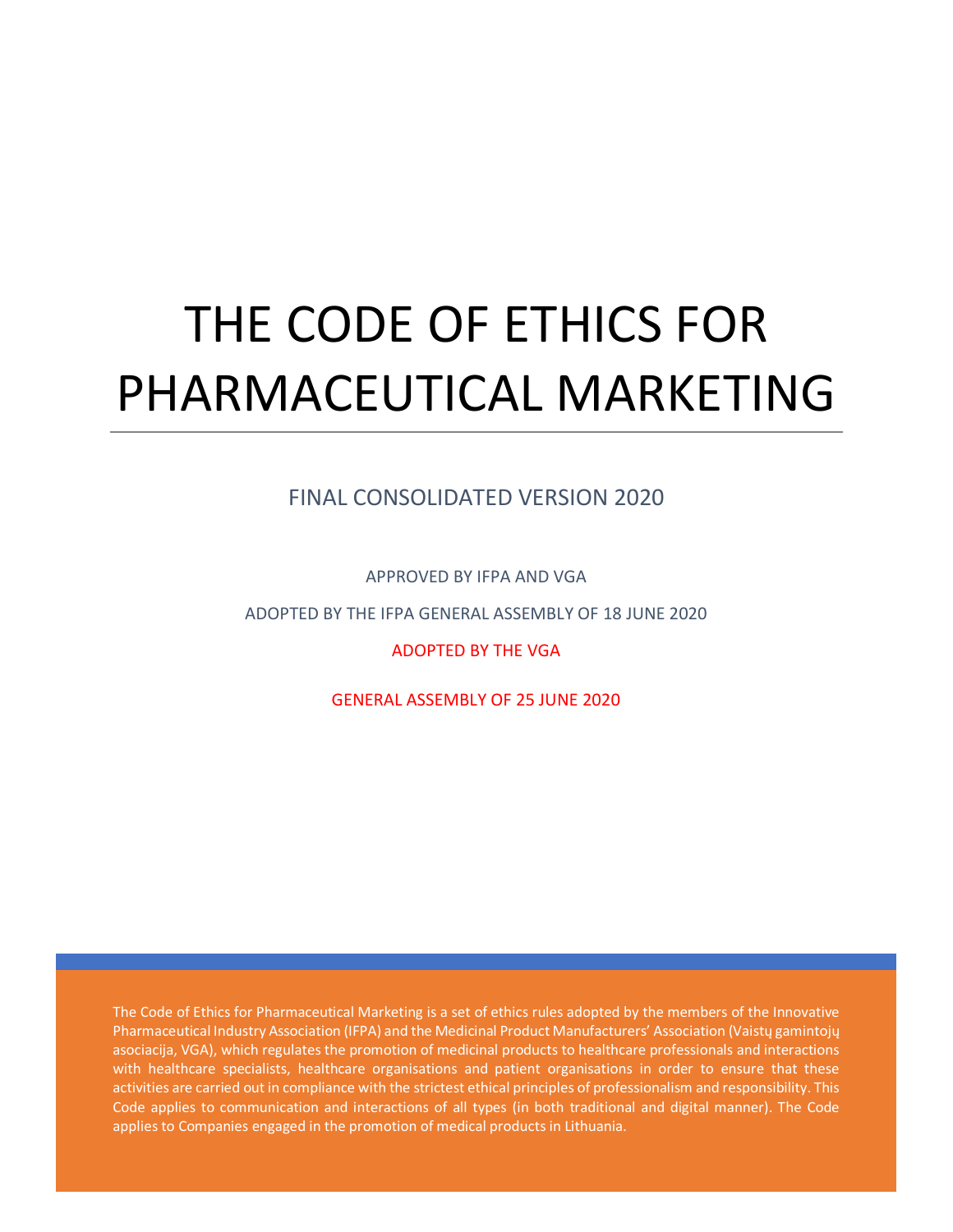# Table of Contents

| CHAPTER 1 PROMOTION OF MEDICINAL PRODUCTS TO HEALTHCARE PROFESSIONALS  12                 |
|-------------------------------------------------------------------------------------------|
|                                                                                           |
|                                                                                           |
|                                                                                           |
|                                                                                           |
|                                                                                           |
|                                                                                           |
|                                                                                           |
| ARTICLE 8. PROMOTIONAL INFORMATION PROVIDED DURING INTERNATIONAL EVENTS  15               |
|                                                                                           |
|                                                                                           |
|                                                                                           |
| <b>CHAPTER 2 INTERACTIONS WITH HEALTHCARE PROFESSIONALS, HEALTHCARE ORGANISATIONS AND</b> |
|                                                                                           |
|                                                                                           |
| ARTICLE 12. DONATIONS AND GRANTS TO HEALTHCARE ORGANISATIONS AND PATIENT                  |
|                                                                                           |
| ARTICLE 13. PARTIAL CONTRIBUTION TO COSTS RELATED TO EVENTS AND SPONSORSHIP  17           |
|                                                                                           |
|                                                                                           |
| <b>CHAPTER 3 SPECIFIC REQUIREMENTS FOR INTERACTIONS WITH HEALTHCARE PROFESSIONALS AND</b> |
|                                                                                           |
| ARTICLE 17. INFORMATIONAL OR EDUCATIONAL MATERIALS AND ITEMS OF MEDICAL UTILITY 20        |
|                                                                                           |
|                                                                                           |
|                                                                                           |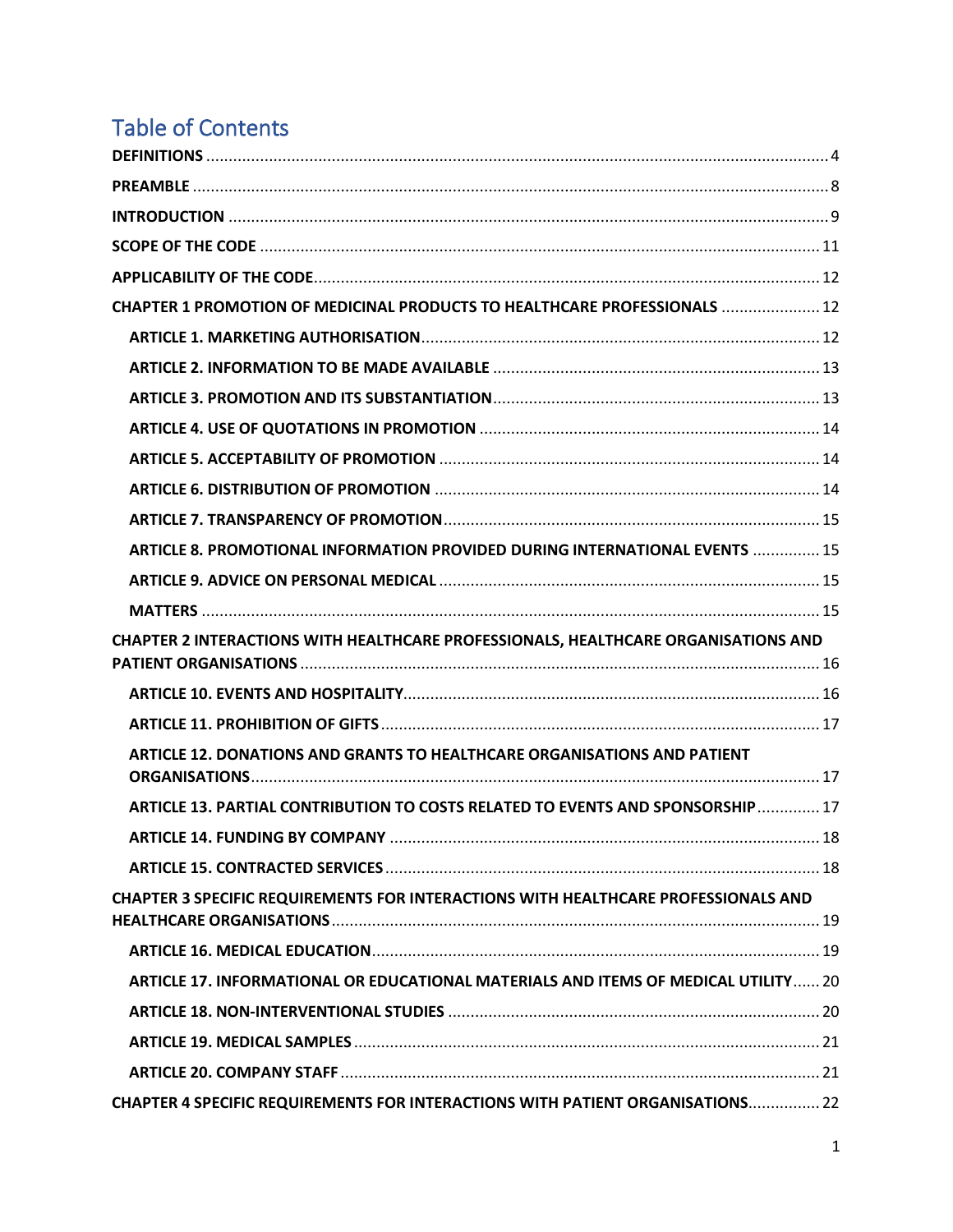| ARTICLE 22. DISCLOSURE OF TRANSFERS OF VALUE TO HEALTHCARE PROFESSIONALS, HEALTHCARE |  |
|--------------------------------------------------------------------------------------|--|
| ARTICLE 23. INFORMATION ON RESEARCH AND DEVELOPMENT TRANSFERS OF VALUE  24           |  |
| ARTICLE 24. DISCLOSURE OF SUPPORT AND SERVICES PROVIDED TO PATIENT ORGANISATIONS 24  |  |
|                                                                                      |  |
|                                                                                      |  |
| ARTICLE 26. AMENDMENTS TO, AND GUIDANCE REGARDING COMPLIANCE WITH, THE CODE  25      |  |
|                                                                                      |  |
|                                                                                      |  |
|                                                                                      |  |
| STANDARDISED DISCLOSURE TEMPLATE FOR TRANSFERS OF VALUE TO PATIENT ORGANISATIONS 27  |  |
| STANDARDISED DISCLOSURE TEMPLATE FOR RESEARCH AND DEVELOPMENT TRANSFERS OF VALUE     |  |
|                                                                                      |  |
| ANNEX B. GUIDANCE ON THE DISCLOSURE OF NON-INTERVENTIONAL STUDIES 28                 |  |
| ANNEX C. STANDARD OPERATING PROCEDURE RELATED TO PROCESSING OF COMPLAINTS AND        |  |
| QUESTIONS SUBMITTED TO THE PHARMACEUTICAL MARKETING ETHICS COMMISSION  29            |  |
|                                                                                      |  |
|                                                                                      |  |
|                                                                                      |  |
|                                                                                      |  |
| Ш.                                                                                   |  |
|                                                                                      |  |
|                                                                                      |  |
|                                                                                      |  |
|                                                                                      |  |
|                                                                                      |  |
|                                                                                      |  |
|                                                                                      |  |
|                                                                                      |  |
|                                                                                      |  |
|                                                                                      |  |
|                                                                                      |  |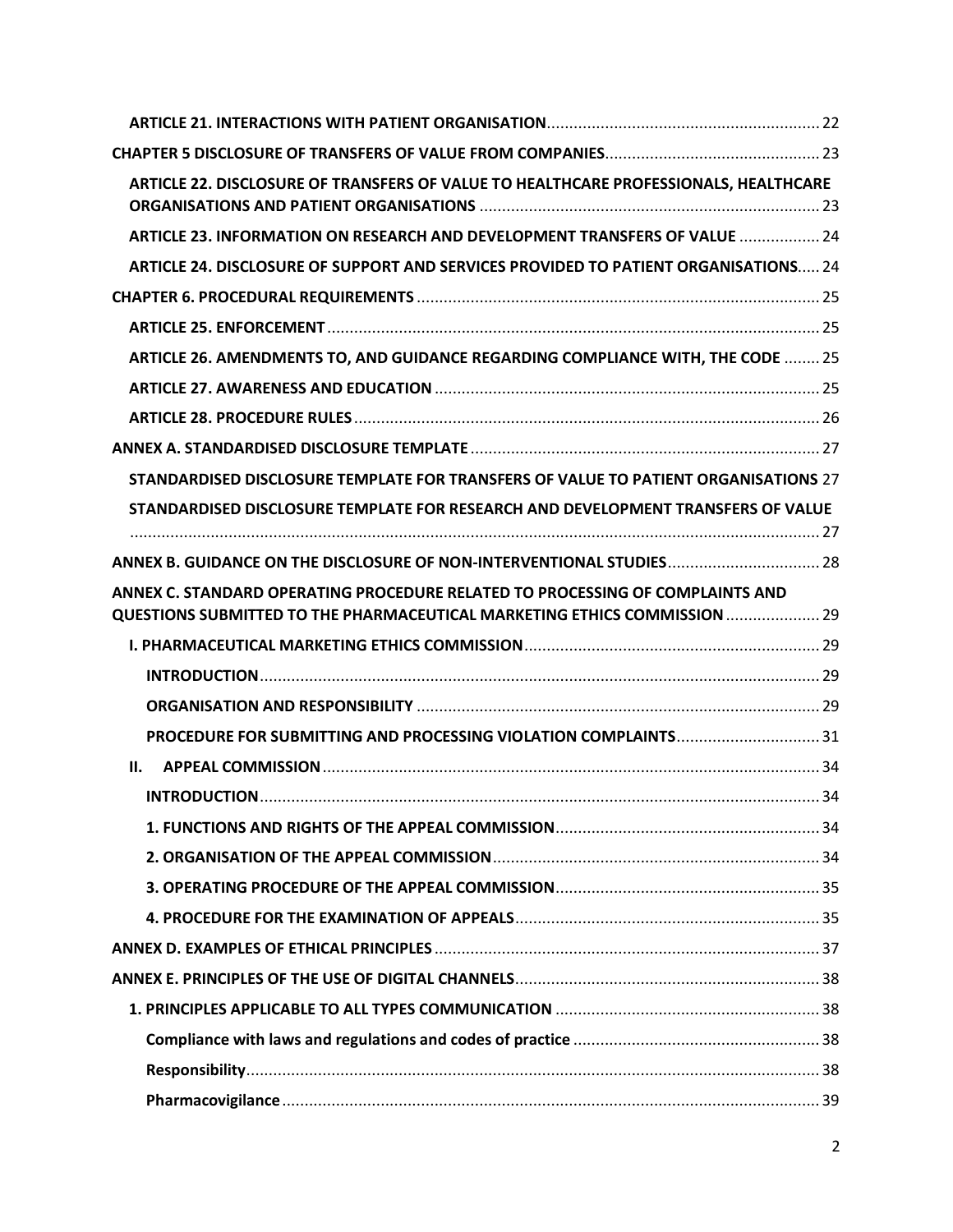| 2. HOW TO IDENTIFY THE ALLWED INFORMATION FOR THE DIFFERENT DIGITAL CHANNELS  39 |  |
|----------------------------------------------------------------------------------|--|
|                                                                                  |  |
|                                                                                  |  |
|                                                                                  |  |
|                                                                                  |  |
|                                                                                  |  |
|                                                                                  |  |
|                                                                                  |  |
|                                                                                  |  |
|                                                                                  |  |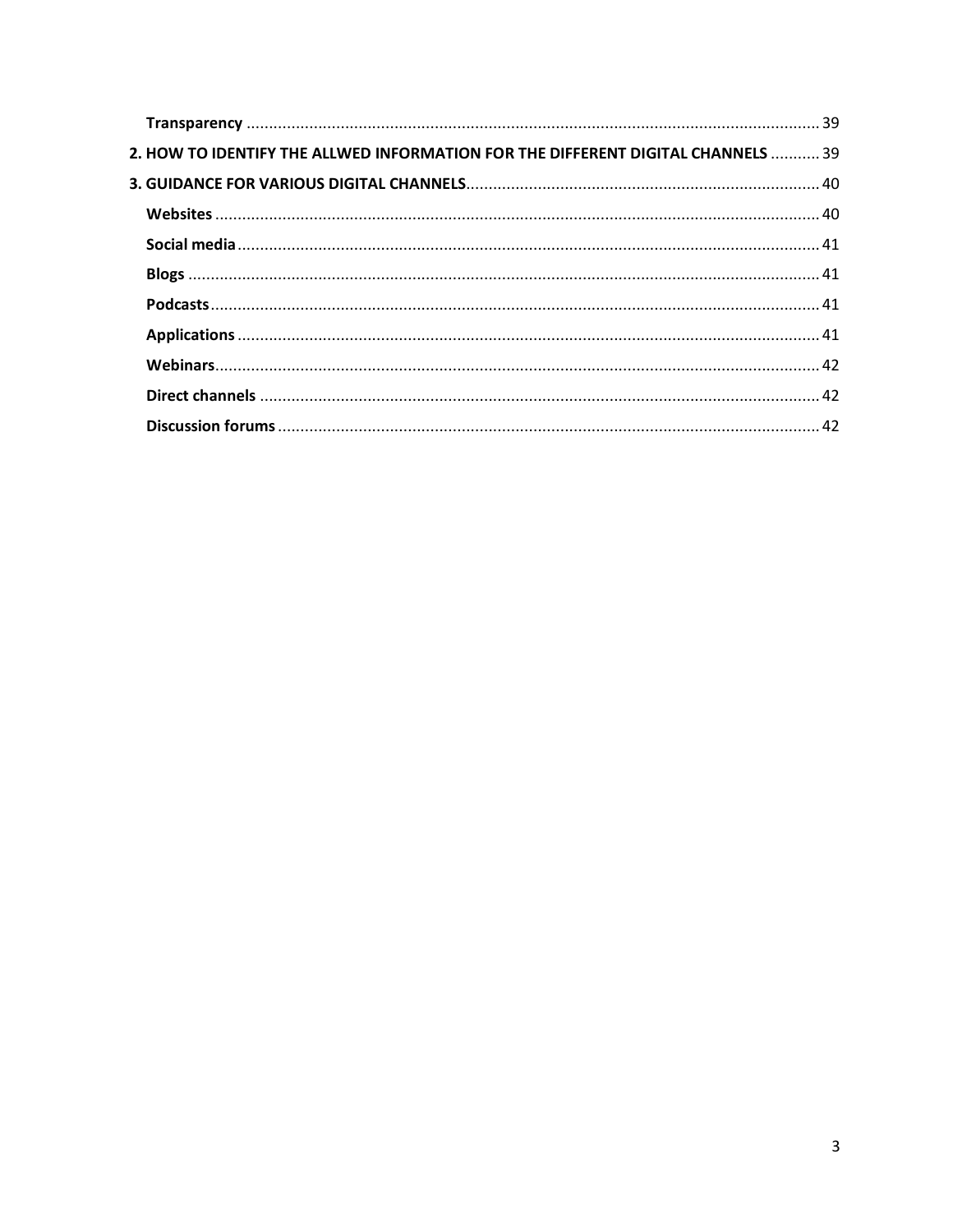# <span id="page-4-0"></span>**DEFINITIONS**

**Member Association:** as defined in the EFPIA Statutes, means an organisation representing pharmaceutical manufacturers at national level whose members include, among others, research-based companies. The Member Associations or their constituent members, as the context may require, may be bound by the EFPIA Code. In Lithuania, the Member Association of EFPIA is the Innovative Pharmaceutical Industry Association (IFPA).

**Reporting Period:** refers to the annual disclosure cycle and covers a full calendar year.

**Company:** means Companies, who are IFPA and VGA Members, as well as other Companies developing and manufacturing medicinal products for human use and engaged in the promotion of medicinal products in Lithuania.

**Company Staff:** personnel employed by a Company or retained by way of contract with third parties, who are concerned with any and all matters covered by this Code of Ethics for Pharmaceutical Marketing.

**Partial Contribution to Costs related to Events:** is a support providing or covering the costs of meals, travel, accommodation and/or registration fees to support the attendance of an individual healthcare professional or patient organisation representative to an event organised or created by a Company and/or a third party.

**European Federation of Pharmaceutical Industries and Associations (EFPIA):** is the representative body of the pharmaceutical industry in Europe.

**EFPIA Code:** The EFPIA Code of Practice, including those Annexes, which are expressly mentioned as binding and which form part of this Code.

**Recipient:** any healthcare professional or healthcare organisation or patient organisation as applicable, in each case, whose primary practice, principal professional address or place of incorporation is in Lithuania.

**Informational or Educational Material:** constitutes inexpensive material directly relevant to the practice of medicine or pharmacy and directly beneficial to the care of patients.

**Innovative Pharmaceutical Industry Association (hereinafter the "IFPA"):** is the association of companies engaged in the development and/or marketing of medicines in Lithuania. IFPA is a member of the institution representing the pharmaceutical industry in Europe, the European Federation of Pharmaceutical Industries and Associations (hereinafter the "EFPIA").

**Code**: is the Code of Ethics for Pharmaceutical Marketing approved by IFPA and VGA and effective in the Republic of Lithuania.

*Medicines for Europe***:** means the European association uniting generic, biosimilar and value added pharmaceutical industries, representing, supporting, and developing common scientific and technical interests in the European Union and across Europe as well as between the European Union and third countries. VGA is a member of *Medicines for Europe*.

**Medical Education:** includes education related to human health and diseases and specific nonpromotional training related to medicinal products.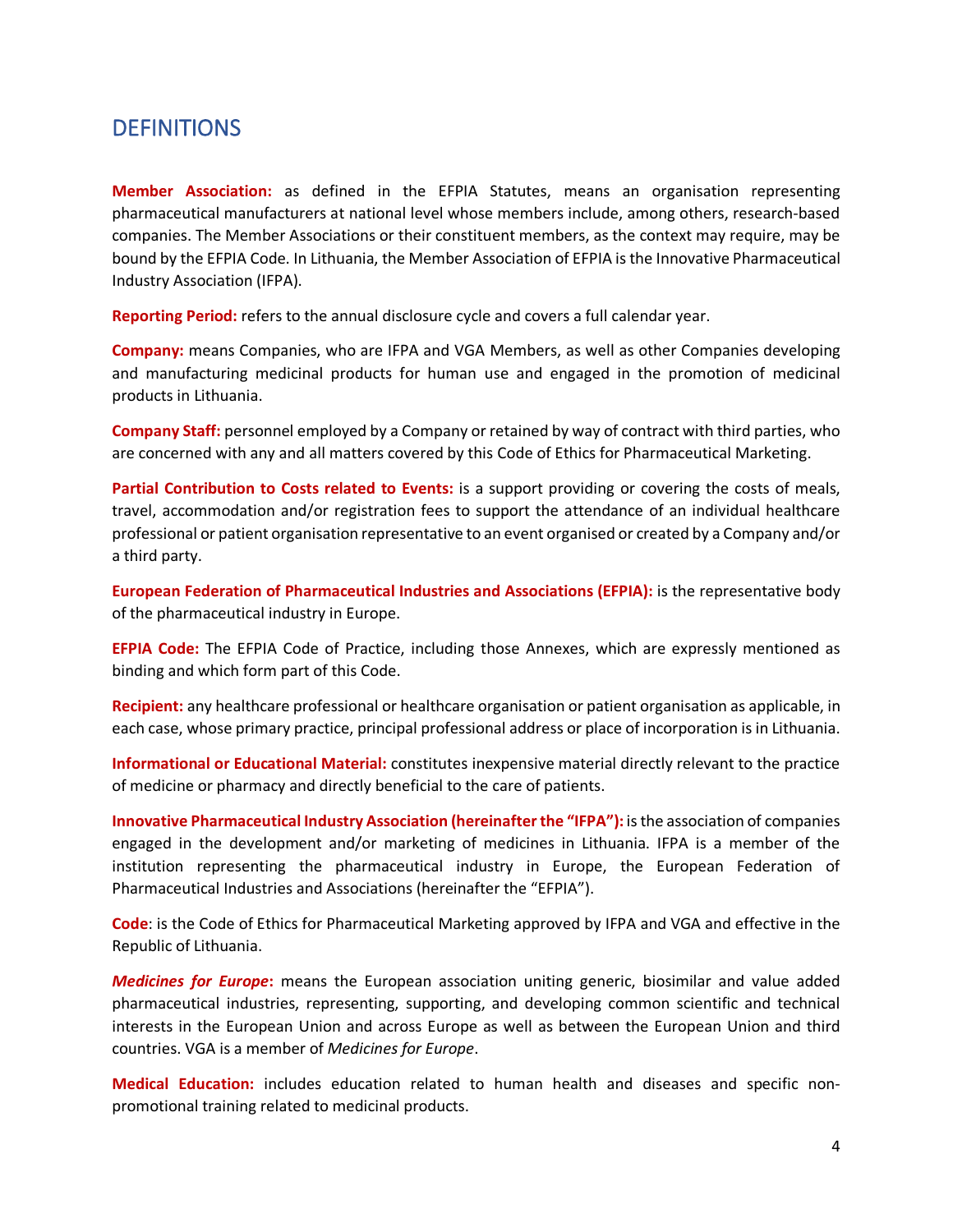**Item of Medical Utility:** constitutes an inexpensive item aimed directly at the education of healthcare professionals enhancing the provision of medical services and patient care and that not offset routine business practice of the healthcare professional.

**National Code:** The code of practice of a Member Association adopted and applicable in a particular country.

**Non-Interventional Study (NIS):** is a study where the medicinal product(s) is (are) prescribed in the usual manner in accordance with the terms of the marketing authorisation. The assignment of the patient to a particular therapeutic strategy is not decided in advance by a trial protocol but falls within current practice, while the prescription of the medicinal product is clearly separated from the decision to include the patient in the study. No additional diagnostic or monitoring procedures must be applied to the patients and epidemiological methods must be used for the analysis of collected data.

**Patient Organisation (PO):** non-for-profit legal person/entity (including the umbrella organisation to which it belongs), mainly composed of patients and/or caregivers, that represents and/or supports the needs of patients and/or caregivers and which business address, place of incorporation or primary place of operation is in Lithuania.

**Patient Organisation Representative:** is a person who is authorised to represent and express the collective views of a PO on a specific issue or disease area.

**Donations and Grants:** providing funds, assets or services freely given for the purpose of supporting healthcare, scientific research, or education, with no consequent obligation on the recipient to provide goods or services to the benefit of the donor in return.

**Transfers of Value (ToV):** direct and indirect ToV, whether in cash, in kind or otherwise, made, whether for promotional purposes or otherwise, in connection with the development and sale of prescription-only and non-prescription medicinal products for human use. Direct ToVs are those made directly by a Company for the benefit of a Recipient. Indirect ToVs are those made on behalf of a Company for the benefit of a Recipient, or those made through a Third Party and where the Company knows or can identify the Recipient that will benefit from the Transfer of Value.

**Research and Development Transfers of Value:** Transfers of Value to Health Professionals or Healthcare Organisations related to the planning or conduct of (i) non-clinical studies (as defined in OECD Principles on Good Laboratory Practice); (ii) clinical trials (as defined in Directive 2001/20/EC); or (iii) noninterventional trials that are prospective in nature and that involve the collection of patient data from or on behalf of individual, or groups of, healthcare specialists specifically for the study.

**Host Country Principle:** refers to the primacy of the monetary threshold for a meal (food and beverages) set by the relevant Member Association in its National Code. The monetary threshold set in the country where the Event takes place must prevail.

**Professional Events:** are defined in accordance with the criteria of the Rules for the Advertising of Medicinal Products.

**Prescription-Only Medicines (POM):** is a Medicinal Product that requires a medical prescription issued by a professional person qualified to prescribe.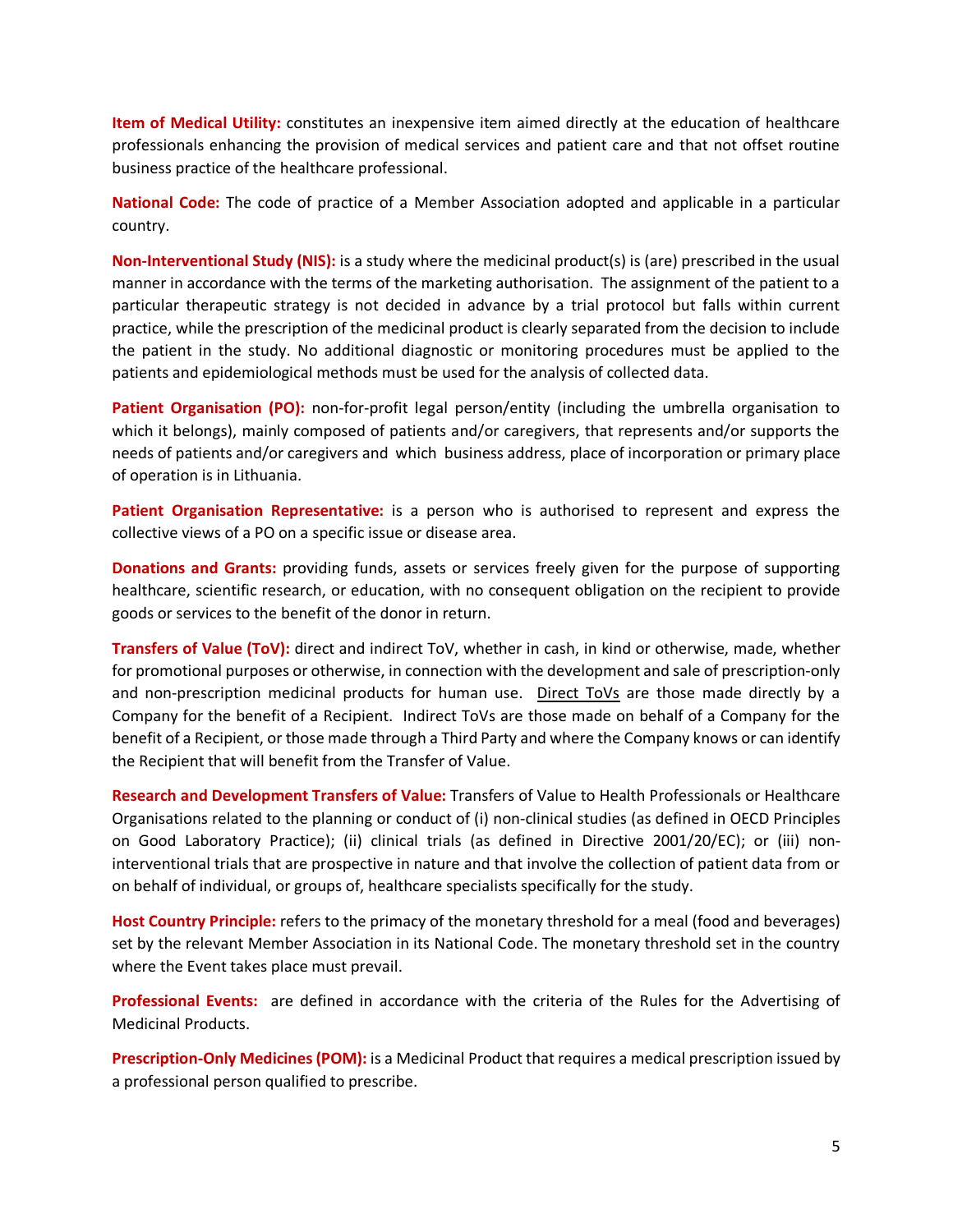**Promotion**: includes any activity undertaken, organised or sponsored by a Company, or with its authority, which promotes the prescription, supply, sale, administration, recommendation, or consumption of its Medicinal Product(s).

**Promotional Events:** are defined in accordance with the criteria of the Rules for the Advertising of Medicinal Products.

**Events:** All professional, promotional, scientific, educational meetings, congresses, conferences, symposia, and other similar events (including, but not limited to, advisory board meetings, visits to research or manufacturing facilities, and planning, training or investigator meetings for clinical trials and non-interventional studies) organised or sponsored by or on behalf of a Company.

**Sponsorship:** is a support provided by or on behalf of a Company, when permitted by law, as a contribution to support an activity (including an Event) performed, organised, or created by HCO, a PO, or a Third Party.

**Venue:** refers to the logistic place where the Event is organised (i.e. the hotel, the congress centre).

**Healthcare Organisation (HCO):** any legal person/entity (i) that is a healthcare, medical or scientific association or organisation (irrespective of the legal or organisational form) such as a hospital, clinic, foundation, university or other teaching institution or learned society (except for patient organisations within the scope of Article 21) whose business address, place of incorporation or primary place of operation is in Lithuania or (ii) through which one or more healthcare professionals provide services.

**Healthcare Professional (HCP):** any natural person that is a member of the medical, dental, pharmacy or nursing professions or any other person who, in the course of his/her professional activities, may prescribe, purchase, supply, recommend or administer a Medicinal Product and whose primary practice, principal professional address or place of incorporation is in Lithuania. For the purpose of this Code, the definition of Healthcare Professionals includes: (i) any official or employee of a government, agency or other organisation (whether in the public or private sector) that may prescribe, purchase, supply, recommend or administer Medicinal Products and (ii) any employee of a Company whose primary occupation is that of a practising Healthcare Professional, but excludes (x) all other employees of a Company and (y) a wholesaler or distributor of Medicinal Products.

**Personal Health Data:** is any information related to the physical, mental health or to the inherited or acquired genetic characteristics of an identified or identifiable natural person, including the provision of health care services, which reveal information about his or her physiology or health status.

#### **Applicable Codes:**

- -4 The Code. In the case of promotion of medicinal products that is undertaken, sponsored, or organised by or on behalf of, or with, a Company in the Republic of Lithuania, the Code shall apply.
- 44 The National Code. In the case of promotion of medicinal products that is undertaken, sponsored, or organised by or on behalf of, or with, a Company in another European country, the National Code of that country shall apply.
- a. The EFPIA Code. In the case of promotion of medicinal products in Lithuania that is undertaken, sponsored, or organised by or on behalf of, or with, a Company that is a member of EFPIA and is established outside Europe, the EFPIA Code and the Code shall apply.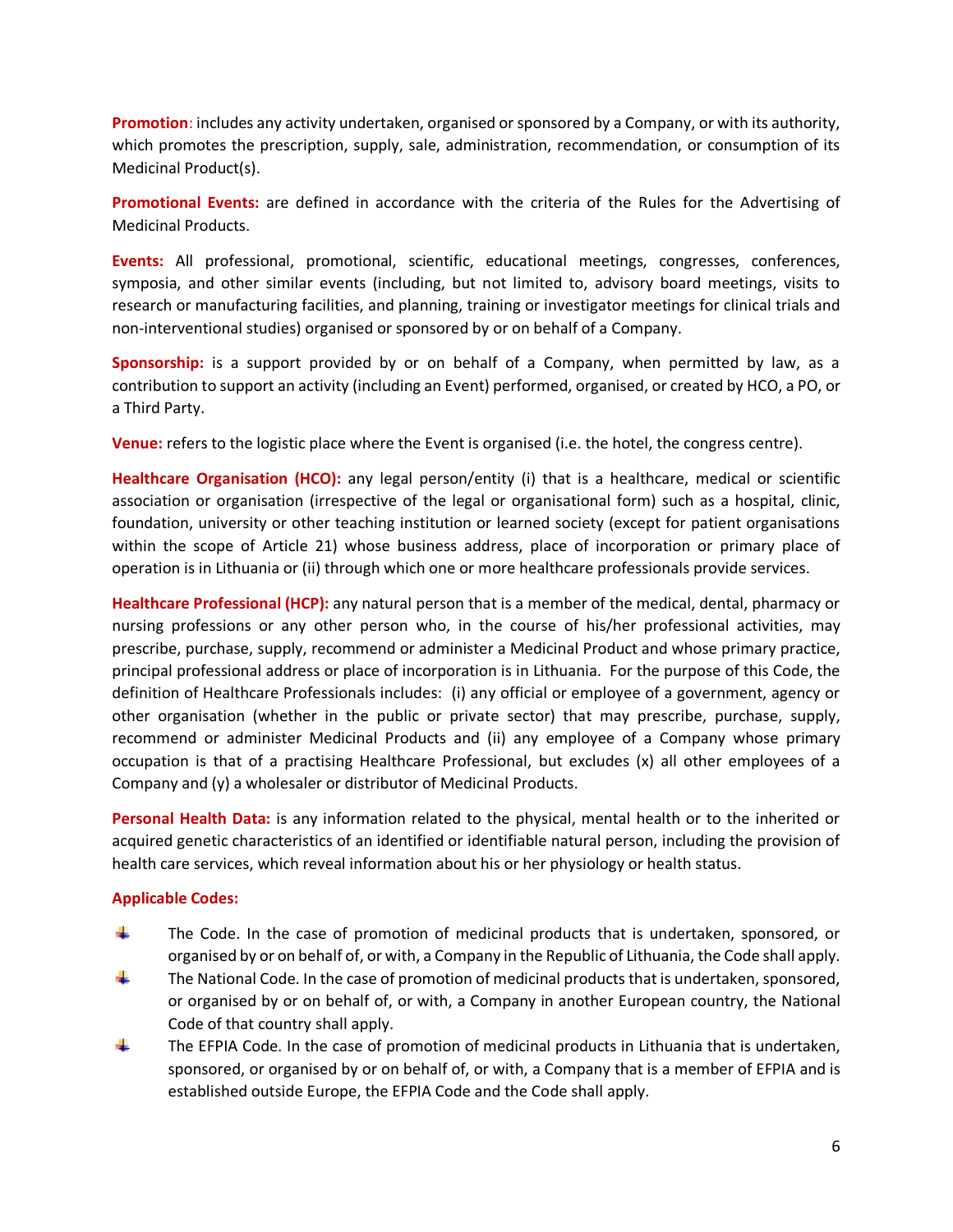If the Company sponsors a Healthcare Professional's attendance of an international Event, such funding is subject to the rules of the National Code where such Healthcare Professional carries out his/her profession, as opposed to those in which the international Event takes place.

In the event of a conflict between the provisions of the Applicable Codes set forth above, the more restrictive of the conflicting provisions must apply, except for the application of Section 10.05 of the Code, where the monetary threshold set in the country where the event takes place (i.e. the "host country") must prevail.

**Third Party:** is a legal person/entity or individual that represents a Company or interacts with other Third Parties on behalf of a Company or relating to the Company's Medicinal Product, such as distributors, wholesalers, consultants, contract research organisations, professional congress organisers, contracted sales forces, market research companies, advertising agencies, providers of services related to Events, public relations services, non-clinical, non-interventional studies management services.

**Medicinal Product:** has the meaning set forth in Article 1 of Directive 2001/83/EC of the European Parliament and the Council, namely:

(a) (a) any substance or combination of substances presented as having properties for treating or preventing disease in human beings; or (b) any substance or combination of substances which may be used in or administered to human beings either with a view to restoring, correcting or modifying physiological functions by exerting a pharmacological, immunological or metabolic action, or to making a medical diagnosis.

**Medicinal Product Manufacturers' Association (Vaistų gamintojų asociacija, hereinafter the "VGA"):** unites pharmaceutical companies operating in Lithuania and represents manufacturers of generic, biosimilar, value added, and innovative medical products, marketing authorisation holders and registrars of medical products. VGA is a member of the European Association *Medicines for Europe*.

**Medicines advertiser:** personnel employed by a Company or retained by way of contract with Third Parties, who interact with HCPs and HCOs, in connection with the Promotion of Medicinal Products.

**Code of Ethics for Pharmaceutical Marketing (the Code):** as adopted and applied by IFPA and VGA as well as by the Companies who have acceded to the Code and operate in Lithuania.

**Medical Sample:** has the meaning set forth in Directive 2001/83/EC of the European Parliament and the Council, namely sample of Medicinal Product free of charge to persons qualified to prescribe or supply them so that they can familiarise themselves with new products and acquire experience in dealing with them.

**Location:** refers to the geographic place where the Event is organised (e.g. the city, town).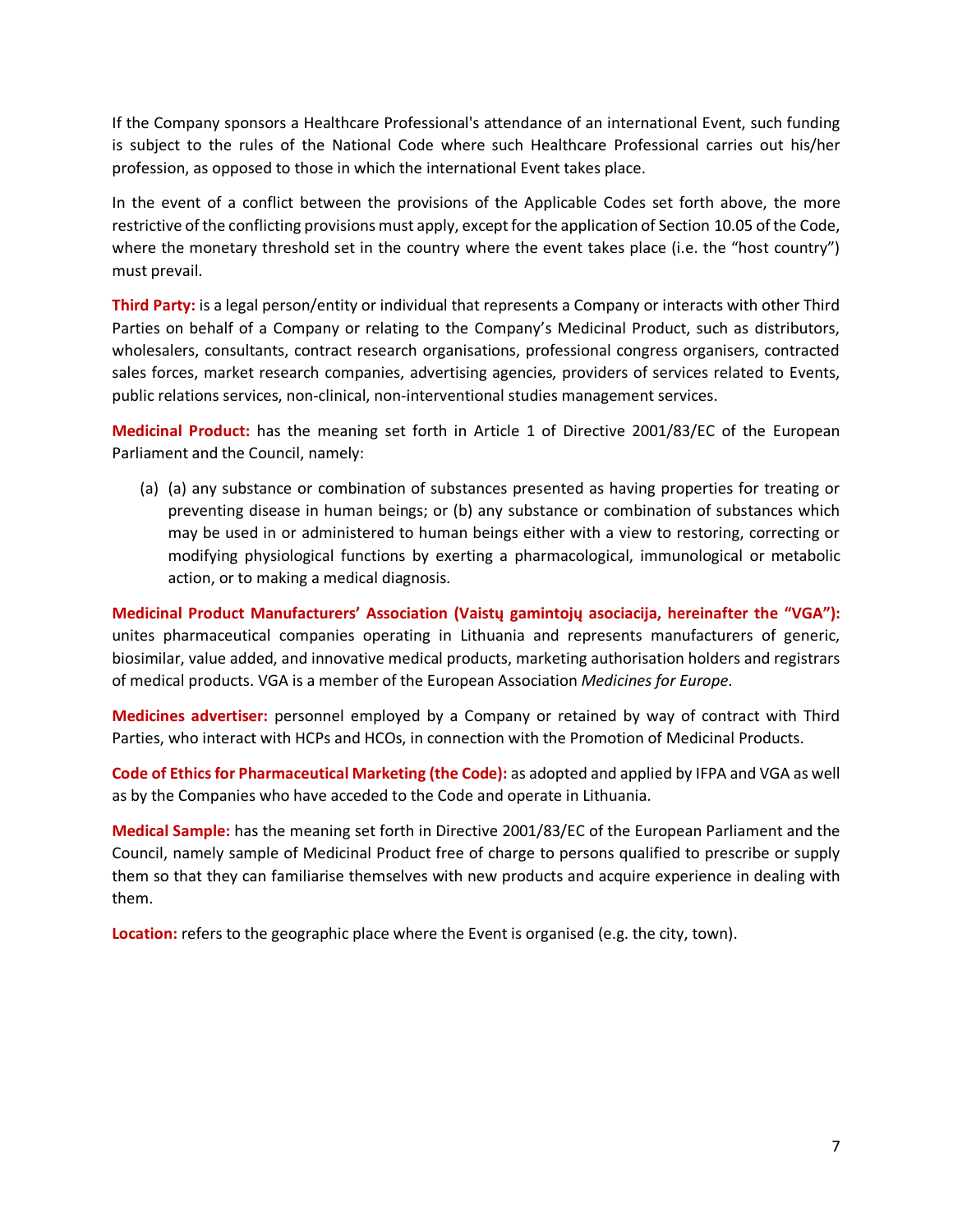# <span id="page-8-0"></span>PREAMBLE

This document replaces the previous version of the Code of Ethics for Pharmaceutical Marketing approved by the General Assemblies of IFPA and VGA (2013 version, including all annexes and amendments).

#### **ETHICAL PRINCIPLES**

As pharmaceutical companies, we work in collaboration with various stakeholders including healthcare professionals, healthcare organisations, patient organisations and their representatives, regulatory authorities, governments and the public to improve health and quality of life.

We continuously invest in research and development to deliver new treatments for medical needs and improving the quality of treatment.

As commercial organisations, we encourage competition and economic development to sustain investment and foster innovation.

We believe in what we do and know that somewhere there is a patient whose health and well-being is, directly or indirectly, dependent on our work.

We aim at creating the environment where our stakeholders and the general public, consider pharmaceutical companies as trusted partners.

In addition to complying with extensive legal requirements (i.e. laws and regulations applicable to our industry such as pharmaceutical, competition, intellectual property, and data protection laws as well as anti-bribery and anti-corruption legislation), the pharmaceutical industry has agreed to comply with additional standards in its self-regulatory codes and joint positions.

For IFPA, VGA and their members as well as other Companies who have acceded to the Code, selfregulation means being fully committed to define, implement, comply with, and enforce the highest ethical standards through the application of the Code, where breaches are not tolerated.

Self-regulation includes the concept of continuous challenge for us to exceed the society's expectations and openness regarding suggestions from others on how we might further strengthen confidence in our industry and our behaviour.

Stakeholders who share the values and principles enshrined in this self-regulation are invited to adhere to these rules and guidance.

This demonstrates our commitment to the following ethical principles:

First and foremost, the PATIENTS ARE AT THE HEART OF WHAT WE DO. We aspire to ensure that everything we do will ultimately benefit patients. Our primary contribution to the society is to make high quality Medicinal Products and to encourage their appropriate and rational use in the care pathway.

We act with INTEGRITY, interact in a responsible manner, and aim to ensure that our communications with stakeholders are accurate, legitimate, and balanced. We are accountable for our decisions, actions and interactions and we encourage others to follow the same high ethical standards.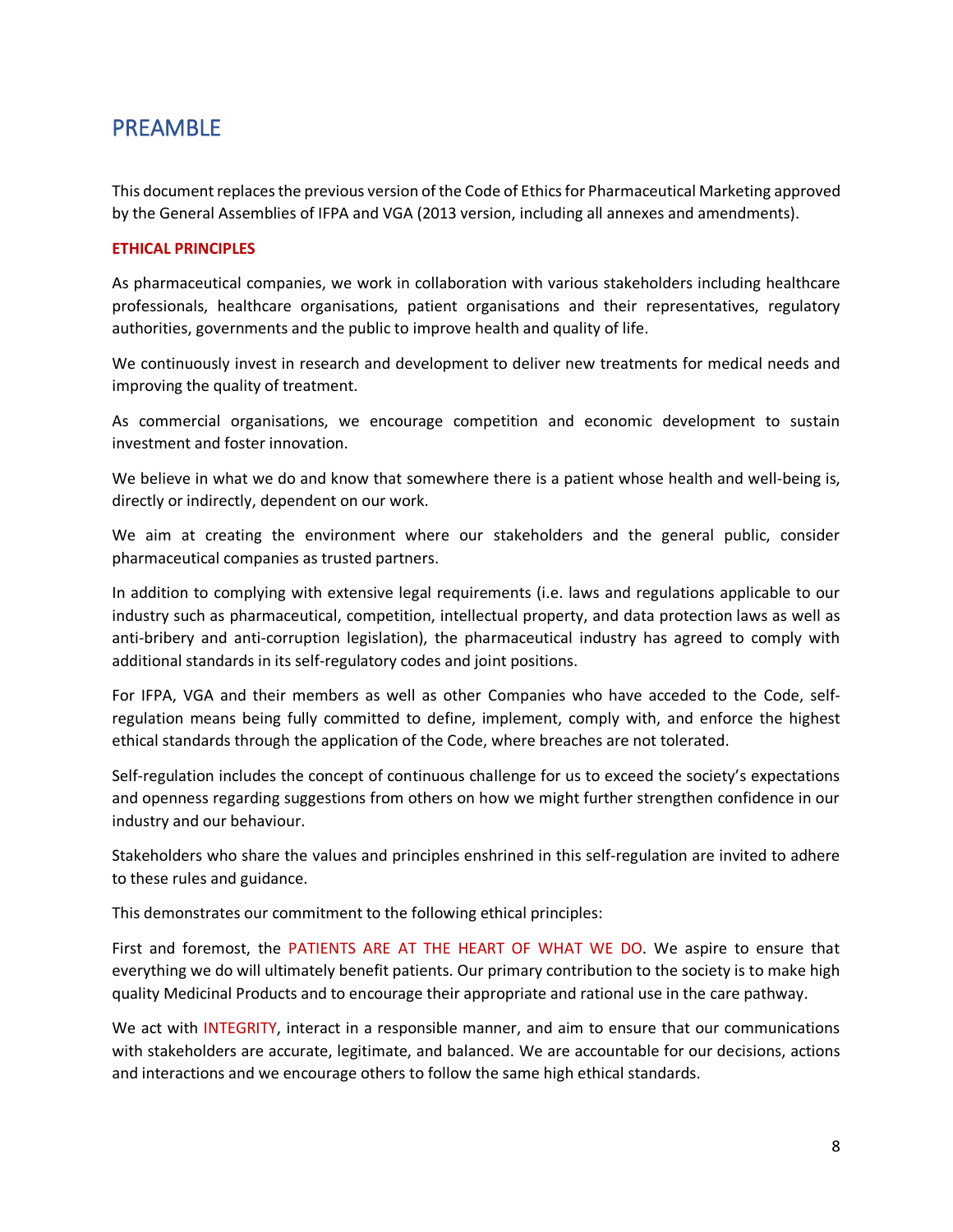We interact with all our stakeholders with RESPECT. We commit to approach our stakeholders in an open manner, with a responsive, constructive, and learning attitude and mutual respect. We value the importance of independent decision-making by stakeholders, based on evidence and including patient interest. With due respect to the society, we listen to what is expected from us and adapt our way of working accordingly. We follow applicable laws and make ethical judgements when processing Personal Health Data.

We are committed to ensure that TRANSPARENCY is respected. We are open about our activities and interactions and encourage stakeholders to act with the same openness.

# <span id="page-9-0"></span>**INTRODUCTION**

The Code has been adopted at the will and upon common agreement of IFPA and VGA – associations of companies engaged in pharmaceutical marketing in Lithuania.

IFPA and VGA and their members are conscious of the importance of (i) providing accurate, fair and objective information about Medicinal Products so that rational decisions can be made as to their use, (ii) ensuring that interactions with HCPs, HCOs and POs, which are key to sharing knowledge aiming to improve the quality of patient care, take place in an ethical manner and (iii) introducing greater transparency around the pharmaceutical industry's interactions with HCPs, HCOs and POs.

The associations that have adopted the Code as well as the Companies who have acceded to the Code aspire to promote the development of technologies and economics of pharmaceutical industry, helping to put on the market medicines that improve human health around the world.

Members of IFPA and VGA are conscious of the importance of providing accurate, fair, and objective information about medicinal products so that rational decisions can be made as to their use.

The Code has been acceded by IFPA, VGA and other independent Companies engaged in the promotion of medicinal products in Lithuania.

Separate entities belonging to the same multinational company – which could be the parent company (e.g. the headquarters, principal office, or controlling company of a commercial enterprise), subsidiary company or any other form of an enterprise or organisation – are deemed to constitute a single Company, and are as such committed to comply with the Code.

Chapters 1, 2 and 3 reflect the requirements of Directive 2001/83/EC of the European Parliament and the Council, as amended, relating to Medicinal Products, and fit into the general framework established by the Directive, which recognises the role of voluntary control of advertising of Medicinal Products by selfregulatory bodies and recourse to such bodies when complaints arise.

IFPA and VGA encourage competition among pharmaceutical companies. The Code is not intended to restrain the Promotion of Medicinal Products to HCPs, or limit interactions with HCPs, HCOs, and POs in a manner that is detrimental to fair competition. Instead, the Code seeks to ensure that pharmaceutical companies conduct such Promotion and interactions in a truthful manner, avoiding deceptive practices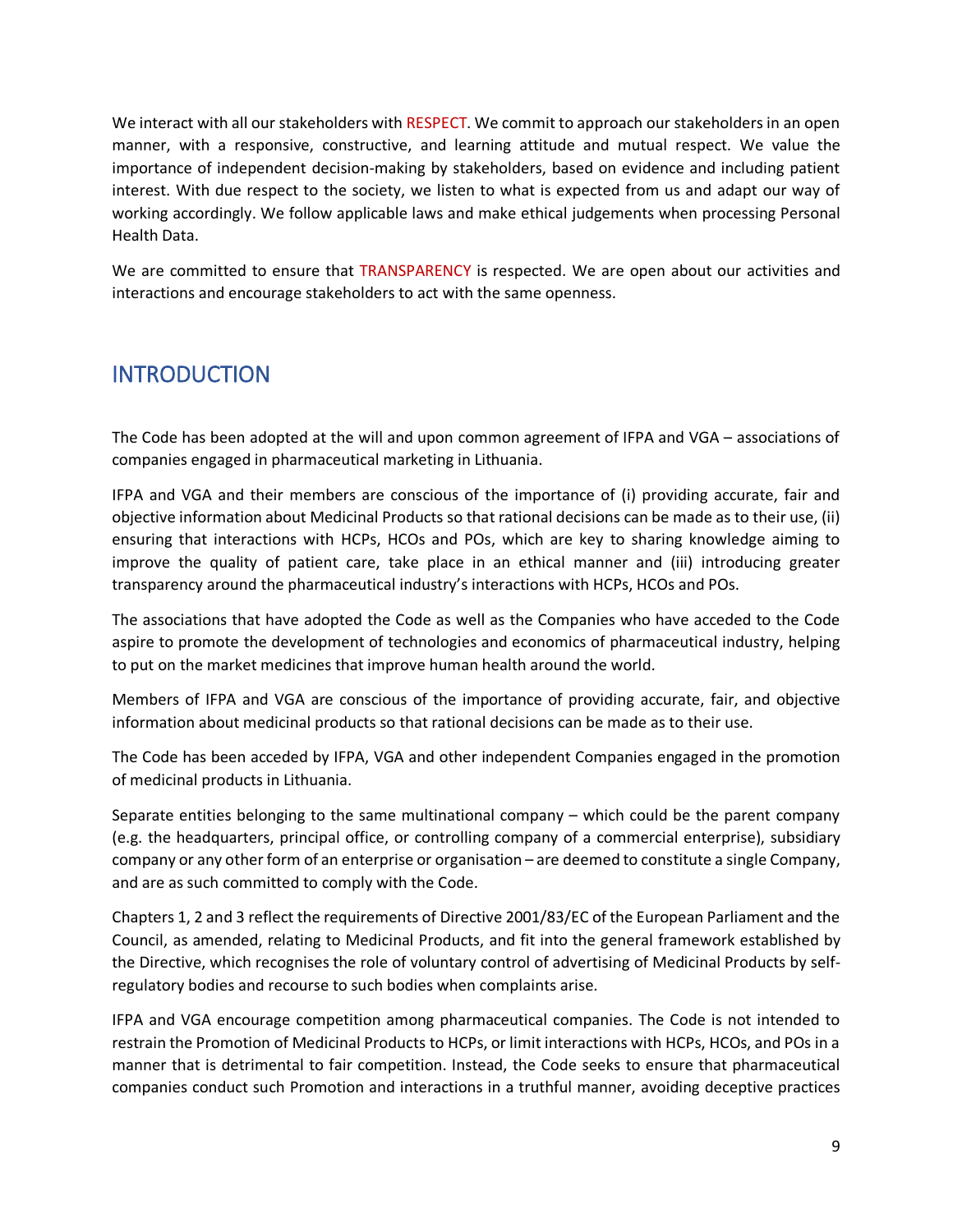and potential conflicts of interest with stakeholders, and in compliance with applicable laws and regulations.

The Code thereby aims to foster the environment where the general public can be confident that the choices regarding their Medicinal Products are being made on the basis of the merits of each product and the healthcare needs of patients.

HCPs and HCOs provide the pharmaceutical industry with valuable, independent, and expert knowledge derived from their clinical and scientific experience. This expertise makes an important contribution to the industry's efforts to improve the quality of patient care, with benefits for individuals and the society at large. HCPs and HCOs should be fairly remunerated for the legitimate expertise and services they provide to the pharmaceutical industry.

IFPA and VGA believe that interactions between Companies and HCPs have a profound and positive influence on the quality of patient treatment and the value of future research. The integrity of the decision of HCP to prescribe a Medicinal Product is one of the pillars of the healthcare system. IFPA and VGA recognise that interactions between the pharmaceutical industry and HCPs/HCOs can create the potential for conflicts of interest. Consequently, IFPA and VGA and their Member Companies have adopted the Code and guidelines to ensure that these interactions meet the high standards of integrity that patients, governments, and other stakeholders expect.

In order to continue to be successful, self-regulation needs to respond to the evolving demands of the society. In particular, IFPA and VGA recognise the growing expectation that interactions with society are not only conducted with integrity but are also transparent.

In the same way, the pharmaceutical industry works with POs to learn from their knowledge and experience of patients' condition that is able to provide a true picture of what it is like to live with a specific condition, how care is delivered, how that impacts on them, their carers, and families and how medicines and other treatments can change their quality of life and meet their needs.

POs have a key role in helping to shape, develop and define the outcomes that make the most difference to patients. Companies disclose the amounts provided to POs in the framework of these interactions.

IFPA and VGA strongly support public scrutiny and the understanding of these relationships and disclosure contributes to the confidence of stakeholders in the pharmaceutical industry.

Since the introduction of the Disclosure Code, IFPA and VGA have worked to encourage Companies cooperating with HCPs and HCOs to always look to disclose and to encourage HCPs (and HCOs where relevant) to agree to individual disclosures of Transfers of Value. Companies will not be criticised for overdisclosure.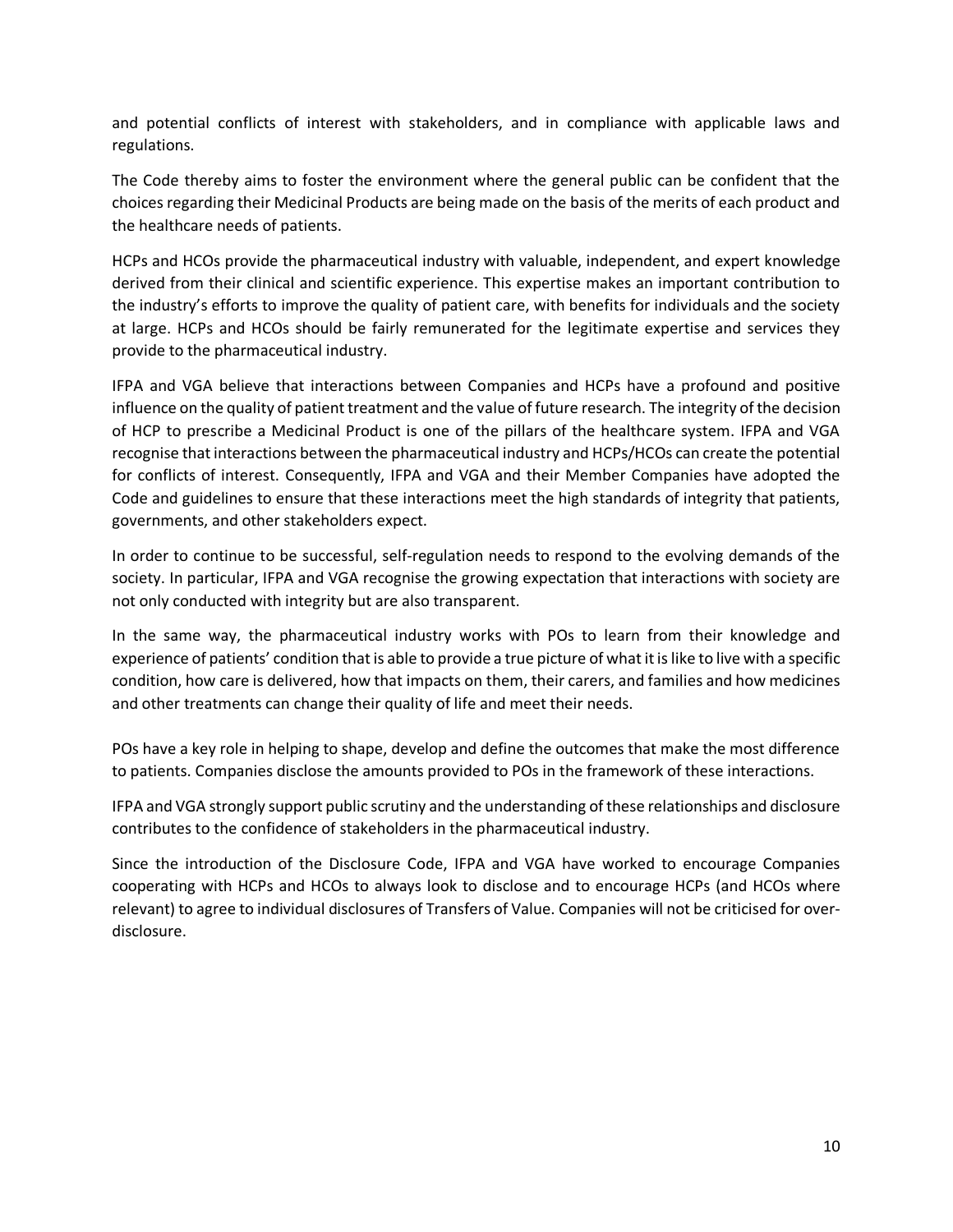# <span id="page-11-0"></span>SCOPE OF THE CODE

#### **The Code covers:**

- ÷ Promotion of Prescription-Only and non-prescription Medicinal Products;
- 4 Interactions between Companies and HCPs, HCOs, and POs;
- and the Disclosure of Transfers of Value from Companies to HCPs, HCOs, and POs;
- 4 Procedural requirements of the Code.

Companies are responsible for the obligations imposed under any relevant Applicable Code even if they commission a Third Party to design, implement or engage in activities covered by the Applicable Code on their behalf. In addition, Companies must take reasonable steps to ensure that any other parties that they commission to design, implement, or engage in activities covered by the Applicable Code but that do not act on behalf of the Company (e.g. joint ventures, licensees) comply with Applicable Codes.

The Code covers all methods of Promotion including, but not limited to, oral and written promotional activities and communications, magazine and direct mail advertising, the activities of Medicines advertisers, the use of digital communications and channels, such as websites and social media, the use of audio-visual systems such as films, video recordings, data storage services and the like. It also covers the provision of Informational or Educational Materials, Items of Medical Utility, hospitality in relation to Events and Medical Samples.

The Code also covers interactions between Companies and HCPs and HCOs including, but not limited to, those in the context of research or contractual arrangements (including certain aspects of clinical trials, non-interventional studies as well as consultancy and advisory board). It also covers the interactions between Companies and POs.

#### **The Code does not cover the following:**

- $\ddot{\phantom{1}}$  The labelling of packages of Medicinal Products and accompanying package leaflets, which are subject to the provisions of Title V of Directive 2001/83/EC of the European Parliament and the Council;
- $\ddot{\phantom{1}}$  Correspondence, possibly accompanied by material of a non-promotional nature, needed to answer a specific question about a particular Medicinal Product;
- $\ddot{+}$  Factual, informative announcements and reference material relating, for example, to pack changes, adverse-reaction warnings as part of general precautions, trade catalogues and price lists, provided they include no product claims;
- Non-promotional, general information about Companies (such as information directed to investors and/or to current/prospective employees), including financial data, descriptions of research and development programmes, and regulatory developments affecting the Company and its Medicinal Products.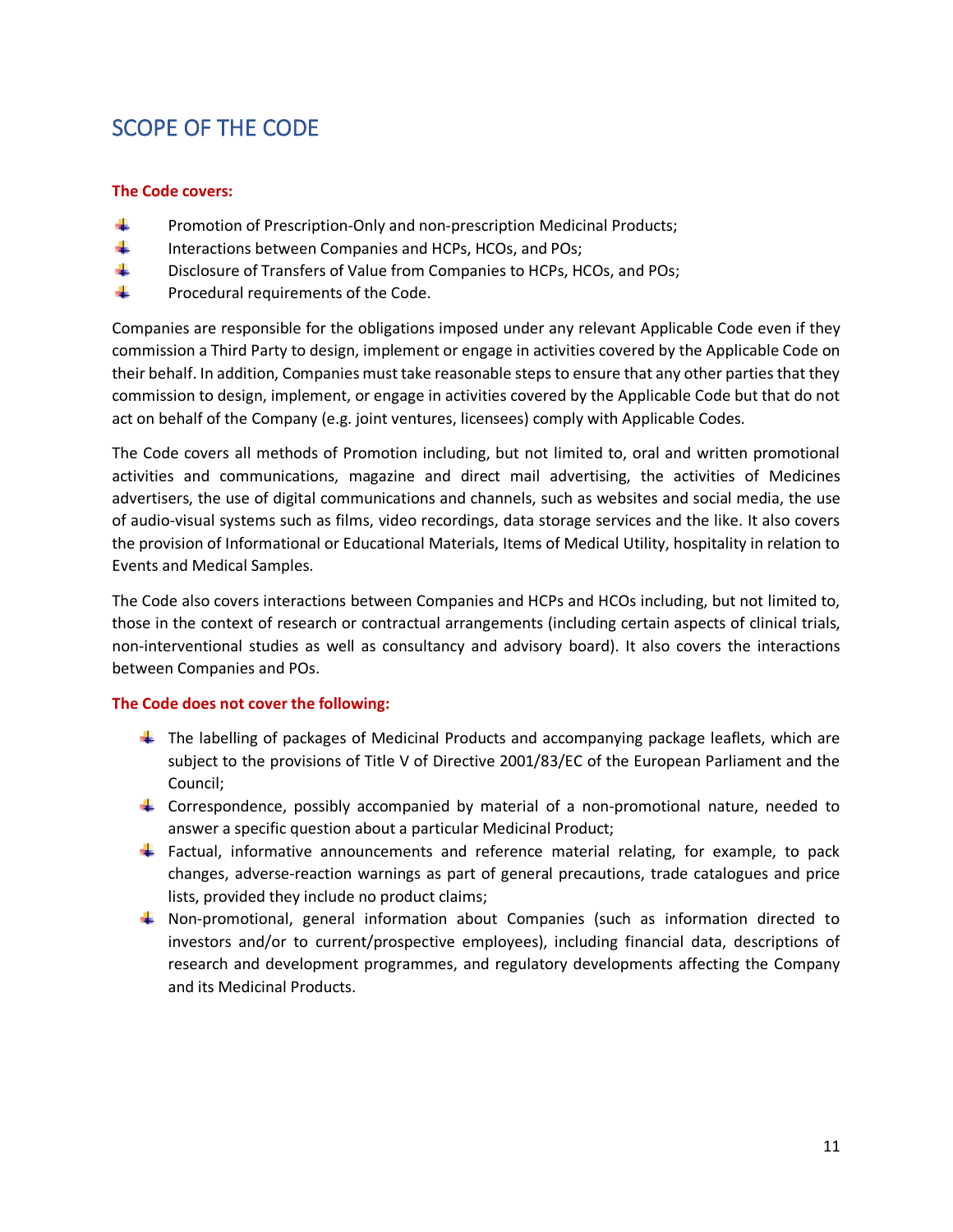#### **The following documents are attached to the Code:**

- d. Annex A – Standardised Disclosure template.
- 44 Annex B – Guidance on the disclosure of non-interventional studies.
- **Section** Annex C – Standard Operating Procedure related to processing of complaints and questions submitted to the Pharmaceutical Marketing Ethics Commission.
- 4 Annex D – Examples of ethical principles.
- all. Annex E – Principles of the use of digital channels.

# <span id="page-12-0"></span>APPLICABILITY OF THE CODE

Promotion and interactions which take place within Lithuania must comply with applicable laws and regulations as well as all Applicable Codes.

Companies engaged in the promotion of medicinal products in Lithuania must comply with any Applicable Codes and any applicable laws and regulations. The Code is binding to Companies which are (i) a member of IFPA or VGA or (ii) have submitted to the IFPA and VGA a written consent to accede to the Code (including any applicable sanctions that may be imposed thereunder).

In order to ensure compliance with the Code, IFPA and VGA shall develop and implement adequate complaint examination procedures and procedures for the imposition of sanctions for breaches of the Code. Additionally, all international Events and/or activities as relevant must be notified to any relevant local enterprise in advance or, alternatively, advice in the country of the Event must be taken.

The spirit as well as the provisions of the Code must be complied with. IFPA also encourages compliance with the letter and spirit of the provisions of the International Federation of Pharmaceutical Manufacturers and Associations ('IFPMA") Code of Practice, where applicable.

# <span id="page-12-1"></span>CHAPTER 1 PROMOTION OF MEDICINAL PRODUCTS TO HEALTHCARE PROFESSIONALS

### <span id="page-12-2"></span>ARTICLE 1. MARKETING AUTHORISATION

Section 1.01 Only registered Medicinal Products may be promoted in the Republic of Lithuania. A Medicinal Product must not be promoted prior to the grant of the marketing authorisation allowing its sale or supply or outside of its approved indications.

Section 1.02 Promotion must be consistent with the particulars listed in the summary of product characteristics of the relevant Medicinal Product.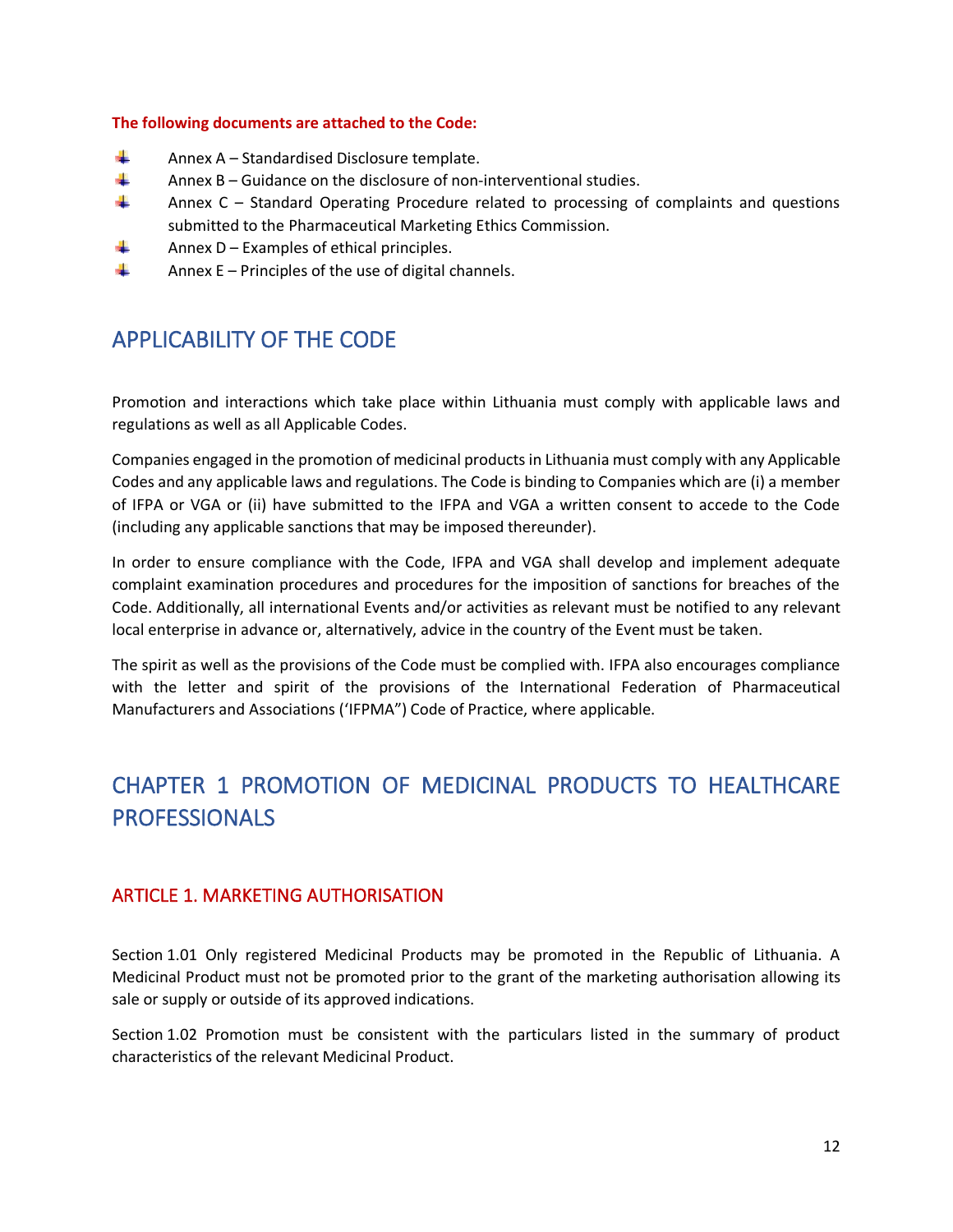# <span id="page-13-0"></span>ARTICLE 2. INFORMATION TO BE MADE AVAILABLE

Section 2.01 Subject to applicable laws and regulations of the Republic of Lithuania, all promotional material must include the following information clearly and legibly:

- a) Essential information consistent with the summary of product characteristics, specifying the date on which such essential information was generated or last revised;
- b) The supply classification of the Medicinal Product; and
- c) When appropriate, the selling price or recommended indicative price of the various presentations of the Medicinal Product and the conditions for reimbursement by social security bodies.

Section 2.02 Subject to applicable laws and regulations of the Republic of Lithuania, where an advertisement is intended only as a reminder, the requirements of Section 2.01 above need not be complied with, provided that the advertisement includes no more than the name of the Medicinal Product or its international non-proprietary name, where this exists, or the trademark.

# <span id="page-13-1"></span>ARTICLE 3. PROMOTION AND ITS SUBSTANTIATION

Section 3.01 Promotion must be accurate, balanced, fair, objective and sufficiently complete to enable the HCP to form his/her own opinion of the therapeutic value of the Medicinal Product concerned. It must be based on an up-to-date evaluation of all relevant evidence and reflect that evidence clearly. It must not mislead by distortion, exaggeration, undue emphasis, omission or in any other way.

Section 3.02 Promotion must be capable of substantiation which must be promptly provided in response to reasonable requests from HCPs. In particular, promotional claims about side-effects must reflect available evidence or be capable of substantiation by clinical experience. Substantiation needs not be provided, however, in relation to the validity of elements approved in the Summary of Product Characteristics.

Section 3.03 Promotion must encourage the rational use of Medicinal Products by presenting them objectively and without exaggerating their properties. Claims must not imply that a Medicinal Product, or an active ingredient, has some special merit, quality, or property unless this can be substantiated.

Section 3.04 When Promotion refers to published studies, clear references must be given.

Section 3.05 Any comparison made between different Medicinal Products must be based on relevant and comparable aspects of the Medicinal Products. Comparative advertising must not be misleading or disparaging.

Section 3.06 All artwork, including graphs (diagrams), illustrations, photographs and tables taken from published studies included in promotional material should: (a) clearly indicate the precise source(s) of the artwork; (b) be faithfully reproduced, except where adaptation or modification is required in order to comply with any Applicable Code(s), in which case it must be clearly stated that the artwork has been adapted and/or modified.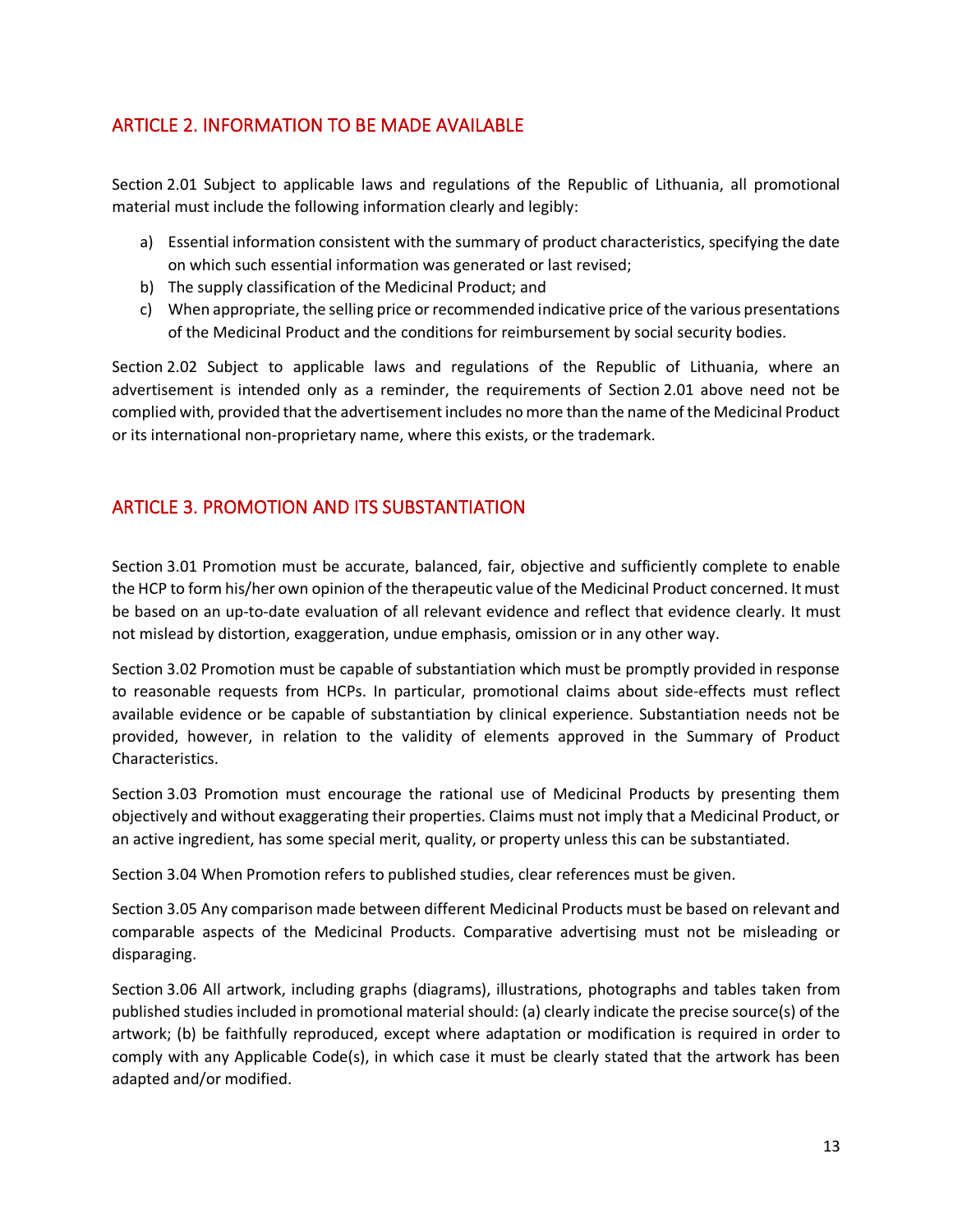Particular care must be taken to ensure that artwork included in Promotion does not mislead about the nature of a Medicinal Product (for example, whether it is appropriate for use in children) or mislead about a claim or comparison (for example, by using incomplete or statistically irrelevant information or unusual scales).

Section 3.07 The word "safe" must never be used to describe a Medicinal Product without proper qualification.

Section 3.08 The word "new" must not be used to describe any Medicinal Product or presentation which has been generally available or any therapeutic indication which has been generally promoted, for more than one year.

Section 3.09 It must not be stated that a Medicinal Product has no side-effects, toxic hazards or risks of addiction or dependency.

# <span id="page-14-0"></span>ARTICLE 4. USE OF QUOTATIONS IN PROMOTION

Quotations from medical and scientific literature or from personal communications must be faithfully reproduced (except where adaptation or modification is required in order to comply with any Applicable Codes, in which case it must be clearly stated that the quotation has been adapted and/or modified) and the precise sources identified.

# <span id="page-14-1"></span>ARTICLE 5. ACCEPTABILITY OF PROMOTION

Companies must maintain high ethical standards at all times. Promotion must:

- a) never be such as to bring discredit upon, or reduce confidence in, the pharmaceutical industry;
- b) be of a nature which recognises the special nature of Medicinal Products and the professional standing of the intended audience;
- c) not be likely to cause offence.

### <span id="page-14-2"></span>ARTICLE 6. DISTRIBUTION OF PROMOTION

Section 6.01 Promotion must only be directed at those HCPs whose need for, or interest in, the particular information can reasonably be assumed.

Section 6.02 Mailing lists must be kept up to date. Requests by promotion addressees to be removed from mailing lists must be complied with.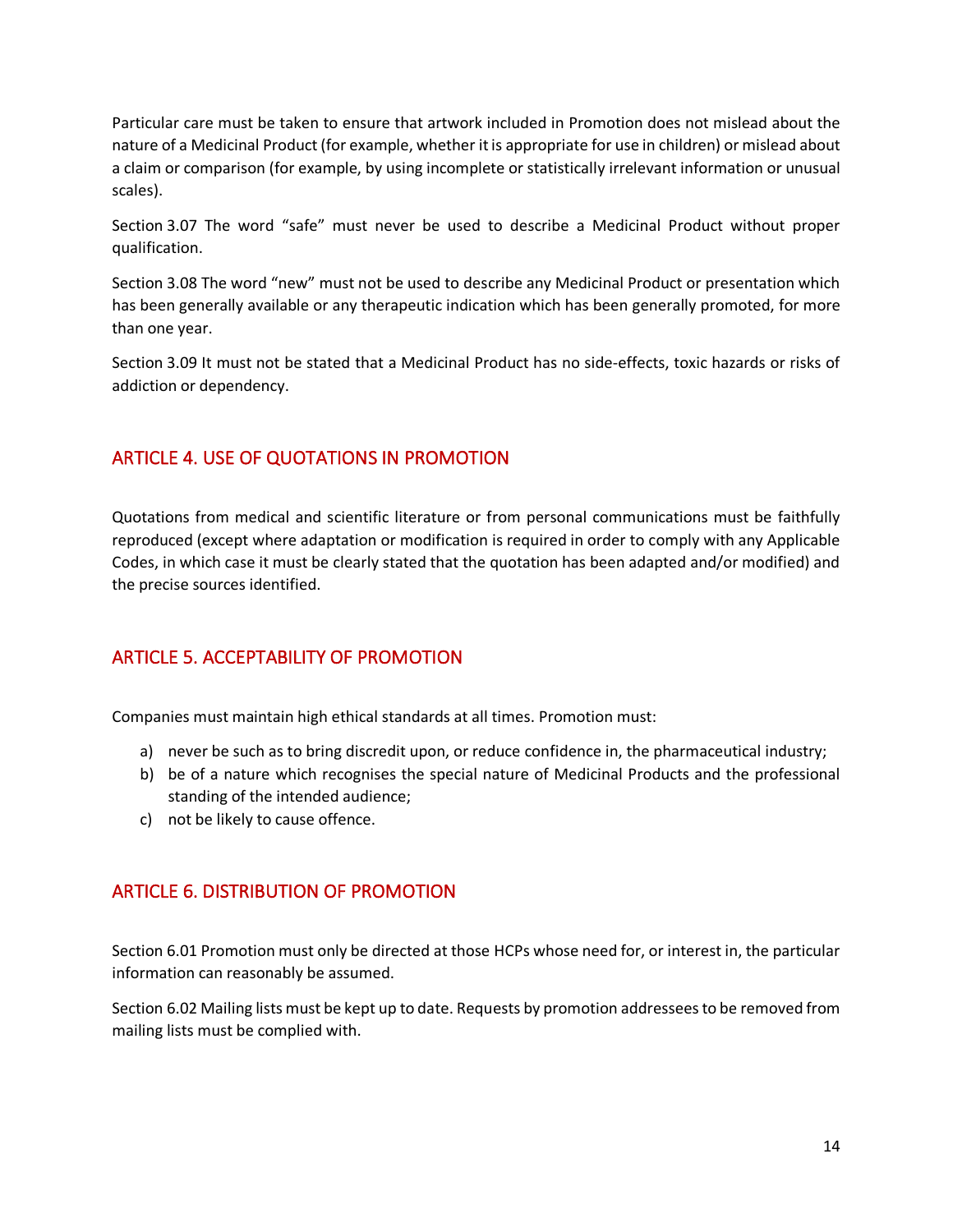Section 6.03 Subject to applicable laws and regulations of the Republic of Lithuania, the use of faxes, emails, automated calling systems, text messages and other electronic data communications for Promotion is prohibited except with the prior permission, or upon the request, of those who receive it.

### <span id="page-15-0"></span>ARTICLE 7. TRANSPARENCY OF PROMOTION

Section 7.01 Promotion must not be disguised.

Section 7.02 Clinical assessments, post-marketing surveillance and experience programmes and postauthorisation studies (including those that are retrospective in nature) must not be disguised as Promotion. Such assessments, programmes and studies must be conducted with a primarily scientific or educational purpose.

Section 7.03 Where a Company pays for or otherwise secures or arranges the publication of promotional material in journals, such promotional material must not resemble independent editorial matter.

Section 7.04 Material relating to Medicinal Products and their uses, whether promotional in nature or not, which is sponsored by a Company must clearly indicate that it has been sponsored by that Company.

### <span id="page-15-1"></span>ARTICLE 8. PROMOTIONAL INFORMATION PROVIDED DURING INTERNATIONAL EVENTS

Promotional information which appears on exhibition stands or is communicated to participants at international Events may, unless prohibited or otherwise regulated by local laws and regulations, refer to Medicinal Products (or uses) which are not registered in the country where the Event takes place, or which are registered under different conditions, as long as: (i) any such promotional material is accompanied by a suitable statement indicating the countries in which the Medicinal Product is registered and makes clear that the Medicinal Product or indication is not registered in the country where the Event takes place, and (ii) any such promotional material which refers to the prescribing information (indications, warnings etc.) authorised in a country or countries where the Medicinal Product is registered must be accompanied by an explanatory statement indicating that registration conditions may differ from country to country.

# <span id="page-15-3"></span><span id="page-15-2"></span>ARTICLE 9. ADVICE ON PERSONAL MEDICAL **MATTERS**

In the case of requests from individual members of the general public for advice on personal medical matters, the enquirer must be advised to consult HCP.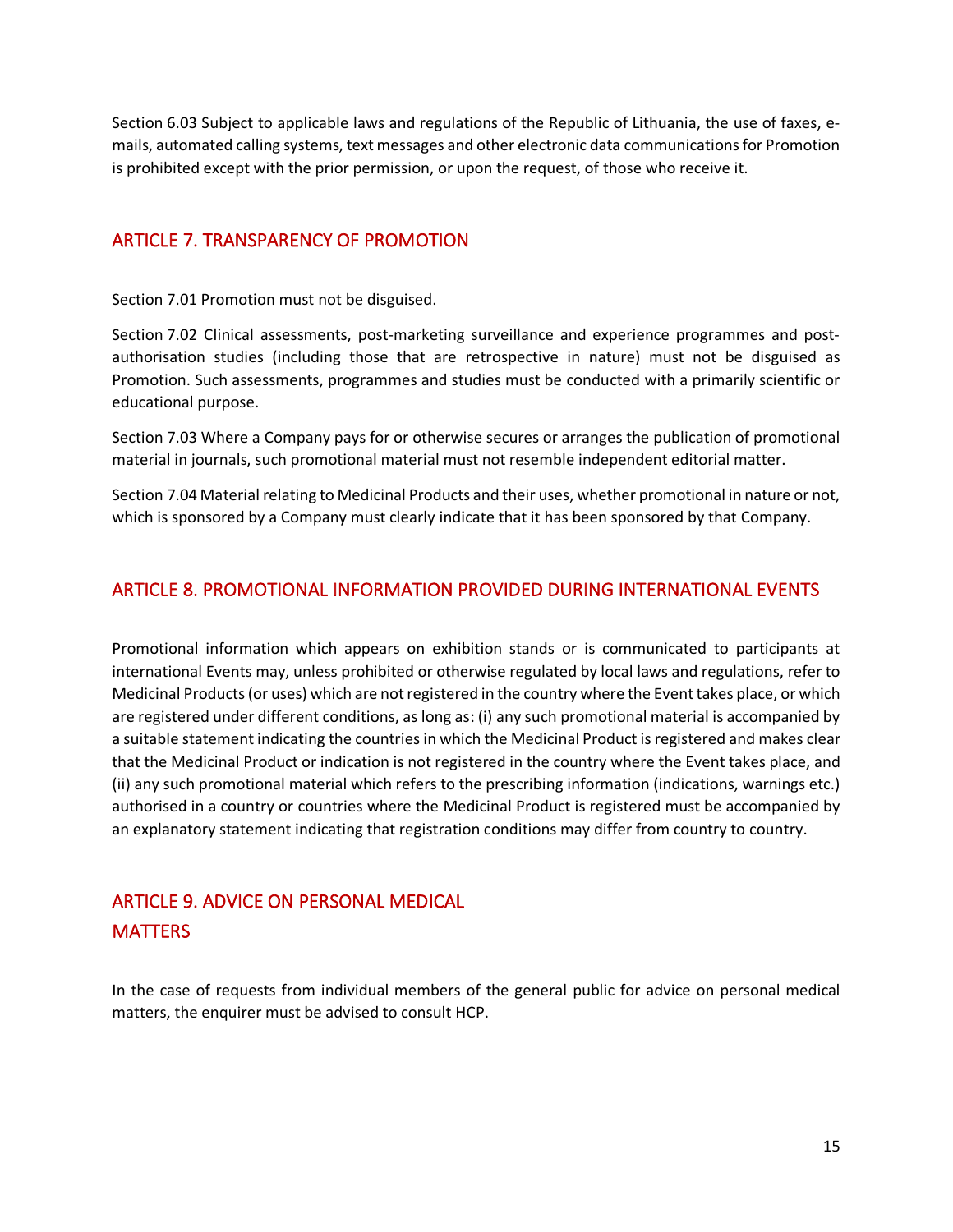# <span id="page-16-0"></span>CHAPTER 2 INTERACTIONS WITH HEALTHCARE PROFESSIONALS, HEALTHCARE ORGANISATIONS AND PATIENT ORGANISATIONS

## <span id="page-16-1"></span>ARTICLE 10. EVENTS AND HOSPITALITY

Section 10.01 All Events must be held in appropriate Locations and Venues that are conducive to the main purpose of the Event. Companies may not organise or sponsor Events in the venues that are renowned for their "entertainment (amusement) facilities" or are "extravagant". "Entertainment (amusement) facilities" are understood as venues for leisure and entertainment which advertise their entertainment infrastructure in promotional leaflets, also publicly in the press or internet, and which are primarily intended for recreation and/or entertainment – leisure activities, and not for professional (business) meetings. "Extravagant venues" are considered as venues distinguished by luxury and splendour or visiting them could affect the image of healthcare professionals or the pharmaceutical industry. Companies should comply with the regulations related to the term "adequate" in a sense in which it is used in the Article 10 of this document, and with regulations of other Applicable Codes.

Section 10.02 No Company may organise or sponsor an event that takes place outside its home country unless:

- a) Most of the invitees are from outside of Lithuania and, given the place of residence of most of the invitees, it makes greater logistical sense to hold the Event in another country; or
- b) Given the location of the relevant resource or expertise that is the object or subject matter of the Event, it makes greater logistical sense to hold the Event in another country.

Section 10.03 Companies may only offer hospitality when such hospitality is appropriate and otherwise complies with the provisions of any Applicable Code.

Section 10.04 Hospitality extended in connection with scientific Events must be limited to travel, meals, accommodation, and genuine registration fees. Hospitality extended in connection with promotional Events shall be limited to meals.

Section 10.05 Member Companies must not provide or offer any meal (food and beverages) to HCPs, HCOs' members or POs' Representatives, unless, in each case, the value of such meal does not exceed the monetary threshold for meals set in the Code of Ethics of the country where the meal is offered. If the monetary threshold for meals is not set in the Code of Ethics of the host country, the principle of moderate hospitality must be followed. In Lithuania, the cost of one meal cannot exceed EUR 60 including VAT. The pharmaceutical industry does not support consumption of strong alcoholic beverages.

Section 10.06 Hospitality may only be extended to persons who are fully-fledged participants in the Event. In exceptional cases of established health needs (e.g. disability or injury), the travel, meals, accommodation, and genuine registration fee costs of an accompanying person can be reimbursed within the same parameters.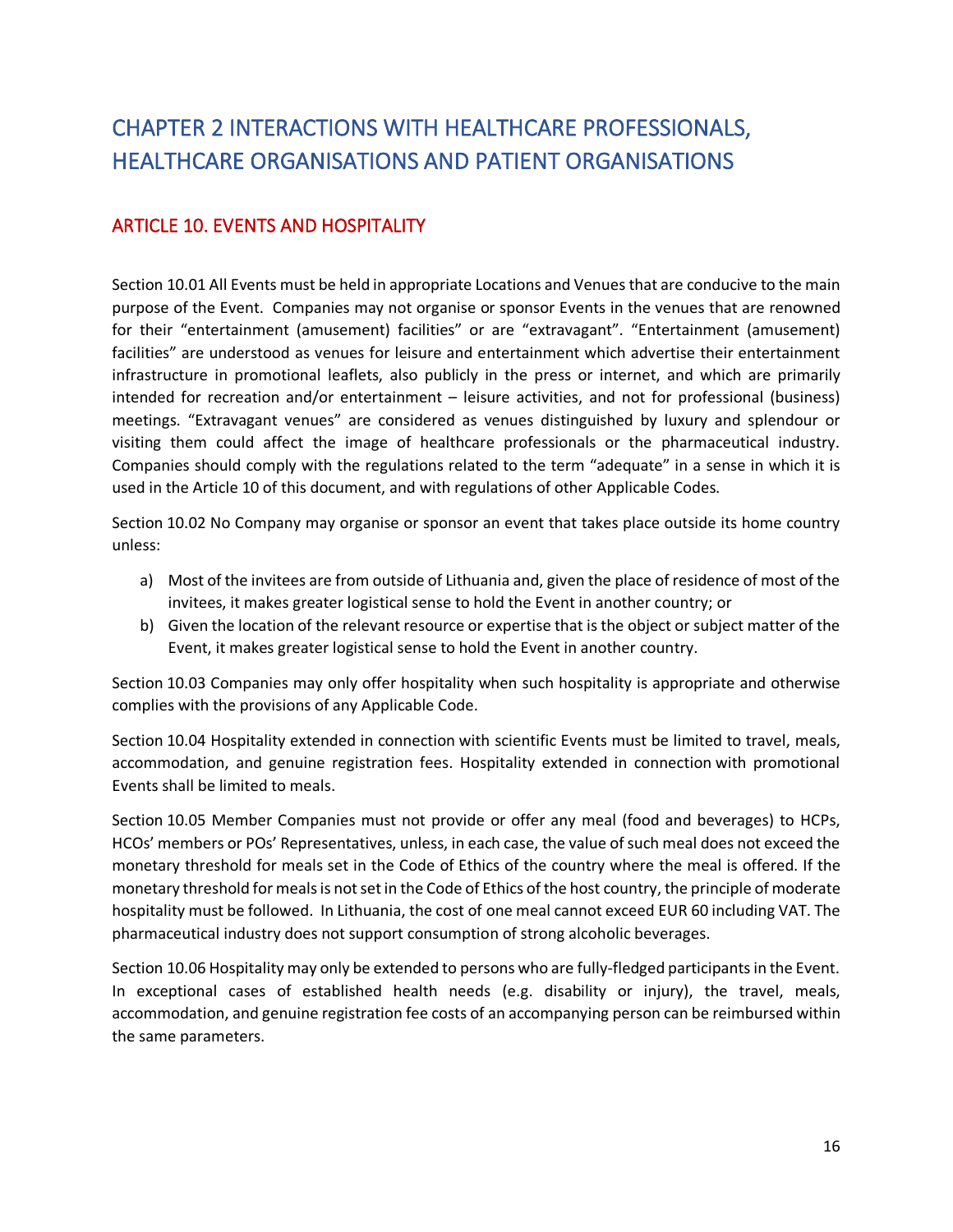Section 10.07 All forms of hospitality offered to HCPs, HCOs' members or POs' Representatives must be reasonable in level and strictly limited to the main purpose of the Event. As a general rule, the hospitality provided must not exceed what those individuals would normally be prepared to pay for themselves.

Section 10.08 Hospitality must not include sponsoring or organising entertainment events (e.g., sporting or leisure).

# <span id="page-17-0"></span>ARTICLE 11. PROHIBITION OF GIFTS

Section 11.01 Gifts for the personal benefit (such as sporting or entertainment tickets, social courtesy gifts) of HCPs, HCOs' members, or POs' Representatives (either directly or indirectly) are prohibited. Providing or offering cash, cash equivalents or personal services is also prohibited. For these purposes, personal services are any type of service unrelated to the profession and that confer a personal benefit to the Recipient.

Section 11.02 Providing or offering promotional aid to HCPs, HCOs' members, or POs' Representatives in relation to the promotion of a Medicinal Product is prohibited. A promotional aid is a non-monetary item given for a promotional purpose (which does not include promotional materials as defined in Chapter 1) (e.g. cups, sticky notes, pens, etc.).

# <span id="page-17-1"></span>ARTICLE 12. DONATIONS AND GRANTS TO HEALTHCARE ORGANISATIONS AND PATIENT **ORGANISATIONS**

Section 12.01 Donations and Grants (in cash or in kind or otherwise) to HCOs and/or POs are only allowed if: (i) they are made for the purpose of supporting healthcare, research or education; (ii) they are documented and kept on record by the donor/grantor; and (iii) they do not constitute an inducement to recommend and/or prescribe, purchase, supply, sell or administer specific Medicinal Products.

Section 12.02 Donations and Grants to individuals are not permitted. The Partial Contribution to Costs related to Events for HCPs to attend international Events is covered by Article 13.

### <span id="page-17-2"></span>ARTICLE 13. PARTIAL CONTRIBUTION TO COSTS RELATED TO EVENTS AND SPONSORSHIP

Section 13.01 Companies must comply with criteria governing the selection and support of HCPs or POs' Representatives to attend Events as provided in, or in connection with, any Applicable Codes. No payment must be offered to compensate merely for the time spent by the HCP or PO's Representative in attending Events.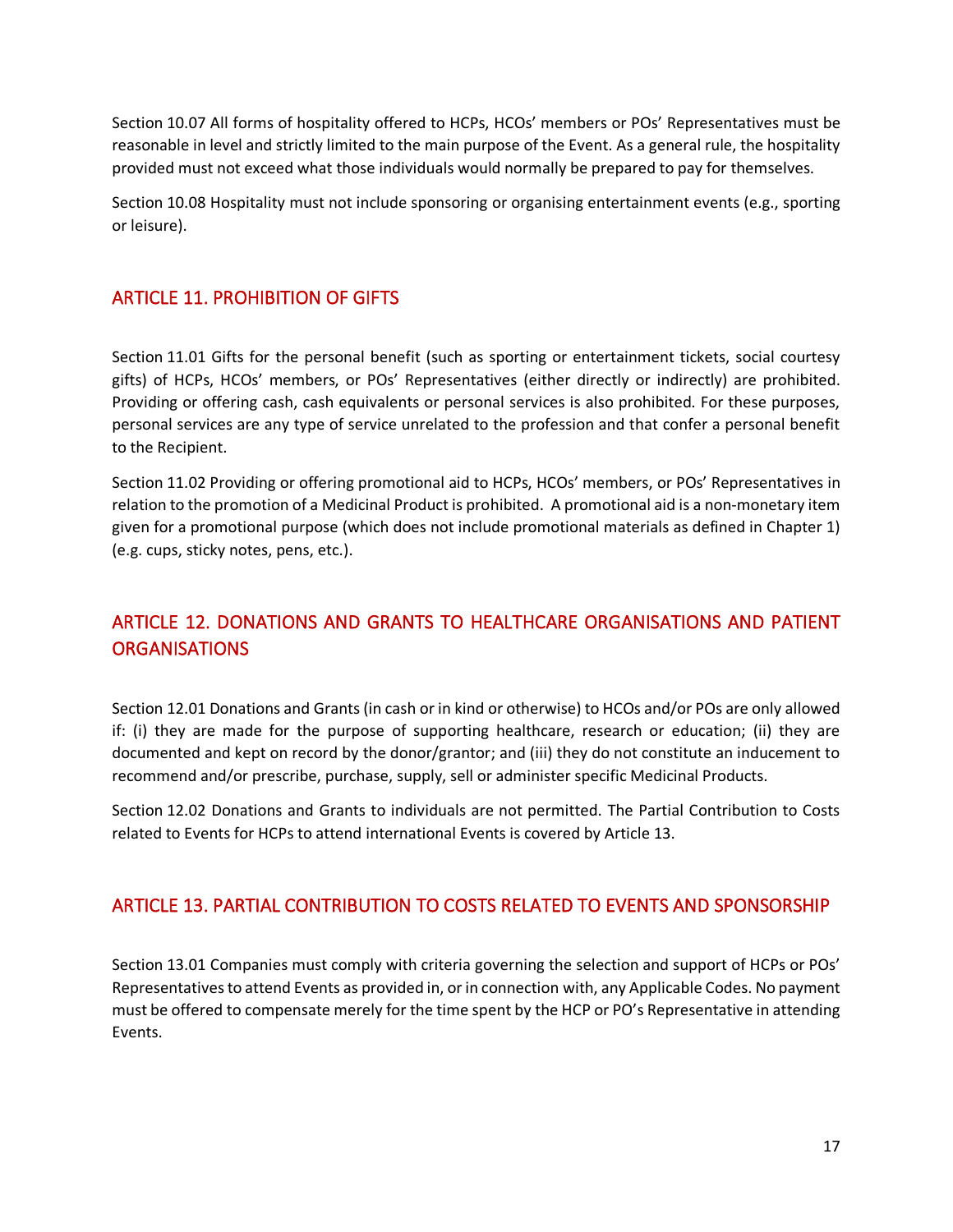Section 13.02 The public use of an HCO or PO's logo and/or proprietary material by a Company requires written permission from that organisation. In seeking such permission, the specific purpose, and the way the logo and/or proprietary material will be used must be clearly stated.

Section 13.03 Companies must ensure that their Sponsorship to HCOs and POs is always clearly acknowledged and apparent from the outset.

### <span id="page-18-0"></span>ARTICLE 14. FUNDING BY COMPANY

No Company may require that it be the sole funder or sponsor of a PO or HCO or any of its programmes. Companies welcome funding and sponsorship of POs and HCOs from multiple sources.

# <span id="page-18-1"></span>ARTICLE 15. CONTRACTED SERVICES

Section 15.01 Contracts between Companies and HCPs, HCOs, POs or POs' Representatives under which those provide any type of services to Companies (not otherwise covered by the Code) are only allowed if such services: (i) are provided for the purpose of supporting healthcare, research or education; and (ii) do not constitute an inducement to recommend and/or prescribe, purchase, supply, sell or administer specific Medicinal Products.

Section 15.02 It is permitted to contract HCPs or POs' Representatives as consultants, whether in groups or individually, for services such as speaking at and/or chairing meetings, involvement in medical/scientific studies, clinical trials or training services, participation at advisory board meetings, and participation in market research where such participation involves remuneration and/or hospitality. The arrangements that cover these genuine consultancy or other services must, to the extent relevant to the particular arrangement, fulfil all the following criteria:

- a. A written contract is agreed in advance of the commencement of the services which specifies the nature of the services to be provided and, subject to clause (g) below, the basis for payment of those services;
- b. A legitimate need for the services has been clearly identified in advance of requesting the services and entering into arrangements;
- c. The criteria for selecting consultants are directly related to the identified need and the persons responsible for selecting the consultants have the expertise necessary to evaluate whether the particular professionals meet those criteria;
- d. The number of consultants selected, and the extent of the service are not greater than reasonably necessary to achieve the identified need;
- e. The contracting Company maintains records concerning, and makes appropriate use of, the services provided by consultants;
- f. The engagement of the consultant to provide the relevant service is not an inducement to recommend and/or prescribe, purchase, supply, sell or administer a particular Medicinal Product;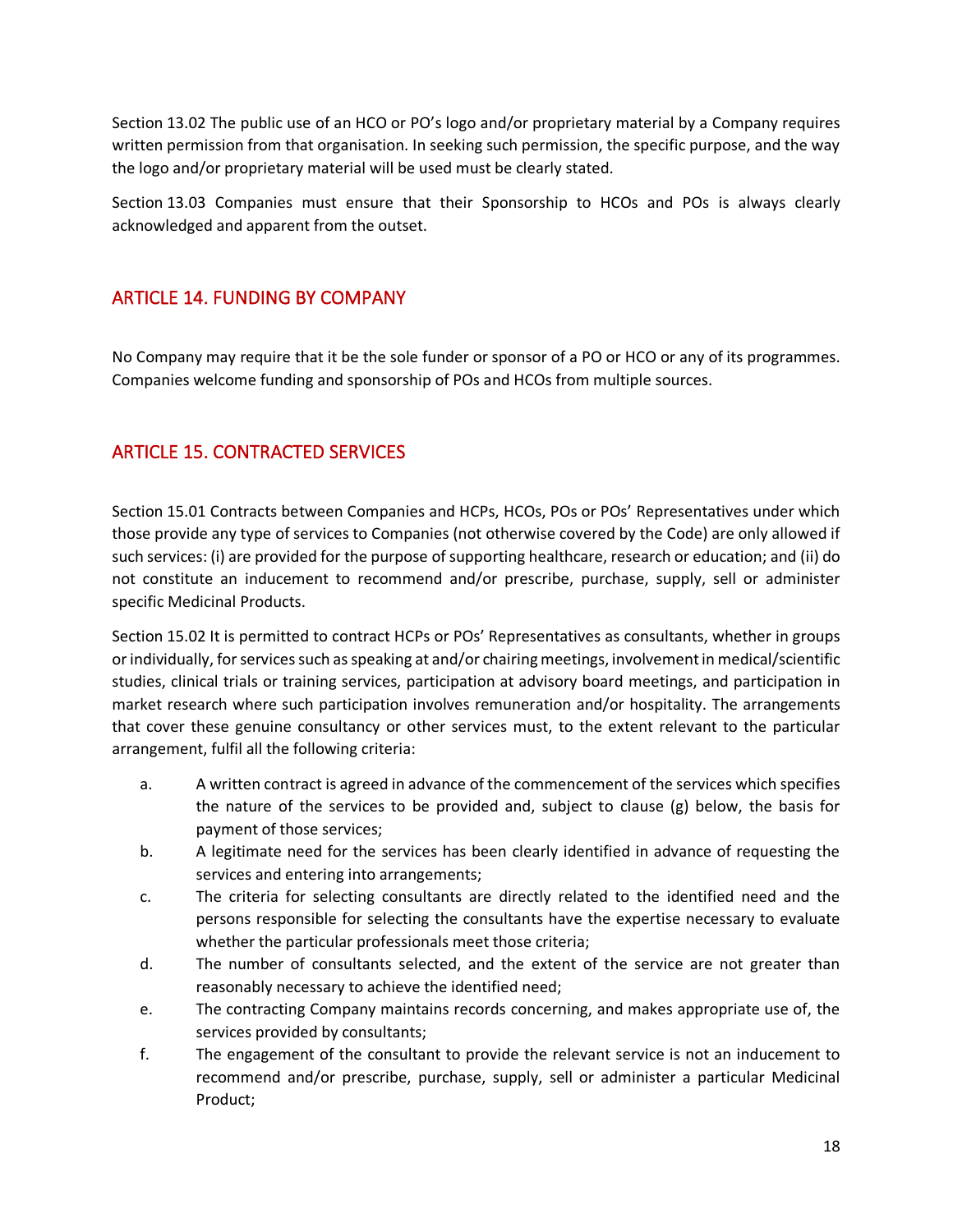g. The remuneration for the services is reasonable and reflects the fair market value of the services provided. In this regard, token consultancy arrangements must not be used to justify compensating the Healthcare Professionals or Patient Organisation's Representatives.

Section 15.03 In their written contracts with consultants, Companies are strongly encouraged to include provisions regarding the obligation of the consultants to disclose that they are consultants to the Company whenever they write or speak in public about a matter that is the subject of the agreement or any other matter relating to that Company.

Similarly, Companies that employ, on a part-time basis, HCPs that are still practising their profession are strongly encouraged to ensure that such persons have an obligation to disclose their employment arrangements with the Company whenever they write or speak in public about a matter that is the subject of the employment or any other matter relating to that Company. The provisions of this Section 15.03 apply even though the Code does not otherwise cover non-promotional, general information about Companies.

Section 15.04 Limited market research, such as one-off phone interviews or mail / e-mail / internet questionnaires are excluded from the scope of this Article 15, provided that the HCP, HCO's member or PO's Representative is not consulted in a recurring manner (either with respect to the frequency of calls generally or of calls relating to the same research) and that the remuneration is minimal (does not exceed the amount which the medical doctor would earn by performing his or her direct job functions over the time spent during the market research).

Section 15.05 If an HCP or a PO's Representative attends an Event (an international Event or otherwise) in a consultant capacity, the relevant provisions of Article 10 must apply.

# <span id="page-19-0"></span>CHAPTER 3 SPECIFIC REQUIREMENTS FOR INTERACTIONS WITH HEALTHCARE PROFESSIONALS AND HEALTHCARE ORGANISATIONS

# <span id="page-19-1"></span>ARTICLE 16. MEDICAL EDUCATION

Medical Education is aimed at increasing the scientific knowledge and competence of HCPs to enhance medical practice and improve patient outcome.

Companies can be engaged in different types of activities relating to Medical Education, but such activities must not constitute Promotion.

When funding independent Medical Education or organising Medical Education activities directly or in collaboration with Third Parties, Companies must ensure that their participation and role are clearly acknowledged and apparent from the outset.

When organising Medical Education activities in which Member Companies have input in the content, they are responsible for what is communicated during the activities. Such content must be fair, balanced and objective, and designed to allow the expression of diverse theories and recognised opinions.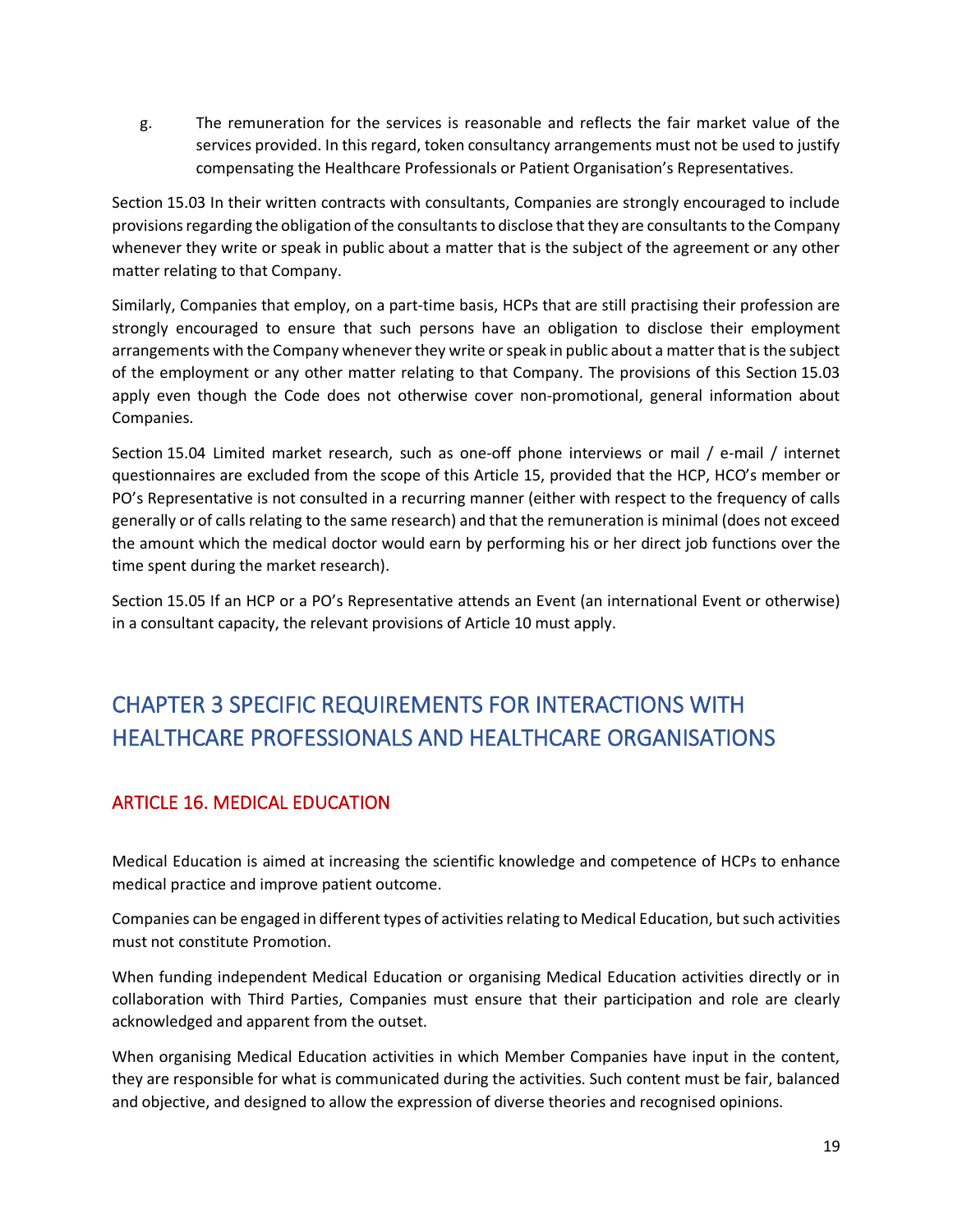# <span id="page-20-0"></span>ARTICLE 17. INFORMATIONAL OR EDUCATIONAL MATERIALS AND ITEMS OF MEDICAL UTILITY

Section 17.01 The provision of Informational or Educational Materials is permitted, provided it is:

- a) "inexpensive";
- b) directly relevant to the practice of medicine or pharmacy; and
- c) directly beneficial to the care of patients.

Section 17.02 Items of Medical Utility aimed directly at the education of HCPs and patient care can be provided if they are "inexpensive" and do not offset routine business practices of those who receive them.

Section 17.03 The nature of Informational or Educational Materials and Items of Medical Utility considered may not constitute a circumvention of the prohibition on gifts defined under Article 11 of this Code. The transmission of such materials or items must not constitute an inducement to recommend and/or prescribe, purchase, supply, sell or administer a Medicinal Product.

Section 17.04 Informational or Educational Materials and Items of Medical Utility can include the Company logo, but must not be product branded, unless the Medicinal Product's name is essential for the correct use of the material or item by the patient.

17.05. The term "inexpensive" means that its cost for the Company does not exceed EUR 12, including the logo and other overheads but excluding VAT.

### <span id="page-20-1"></span>ARTICLE 18. NON-INTERVENTIONAL STUDIES

Section 18.01 Non-Interventional Studies must be conducted with a primarily scientific purpose and must not be disguised as Promotion.

Section 18.02 Non-Interventional Studies that are prospective in nature and that involve the collection of patient data from or on behalf of individual, or groups of, HCPs specifically for the study must comply with all of the following criteria:

- a) There is a written study plan (observational plan/protocol).
- b) The study protocol must be submitted for review to the Ethics Committee as provided for by the laws and regulations of the Republic of Lithuania.
- c) The study protocol must be approved by the Company's scientific service. The conduct of the study must be supervised by the Company's scientific service as described in Section 20.01.a.
- d) The study results must be analysed by or on behalf of the contracting Company. Summaries thereof must be made available within a reasonable period of time to the Company's scientific service (as described in Section 20.01.a), which service must maintain records of such reports for a reasonable period of time. The Company must send the summary report to all HCPs that participated in the study and must make the summary report available to industry self-regulatory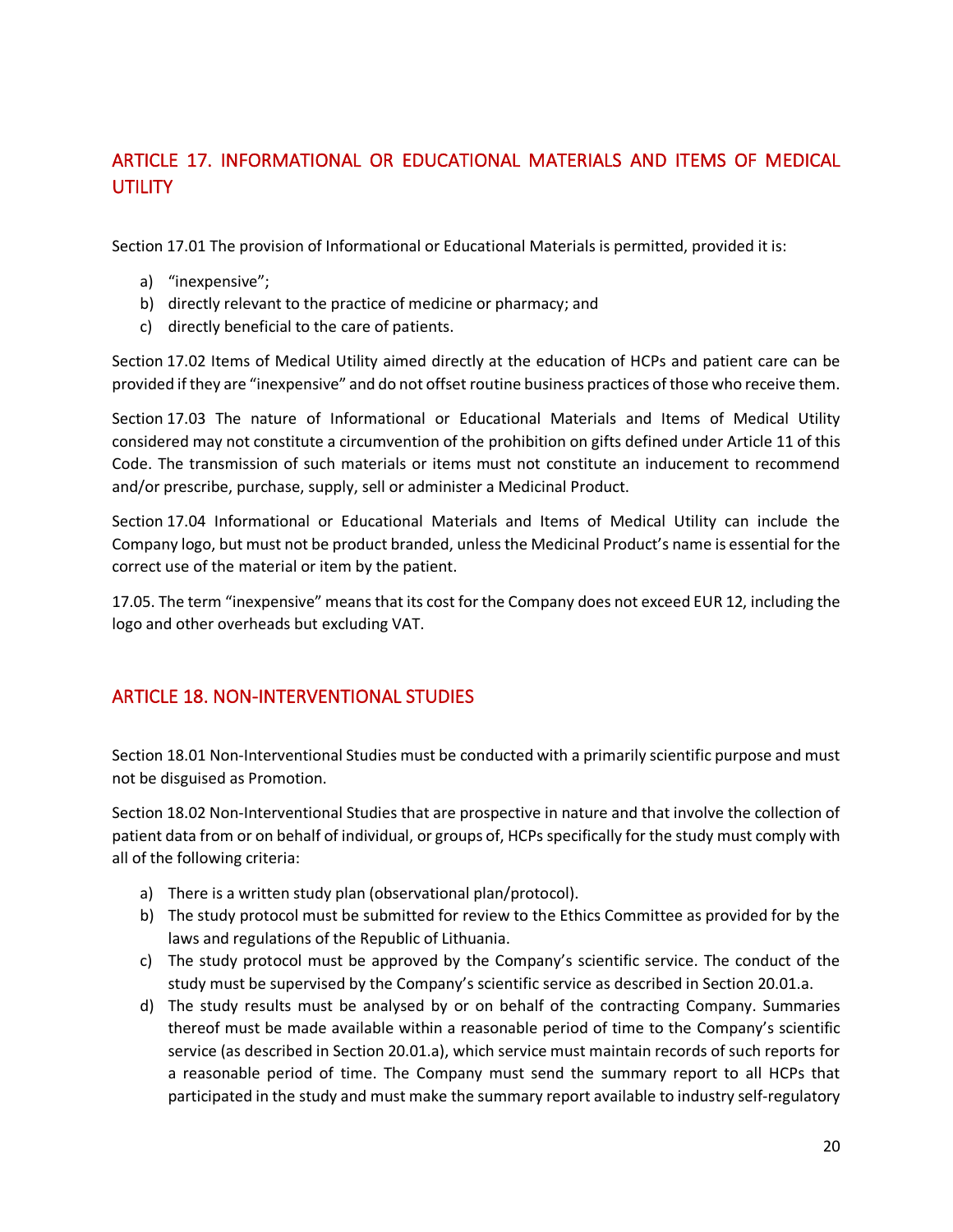bodies and/or committees that are in charge of supervising the Code upon their request. If the study shows results that are important for the assessment of benefit-risk, the summary report must be immediately forwarded to the relevant competent authority.

e) Medicines advertisers may only be involved in an administrative capacity and such involvement must be under the supervision of the Company's scientific service that will also ensure that the Medicines advertisers are adequately trained. Such involvement must not be linked to the Promotion of any Medicinal Product.

Section 18.03 Following the same principle, Companies are encouraged to comply with the requirements of Section 18.02 for all other types of Non-Interventional Studies, including epidemiological studies and registries and other studies that are retrospective in nature. In any case, such studies are subject to Section 15.01.

# <span id="page-21-0"></span>ARTICLE 19. MEDICAL SAMPLES

Section 19.01 When promoting medicinal products to HCPs qualified to prescribe Medicinal Products, Medicines advertisers may use Medical Samples which are not intended for sale. A Medical Sample not intended for sale must correspond to the smallest presentation of the medicinal product of the same name, shape, and strength available in the Lithuanian market and the package must be marked "Sample not for sale". Leaving Medical Sample not intended for sale with HCPs, distributing them to the public and using them for healthcare purposes is prohibited.

Section 19.02 Companies must have adequate systems of control and accountability for Medical Samples.

# <span id="page-21-1"></span>ARTICLE 20. COMPANY STAFF

Section 20.01 All Company Staff must be fully conversant with the requirements of the Code and relevant laws and regulations.

a) Each Company must establish a scientific service in charge of information about its Medicinal Products and the approval and supervision of Non-Interventional Studies. Companies, taking into account their own resources and organisation, are free to decide how best to establish such service(s) in accordance with Section 20.01 (i.e. whether there is one service in charge of both duties or two separate services with clearly delineated duties). The scientific service must include at least one medical doctor or pharmacist who will be responsible for approving any promotional material before release. Such person must certify that he or she has examined the final form of the promotional material and that in his or her belief it is in accordance with the requirements of the Code and any relevant advertising laws and regulations, is consistent with the summary of product characteristics and is a fair and truthful presentation of the facts about the Medicinal Product. In addition, the scientific service must include a medical doctor or pharmacist, who will be responsible for the oversight of any Non-Interventional Study (including the review of any responsibilities relating to such studies, particularly with respect to any responsibilities assumed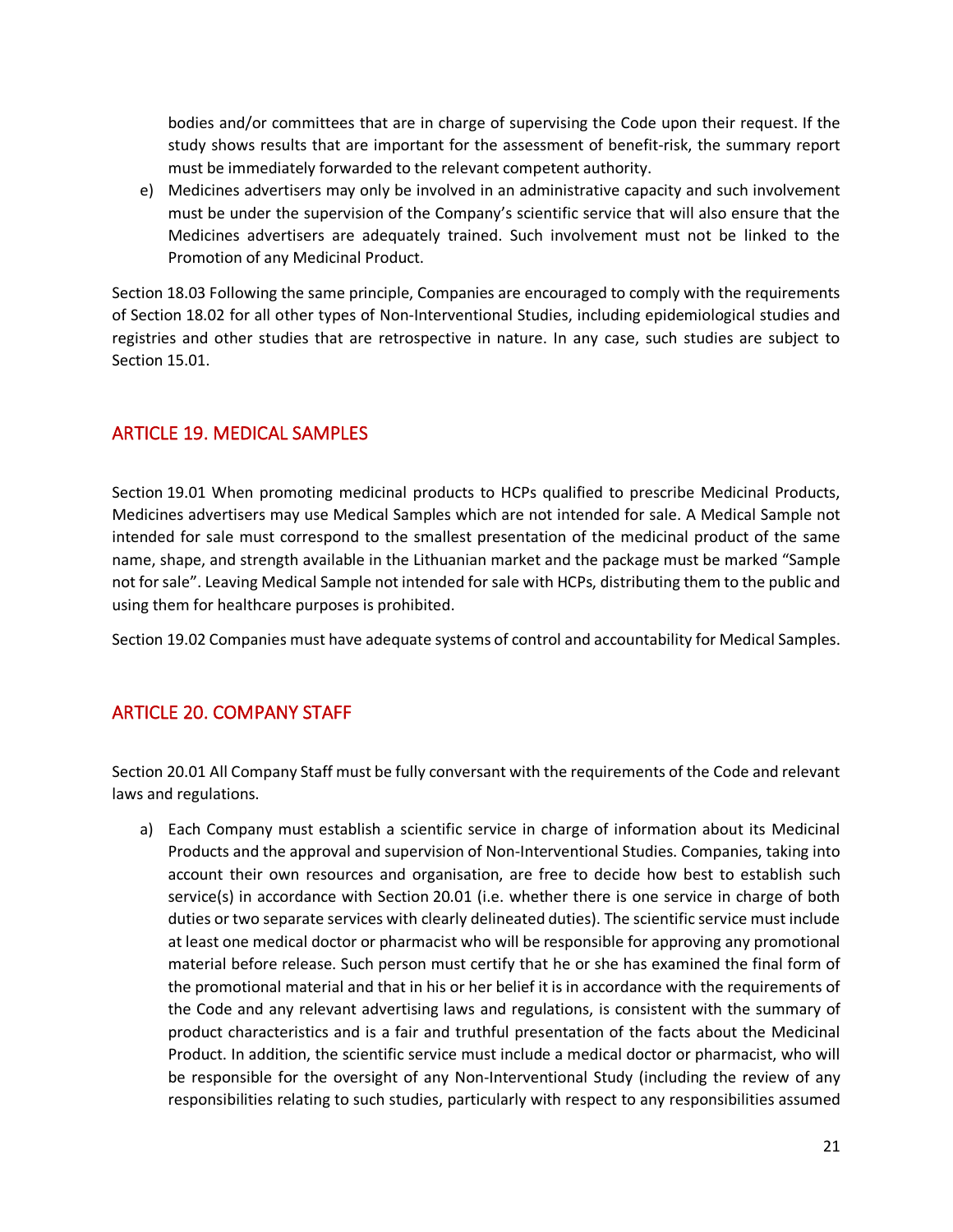by Medicines advertiser). Such a person must certify that he or she has examined the protocol relating to the Non-Interventional Study and that in his or her belief it is in accordance with the requirements of the Code and any relevant laws and regulations.

b) Each Company must appoint at least one senior employee who must be responsible for supervising the Company and its subsidiaries to ensure that the standards of the Code are met.

Section 20.02 Each Company must ensure that its Medicines advertisers are familiar with the relevant requirements of the Code and all applicable laws and regulations and are adequately trained and have sufficient scientific knowledge to be able to provide precise and complete information about the Medicinal Products they promote.

- a) Medicines advertisers must comply with all relevant requirements of the Code and all applicable laws and regulations. Companies are responsible for ensuring their compliance with all the said requirements and regulations.
- b) Medicines advertisers must approach their duties responsibly and ethically.
- c) During each meeting with HCP, Medicines advertisers must give or have available a summary of the product characteristics for each Medicinal Product they present.
- d) Medicines advertisers must transmit to the scientific service of their Companies forthwith any information they receive in relation to the use of their Company's Medicinal Products, particularly reports of side effects.
- e) Medicines advertisers must ensure that the frequency, timing, and duration of visits to HCPs, pharmacies, hospitals, or other healthcare facilities, together with the manner in which they are made, are in compliance with the procedure prescribed by law.
- f) Medicines advertisers must not use any inducement or subterfuge to gain an interview. In an interview, or when seeking an appointment for an interview, Medicines advertisers must, from the outset, take reasonable steps to ensure that they do not mislead as to their identity or that of the Company they represent.

# <span id="page-22-0"></span>CHAPTER 4 SPECIFIC REQUIREMENTS FOR INTERACTIONS WITH PATIENT **ORGANISATIONS**

# <span id="page-22-1"></span>ARTICLE 21. INTERACTIONS WITH PATIENT ORGANISATION

Section 21.01 In interactions with POs, Companies must comply with the following principles:

- a) The independence of POs, in terms of their political judgement, policies and activities, must be assured.
- b) All interactions between POs and Companies must be based on mutual respect, with the views and decisions of each partner having equal value.
- c) Companies must not request, nor shall POs undertake, the Promotion of a particular Medicinal Product.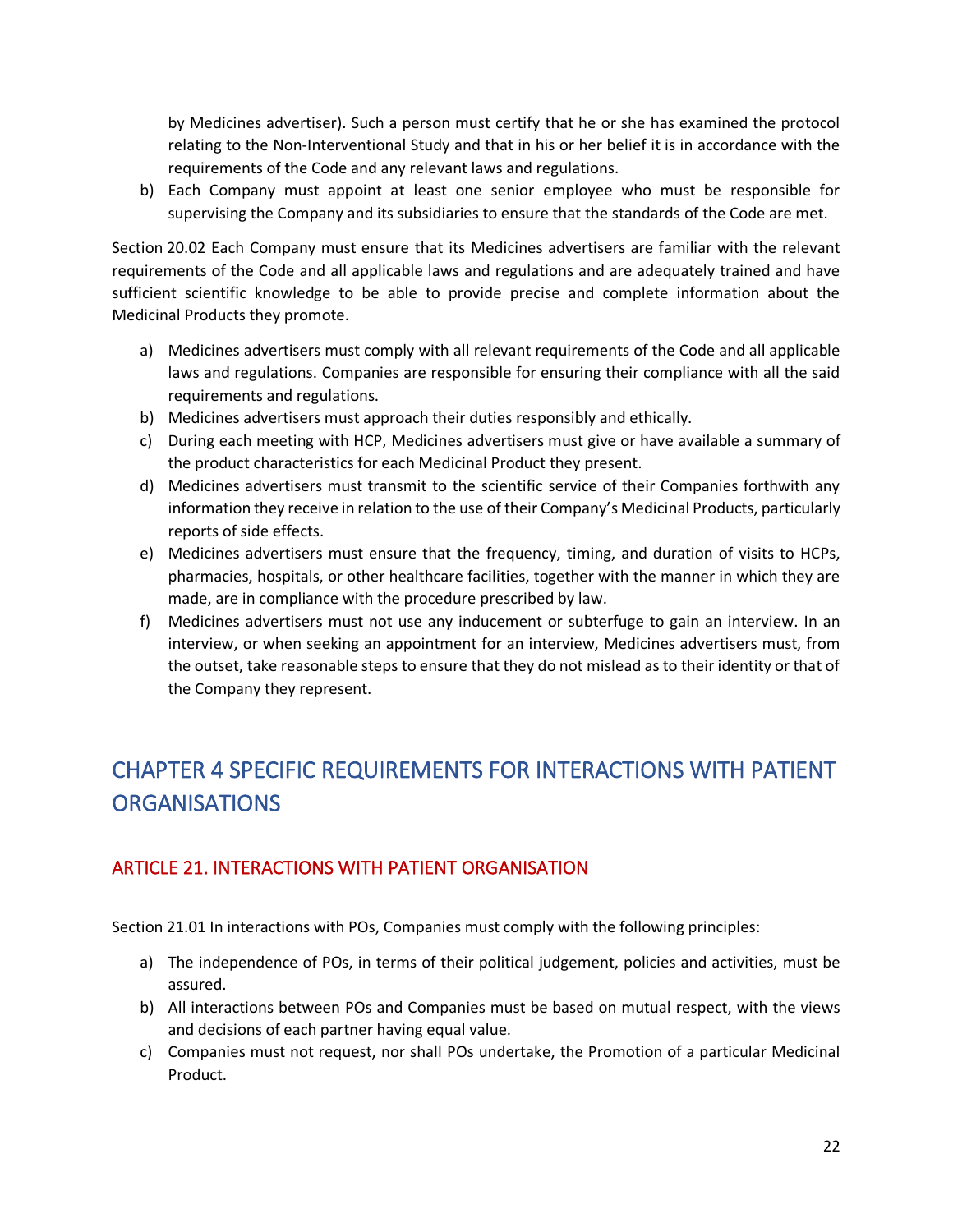- d) The objectives and scope of any collaboration must be transparent. Financial and non-financial support provided by Companies must always be clearly acknowledged.
- e) Companies welcome funding of POs from multiple sources.

Section 21.02 Laws and regulations of the Republic of Lithuania prohibit the advertising of Prescription-Only Medicines to the general public.

Section 21.03 When Companies provide financial support, significant indirect support, and/or significant non-financial support to POs, they must conclude a written agreement. The agreement must state the amount of funding and also the purpose (e.g. unrestricted grant, specific meeting, or publication, etc.). The agreement must also include a description of significant indirect support and significant non-financial support (e.g. the donation of public relations agency's time and the nature of its involvement).

Section 21.04 Companies must not influence the text of PO's material they sponsor in a manner favourable to their own commercial interests. This must not preclude Companies from correcting factual inaccuracies. In addition, at the request of POs, Companies may contribute to the drafting of the text from a fair and balanced scientific perspective.

# <span id="page-23-1"></span><span id="page-23-0"></span>CHAPTER 5 DISCLOSURE OF TRANSFERS OF VALUE FROM COMPANIES ARTICLE 22. DISCLOSURE OF TRANSFERS OF VALUE TO HEALTHCARE PROFESSIONALS, HEALTHCARE ORGANISATIONS AND PATIENT ORGANISATIONS

#### Section 22.01 Time of Disclosure

Disclosures must be made by each Company within 6 months after the end of the relevant Reporting Period. The information disclosed must be required to remain in the public domain for a minimum of 3 years after the time such information is first disclosed unless, in each case, (i) a shorter period is required under the applicable laws or regulations of the Republic of Lithuania, or (ii) the relevant data protection legal basis (e.g. the legitimate interest grounds, a legal duty or the Recipient's withdrawal of his or her consent relating to a specific disclosure) is no longer applicable.

Reports on Transfers of Value to HCPs and HCOs during the last year shall be provided by Companies to the State Medicines Control Agency in accordance with Articles 2,  $51<sup>1</sup>$  of the Law on Pharmacy, No X-709.

Reports on Research and Development Transfers of Value during the last year and Transfers of Value to POs shall be published by Companies during the time interval from  $20<sup>th</sup>$  to  $30<sup>th</sup>$  June each year and Companies shall inform the third party specified by IFPA and VGA to that effect. References to each Company's report on support and services provided to POs shall be published at [www.vaistukodeksas.lt](http://www.vaistukodeksas.lt/) by 30<sup>th</sup> June, inclusively.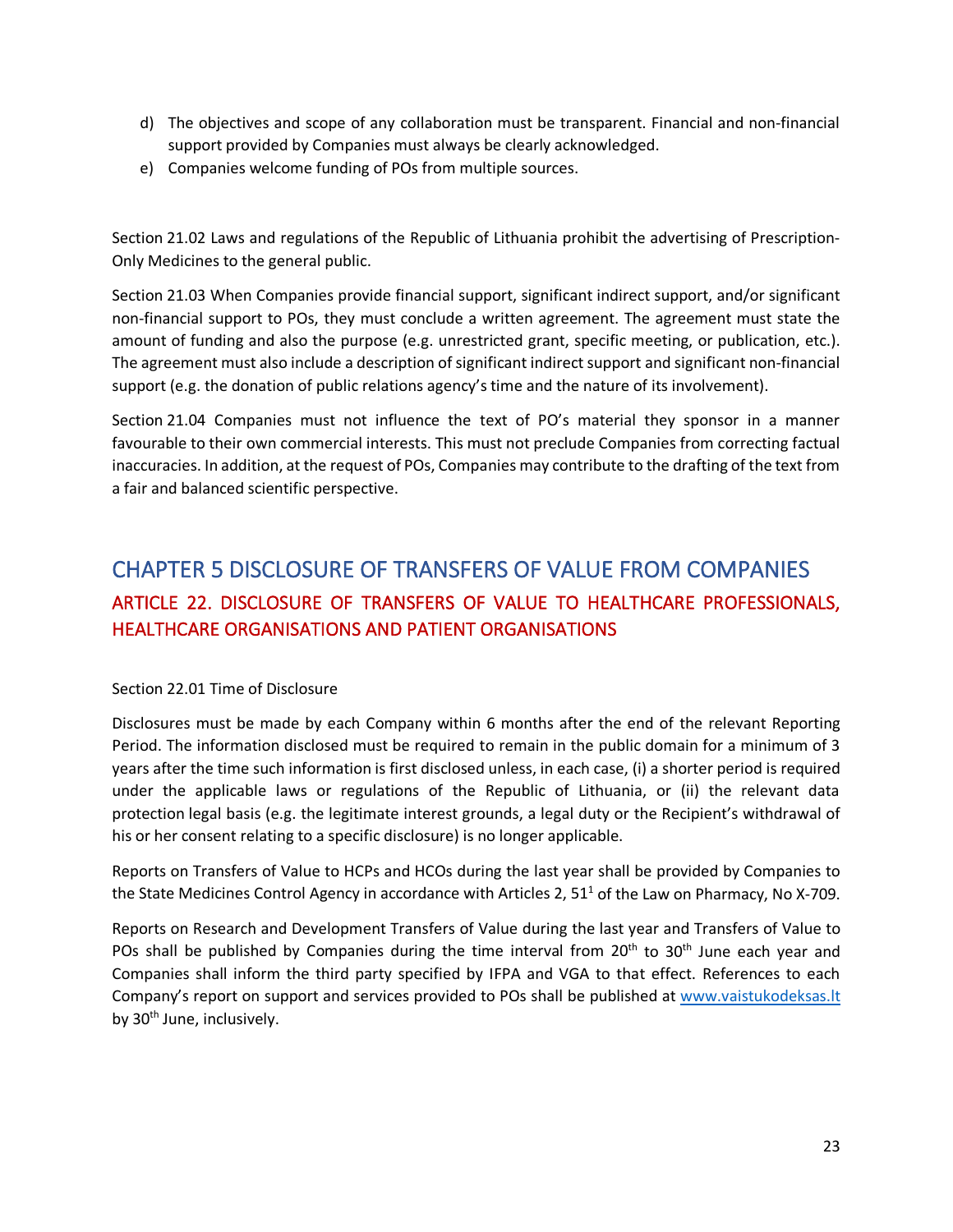## <span id="page-24-0"></span>ARTICLE 23. INFORMATION ON RESEARCH AND DEVELOPMENT TRANSFERS OF VALUE

Section 23.01 Disclosure of Research and Development Transfers of Value

Such information in each Reporting Period shall be disclosed by each Company on an aggregate basis. Costs related to Events that are clearly related to activities covered in this section can be included in the aggregate amount under the "Research and Development Transfers of Value" category.

**Methodology.** Each Company must publish a note summarising the methodologies used by it in preparing the disclosures. The note, including a general summary and Lithuania-specific considerations, must describe the methodologies applied, and should include the treatment of multi-year contracts, VAT and other tax aspects, currency aspects and other issues related to the timing and amounts of the Transfers of Value.

# <span id="page-24-1"></span>ARTICLE 24. DISCLOSURE OF SUPPORT AND SERVICES PROVIDED TO PATIENT **ORGANISATIONS**

Each Company must disclose a list of POs to which it provides financial support and/or significant indirect/non-financial support or with whom it has signed an agreement to provide contracted services for that Company.

This list must include a description of the nature of the support or services provided that is sufficiently complete to enable the average reader to form an understanding of the nature of the support or the arrangement without the necessity to divulge confidential information. In addition to the name of the PO, the following elements shall be included:

### $\leftarrow$  For support:

- **•** The monetary value of financial support and of costs incurred;
- **•** The non-monetary benefit that the PO receives when the non-financial support cannot be assigned to a meaningful monetary value.
- For contracted services: the total amount paid per PO over the Reporting Period.

This information shall be disclosed on the Company's website on an annual basis. Each Reporting Period shall cover a full calendar year. References to each Company's report on support and services provided to POs shall be published at www.vaistukodeksas. It by 30<sup>th</sup> June, inclusively.

**Methodology.** Each Company must publish the methodologies used by it in preparing the disclosures and identifying supports and services provided.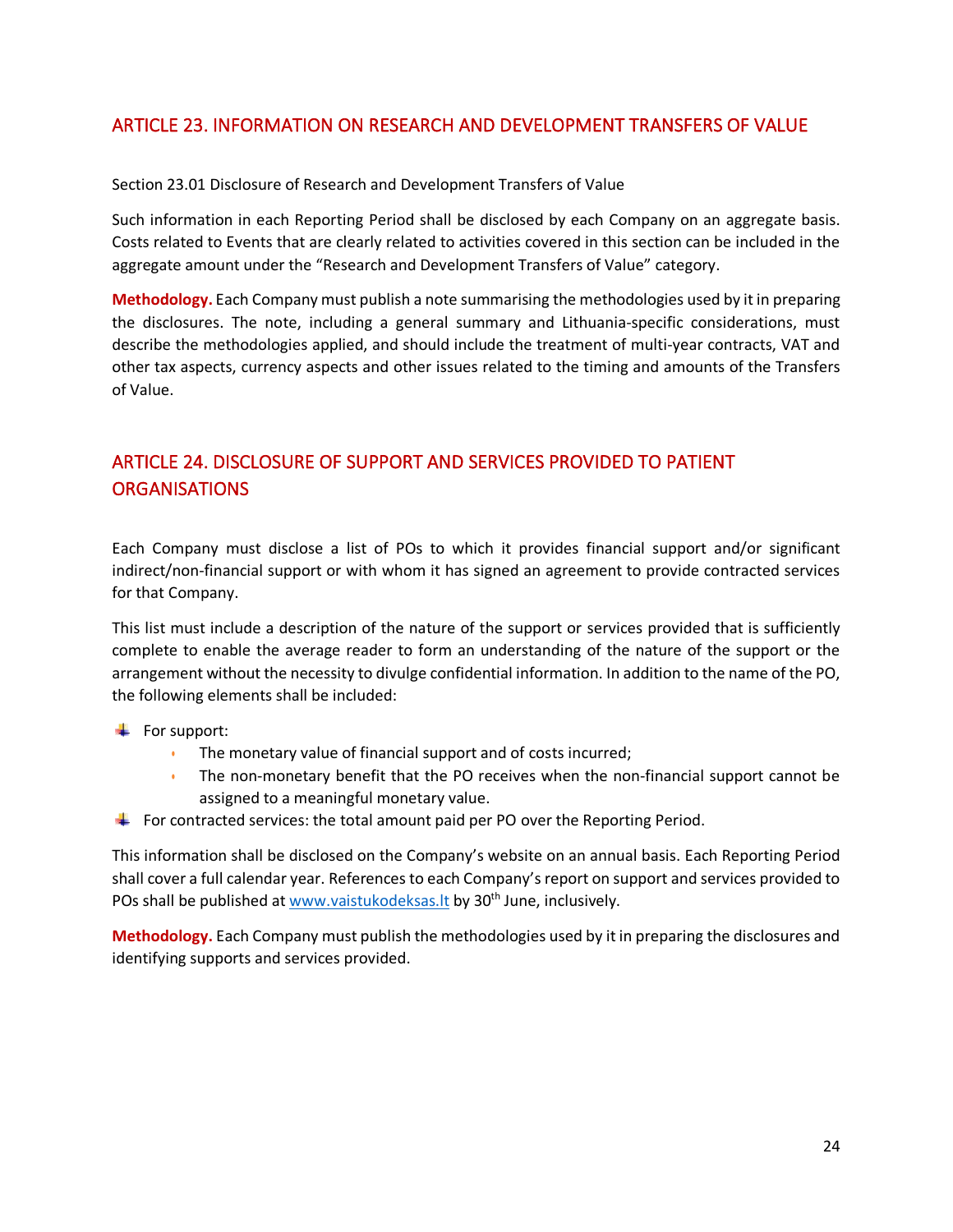# <span id="page-25-0"></span>CHAPTER 6. PROCEDURAL REQUIREMENTS

# <span id="page-25-1"></span>ARTICLE 25. ENFORCEMENT

### Section 25.01 Enforcement

IFPA, VGA and their members as well as other Companies who have acceded to the Code, within current applicable laws and regulations, enforce the provisions of the Code. In the event that a breach is established pursuant to the procedures of the Code, the Pharmaceutical Marketing Ethics Committee can require from the offending Company an immediate cessation of the offending activity and a signed undertaking by the Company to prevent recurrence.

The procedure of assessment of the breaches of the Code and sanctions for breaches of the Code are set forth in Article 28.

# <span id="page-25-2"></span>ARTICLE 26. AMENDMENTS TO, AND GUIDANCE REGARDING COMPLIANCE WITH, THE **CODE**

Section 26.01 Code compliance

IFPA and VGA shall assist Companies to comply with their obligations under this Code. They shall do so by consulting Companies, providing respective explanations and answers to most frequently asked questions as well as by ensuring the proper compliance with the Code.

Section 26.02 Amendments to the Code

IFPA and VGA must regularly review this Code and any guidance issued regarding compliance with this Code, i.e. frequently asked questions.

Any proposed amendments to the Code shall be submitted to the IFPA and VGA Boards for consideration and to the IFPA and VGA General Assemblies for adoption.

### <span id="page-25-3"></span>ARTICLE 27. AWARENESS AND EDUCATION

IFPA and VGA shall, within current applicable laws and regulations, facilitate Companies' awareness of and education about the Code, including by providing guidance to Companies in order to prevent breaches of the Code.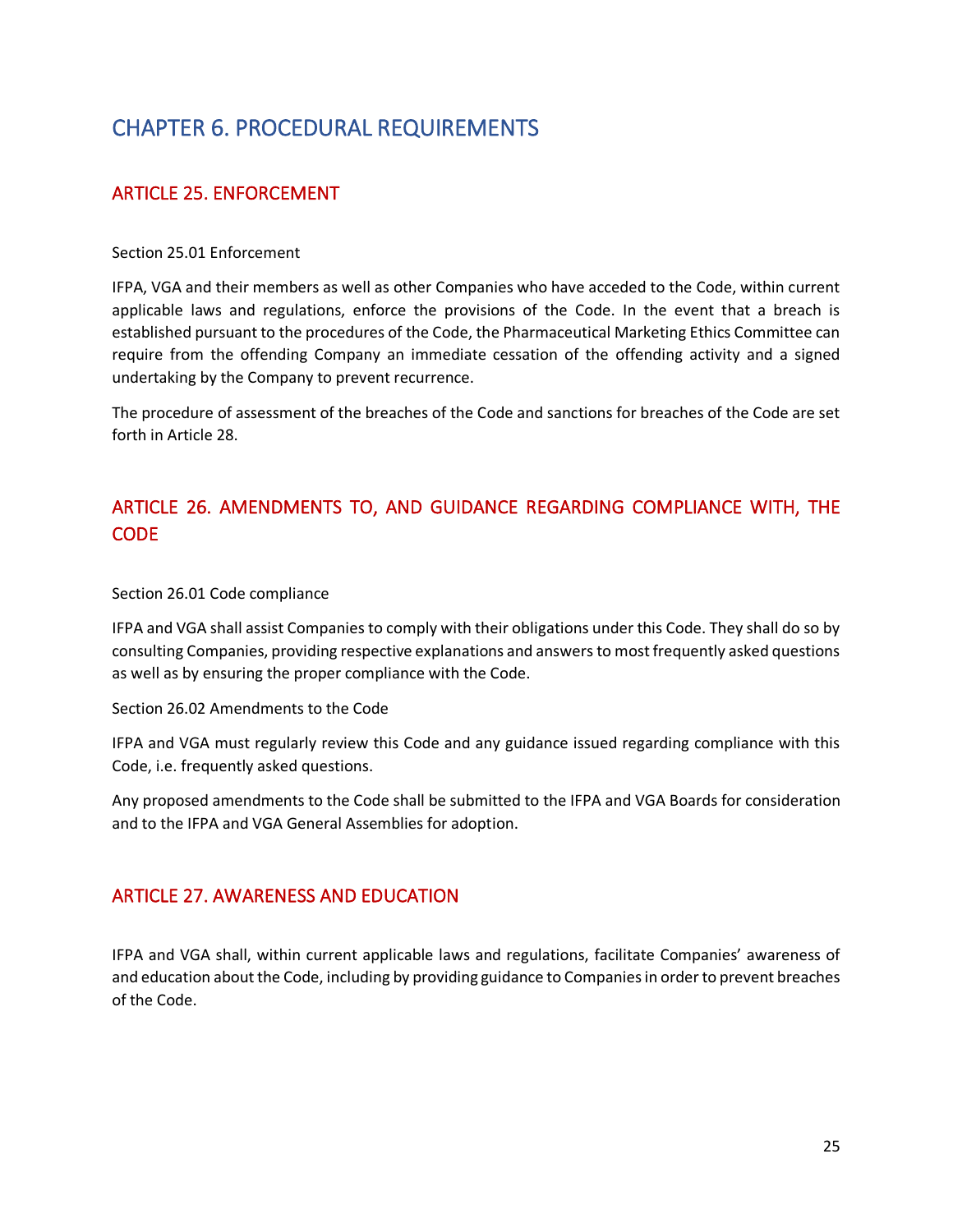### <span id="page-26-0"></span>ARTICLE 28. PROCEDURE RULES

The supervision of the Code shall be exercised by the Pharmaceutical Marketing Ethics Committee (hereinafter the "VREK").

Section 28.01 IFPA and VGA are required to:

- a) Establish national procedures and structures to receive and process complaints, to determine sanctions and to publish appropriate details regarding the same including, inter alia, Pharmaceutical Marketing Ethics Committee that is designated to handle complaints and consists of a non-pharmaceutical industry chairperson and, besides any pharmaceutical industry members, membership from other stakeholders.
- b) Ensure that the Code, together with its administrative procedures and other relevant information, are easily accessible. For this purpose, IFPA must publish the Code on the Pharmaceutical Marketing Ethics Committee's website at [www.vaistukodeksas.lt.](http://www.vaistukodeksas.lt/)
- c) IFPA must prepare, and provide to the EFPIA Codes Committee, an annual report summarising the measures undertaken by it in connection with the implementation and development of the Code during the year. It must provide the report before the EFPIA General Assembly to be held on  $31<sup>st</sup>$ March.

Section 28.02 Reception and processing of complaints and imposition of sanctions

Complaints shall be submitted to IFPA and VGA Pharmaceutical Marketing Ethics Committee (VREK). The procedure for the reception and processing of complaints and imposition of sanctions is described in Section 1 of Annex C "Pharmaceutical Marketing Ethics Committee" to the Code. The consideration of appeals is described in Section 2 of Annex C.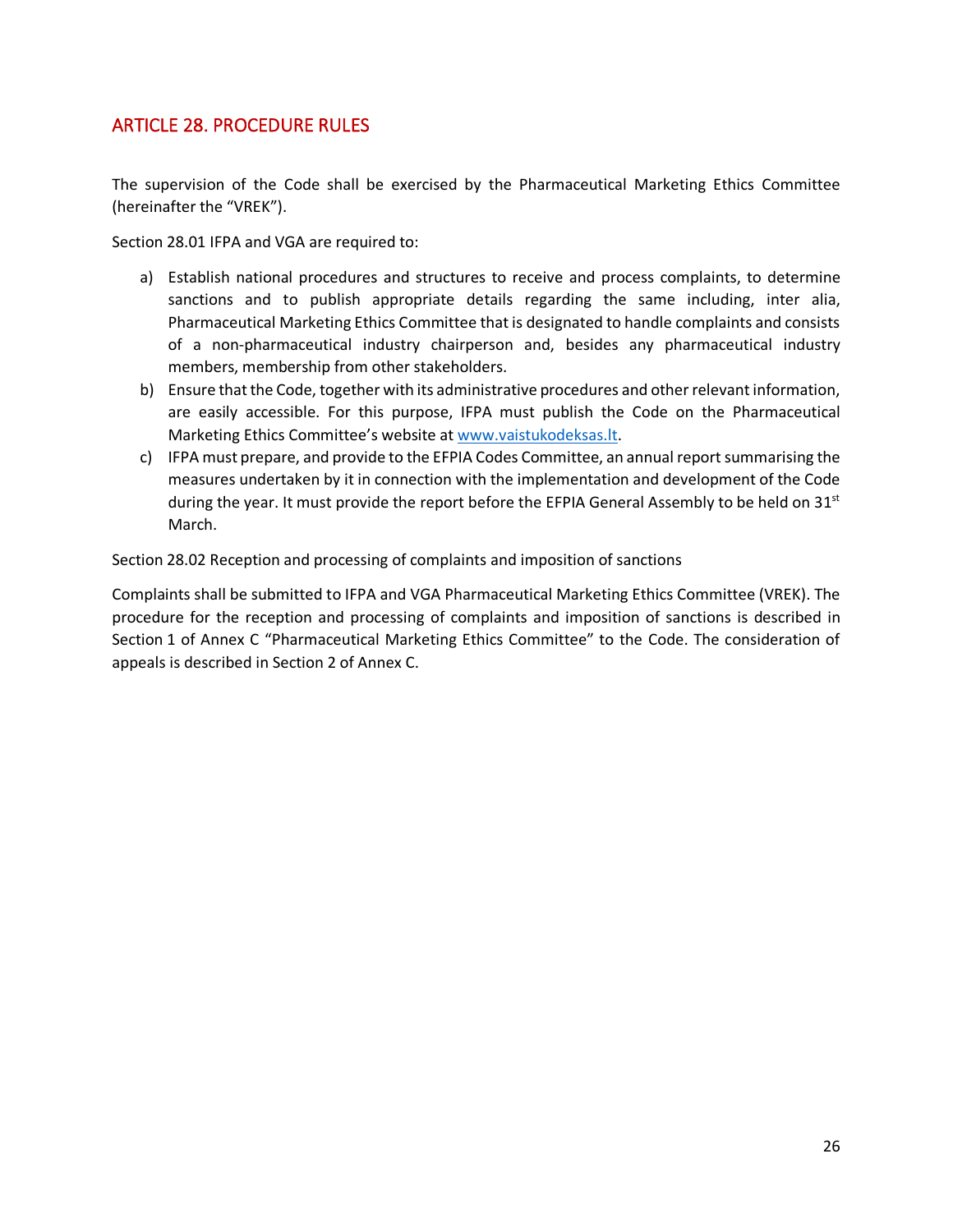# <span id="page-27-0"></span>ANNEX A. STANDARDISED DISCLOSURE TEMPLATE

# <span id="page-27-1"></span>STANDARDISED DISCLOSURE TEMPLATE FOR TRANSFERS OF VALUE TO PATIENT **ORGANISATIONS**

| <b>Optional PO disclosure template</b><br><b>DRAFT</b>                                                   |  |                                                                     |                                                    |                                                              |                                  |                        |
|----------------------------------------------------------------------------------------------------------|--|---------------------------------------------------------------------|----------------------------------------------------|--------------------------------------------------------------|----------------------------------|------------------------|
| PO name Country                                                                                          |  | Types of the support<br>or services provided                        | <b>Description of the</b><br>support or services 1 | Monetary value of financial<br>support and of invoiced costs | Non-monetary<br>benefit for PO 2 | Fees for services paid |
|                                                                                                          |  | <b>Financial support</b>                                            |                                                    | In euros                                                     |                                  |                        |
|                                                                                                          |  | Significant indirect support                                        |                                                    | In euros                                                     |                                  |                        |
|                                                                                                          |  | Non-financial support                                               |                                                    |                                                              | In euros                         |                        |
|                                                                                                          |  | <b>Contracted services</b>                                          |                                                    |                                                              |                                  | In euros               |
|                                                                                                          |  |                                                                     |                                                    |                                                              |                                  |                        |
|                                                                                                          |  | 1 Add a clear description of the purpose of the support or services |                                                    |                                                              |                                  |                        |
| 2 For example, employee hours or companies facilities offered to support a Patient Organisation activity |  |                                                                     |                                                    |                                                              |                                  |                        |
|                                                                                                          |  |                                                                     |                                                    |                                                              |                                  |                        |
|                                                                                                          |  |                                                                     |                                                    |                                                              |                                  |                        |
|                                                                                                          |  |                                                                     |                                                    |                                                              |                                  |                        |
|                                                                                                          |  |                                                                     |                                                    |                                                              |                                  |                        |

*<sup>[</sup>Final version to be inserted after EFPIA approval]*

# <span id="page-27-2"></span>STANDARDISED DISCLOSURE TEMPLATE FOR RESEARCH AND DEVELOPMENT TRANSFERS OF VALUE

| Informacijos apie perleistas vertes, susijusias su tyrimais ir plėtra, agreguotas atskleidimas<br>Aggregated disclosure of transferred values re Research & Development |             |                               |  |  |  |
|-------------------------------------------------------------------------------------------------------------------------------------------------------------------------|-------------|-------------------------------|--|--|--|
|                                                                                                                                                                         |             |                               |  |  |  |
| Perleistos vertos, susijusias su tyrimais ir plėtra, kaip tai apibrėžia Kodeksas                                                                                        | Amount, EUR | Date of disclosure (optional) |  |  |  |
| Transfers of value re Research & Development as defined by the Code                                                                                                     |             |                               |  |  |  |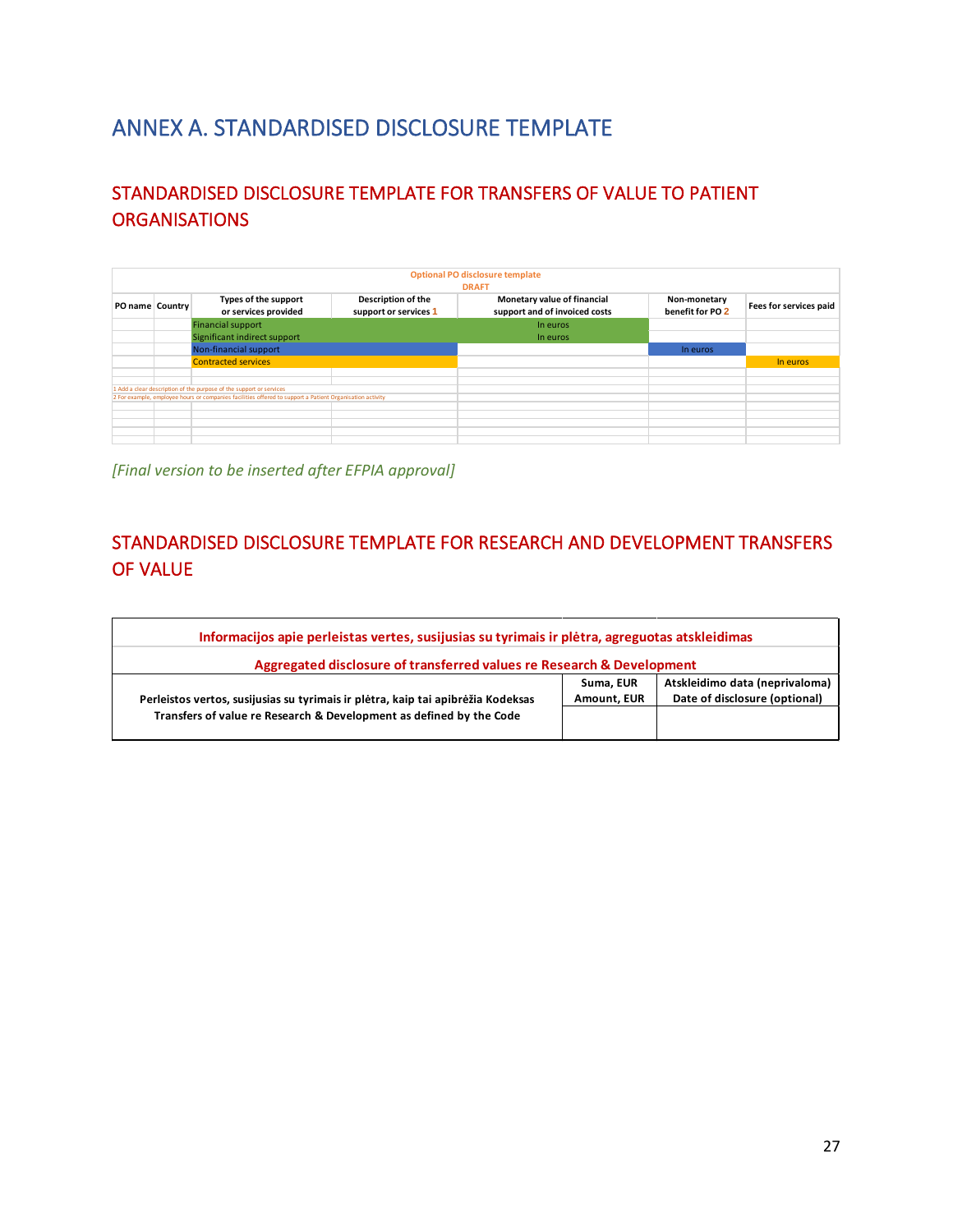# <span id="page-28-0"></span>ANNEX B. GUIDANCE ON THE DISCLOSURE OF NON-INTERVENTIONAL **STUDIES**

This Guidance provides a basis for distinguishing between prospective versus retrospective Non-Interventional Studies. This Guidance aims at ensuring consistency in reporting of Transfers of Value relating to Non-Interventional Studies. This Guidance is relevant to the clarification of Article 18 of the Code.

### **Definitions**

**Information on Research and Development Transfers of Value:** Transfers of Value to HCPs or HCOs related to the planning or conduct of (i) non-clinical studies (as defined in OECD Principles on Good Laboratory Practice); (ii) clinical trials (as defined in Regulation No  $536/2014^{12}$ ); or (iii) non-interventional studies that are prospective in nature and that involve the collection of patient data from or on behalf of individual, or groups of, Healthcare Specialist(s) specifically for the study (Section 15.01 of the HCP Code).

#### **Guidance**

Information on Transfers of Value relating to non-interventional studies that are not within the definition of Research and Development Transfers of Value shall be reported on an individually named basis in accordance with the provisions of the Law on Pharmacy of the Republic of Lithuania. In this regard, prospective versus retrospective non-interventional studies shall be considered following classification in the table below:

| <b>PROSPECTIVE NON-INTERVENTIONAL STUDIES</b>                                      | <b>RETROSPECTIVE NON-INTERVENTIONAL STUDIES</b>                                                                                                                                           |
|------------------------------------------------------------------------------------|-------------------------------------------------------------------------------------------------------------------------------------------------------------------------------------------|
| Prospective cohort studies in which<br>the                                         | Purely observational database review and/or                                                                                                                                               |
| prescription of the medicine is independent from                                   | research                                                                                                                                                                                  |
| the inclusion of the patient in the study                                          |                                                                                                                                                                                           |
| A retrospective study to which a prospective<br>element is subsequently introduced | Retrospective review of records where all the<br>events of interest have already happened,<br>$\downarrow$ e.g. case-control, cross-sectional, and<br>purely retrospective cohort studies |
| Long-term extension studies with patient follow                                    |                                                                                                                                                                                           |
| up beyond trial protocol specified time for                                        | Studies in which the prescriber later becomes                                                                                                                                             |
| observation and active collection of additional                                    | an investigator, but prescribing has already                                                                                                                                              |
| data                                                                               | occurred                                                                                                                                                                                  |
|                                                                                    | $\ddot{+}$ e.g. retrospective data collection from                                                                                                                                        |
|                                                                                    | individual medical records at the site of                                                                                                                                                 |
|                                                                                    | the investigator                                                                                                                                                                          |

For the sake of clarity, activities not falling under the definition of Research and Development Transfers of Value, including non-interventional studies that are not conducted to maintain a marketing authorisation (in application and following definitions of the "Clinical Trials" Regulation 536/2014), shall be disclosed under "consultancy/fee-for-services".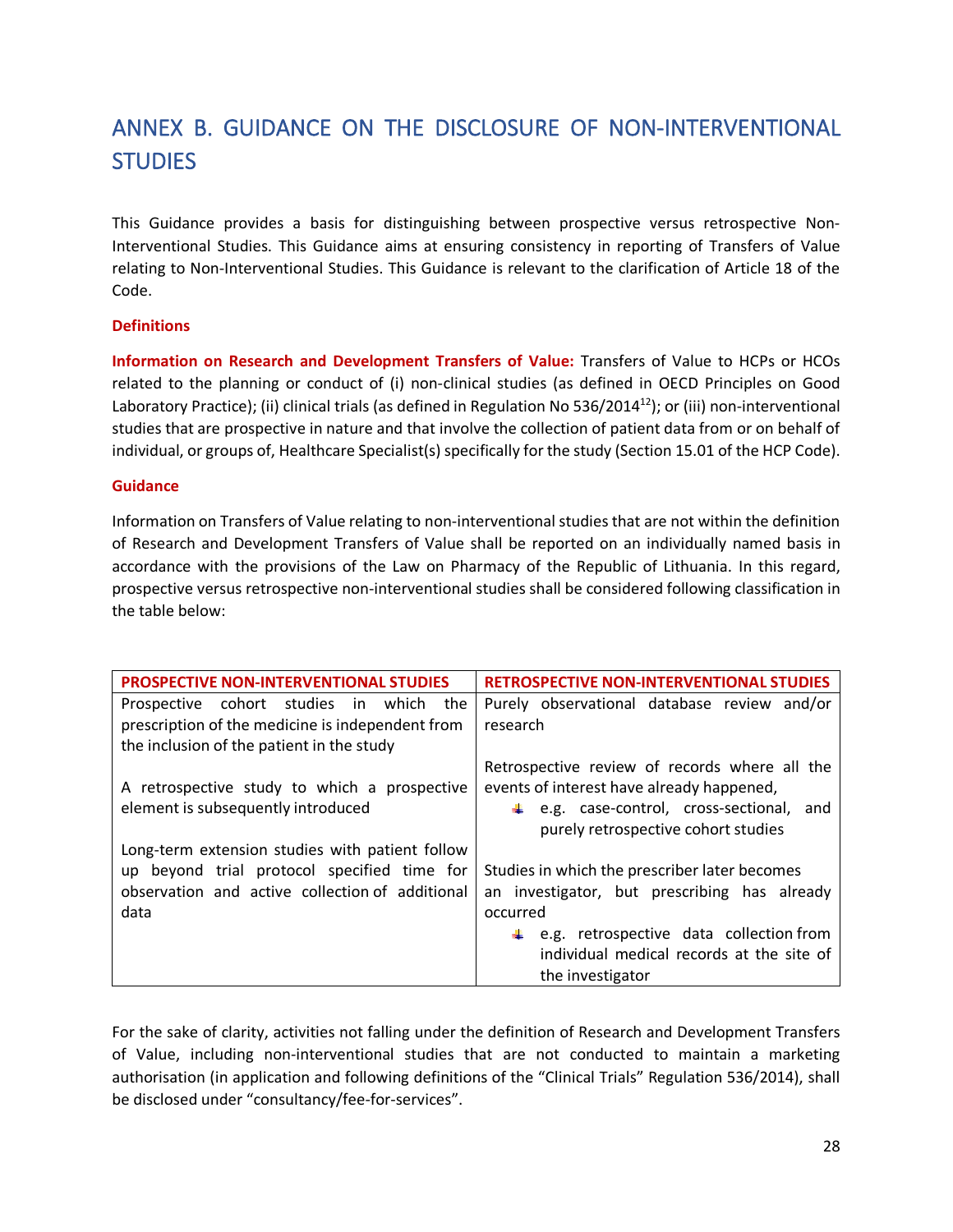# <span id="page-29-0"></span>ANNEX C. STANDARD OPERATING PROCEDURE RELATED TO PROCESSING OF COMPLAINTS AND QUESTIONS SUBMITTED TO THE PHARMACEUTICAL MARKETING ETHICS COMMISSION

### <span id="page-29-1"></span>I. PHARMACEUTICAL MARKETING ETHICS COMMISSION

### <span id="page-29-2"></span>INTRODUCTION

Supervision of the Code of Ethics for Pharmaceutical Marketing, which governs pharmaceutical marketing and interactions with healthcare professionals as well as interactions between the pharmaceutical industry and patient organisations (hereinafter "the Code"), shall be exercised by the Pharmaceutical Marketing Ethics Commission (hereinafter "VREK").

The Pharmaceutical Marketing Ethics Commission shall ensure that pharmaceutical industry subjects and non-industry complaints are processed in the same manner, without regard to who has presented the complaint.

### <span id="page-29-3"></span>ORGANISATION AND RESPONSIBILITY

#### 1. The Pharmaceutical Marketing Ethics Commission is responsible for:

1.1. Organization of the activities of the Pharmaceutical Marketing Ethics Commission, selection of the required technical staff, tools, and consultants.

1.2. Supervision of the Code, including advice, comments and guidelines related to the applicability and improvement of the Code.

1.3. Examination the submitted complaint regarding the breaches of the Code.

1.4. Imposition and enforcement of sanctions for breaches of the Code.

1.5. Supervision of the website of the Pharmaceutical Marketing Ethics Commission.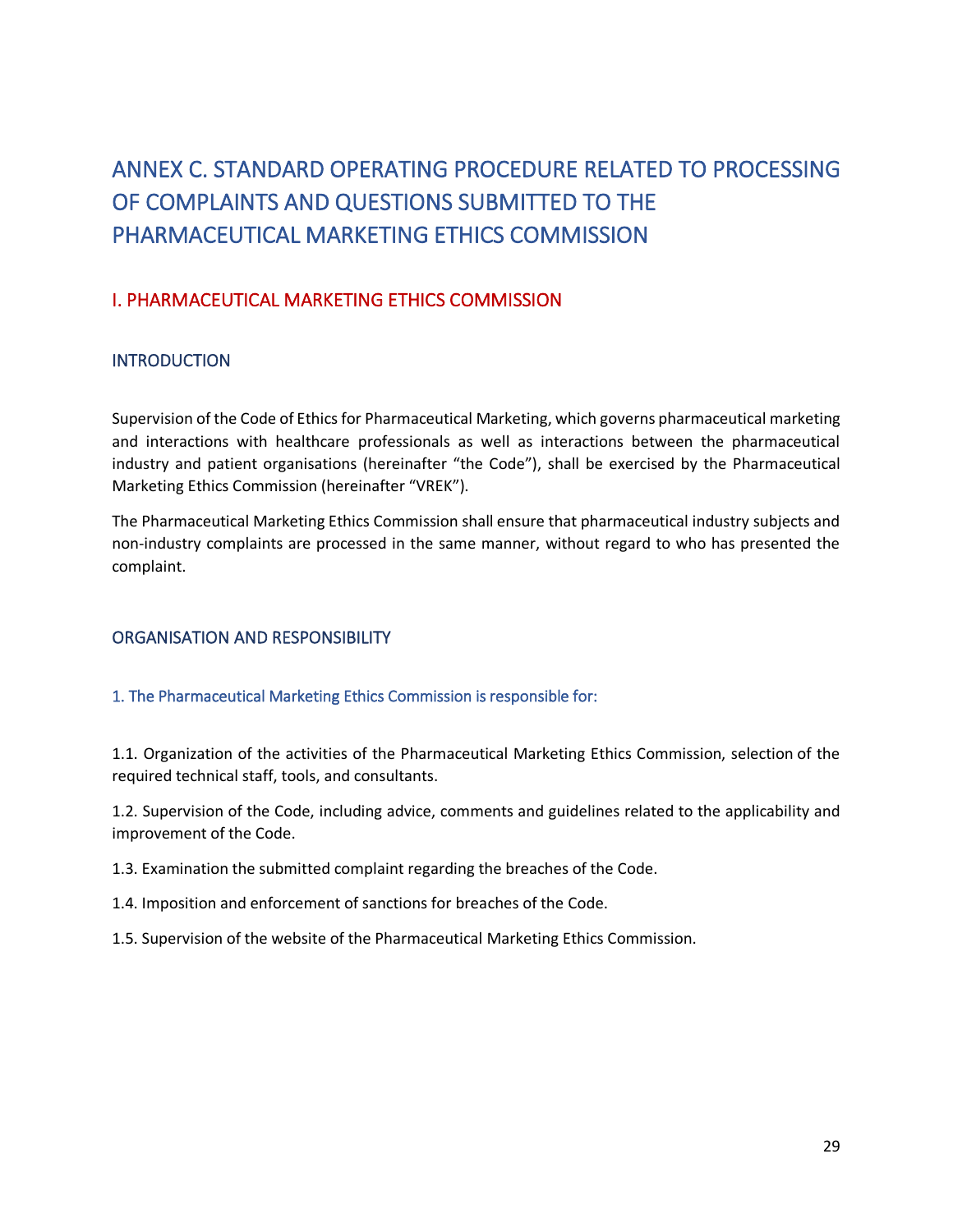### 2. Organisation of the Pharmaceutical Marketing Ethics Commission

2.1. VREK shall be accountable to IFPA and VGA. On an annual basis, VREK shall generate its activity report, which shall be presented by the chairperson of VREK to IFPA and VGA, as well as individually upon request. VREK's annual report shall be posted on VREK's website.

2.2. The Pharmaceutical Marketing Ethics Commission shall consist of 8 members, including the independent chairperson, 3 members delegated by IFPA, 3 members delegated by VGA, and 1 member from other stakeholders.

2.3. VREK shall be elected for a period of two calendar years. IFPA and VGA, by decisions of their Boards, shall approve members of VREK for the next term of office no later than one month before the end of the current term. A written extract from the minutes of the Boards meetings shall be submitted to the chairperson of VREK. If a Company represented by a VREK member commits a breach of the Code of Ethics for Pharmaceutical Marketing more than once a year, the chairperson of VREK may, by a decision of the Commission, propose the association to replace the VREK member.

2.4. The Pharmaceutical Marketing Ethics Commission shall be chaired by an individual outside the pharmaceutical sector. The chairperson of VREK shall be approved by IFPA and VGA upon common agreement.

2.5. Decisions shall be adopted by a majority of votes. The quorum of VREK shall be deemed to be present when its chairperson (or, in his or her absence, deputy chairperson) and three members are present. At least one member must represent VGA or IFPA each. In the event of a tie, the vote of the chairperson (or, in his or her absence, deputy chairperson) shall be decisive.

2.6. The deputy chairperson of VREK shall be elected by rotation out from VREK members for the entire term of office of VREK.

2.7. VREK shall have the right to receive materials required for the examination of a reported breach of the Code from Companies suspected of breaches of the Code. A Company may refuse to provide information which is considered as its commercial secret.

### 3. Work and Funding Procedure of the Pharmaceutical Marketing Ethics Commission

3.1. VREK shall hold a session upon receiving information about the breaches or whenever intending to address any other matter in connection with the Code or in VREK's area of responsibility. Each VREK member shall have the right of initiative to convene a session of VREK. VREK sessions shall be convened by a decision of the chairperson of VREK (or, in his or her absence, deputy chairperson).

3.2. Minutes shall be taken during sessions of VREK. The draft minutes shall be e-mailed to VREK members for information and comments. The minutes shall be signed by the chairperson and the secretary of the session. The chairperson of VREK shall be responsible for the storage of minutes and other materials of VREK. Documents shall be stored and archived in accordance with the procedure established by VREK.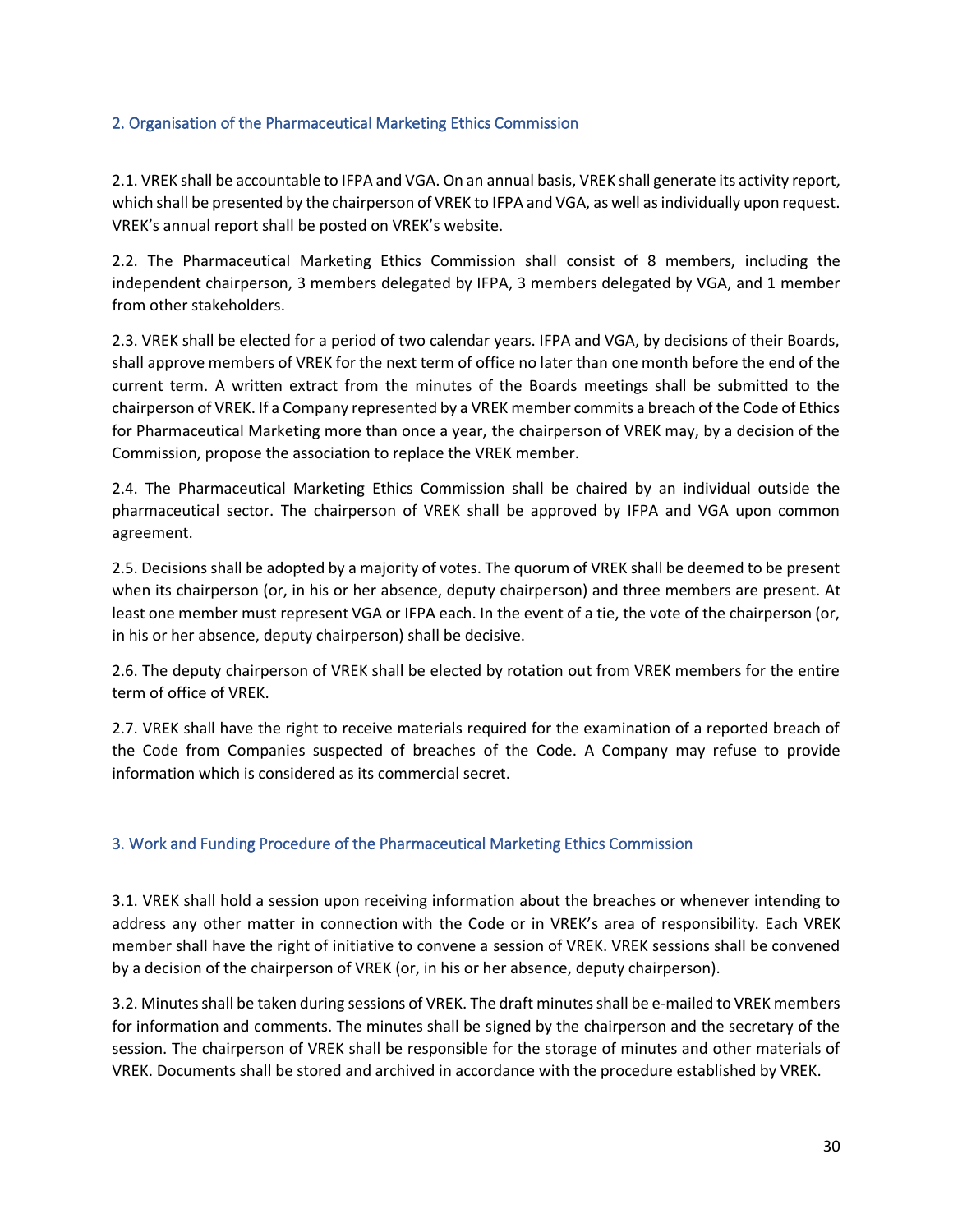3.3. VREK may seek assistance from consultants. Consulting experts may be invited to attend VREK sessions without the right to vote and under a written commitment to preserve confidentiality.

3.4. For the prevention of conflicts of interest members of VREK are required to name all interests related to a breach prior to the examination of the breach. The chairperson (deputy chairperson) shall determine whether such a member can participate in the examination of the reported breach. If a member of VREK is related to the informer or to the possible infringer, he or she shall suspend himself or herself (VREK shall decide on the parties' participation in the session) from the adoption of the relevant decision as long as VREK examines that particular breach complaint.

3.5. While VREK examines the breach complaint, both the informer and the possible infringer may be invited to attend or be represented at its session. At a VREK session, the Company may be represented by a VREK member, however, in such a case, that person must withdraw from and not attend the discussion and voting.

3.6. If it is impossible to properly determine the circumstances of the breach complaint between the informer and the respective Company according to the complaint only, VREK shall have the right to invite directly related persons to attend the session as well as to provide and receive information in oral form.

3.7. The costs of VREK shall be covered by contributions from the IFPA and VGA budget which ensure the activities of VREK. The costs of VREK shall be covered upon common agreement of IFPA and VGA Boards.

### <span id="page-31-0"></span>PROCEDURE FOR SUBMITTING AND PROCESSING VIOLATION COMPLAINTS

### 4. Submission of Breach Complaint

4.1. Complaints of potential breaches of the Code may be submitted by representatives of pharmaceutical Companies, healthcare professionals, representatives of patient organisations, representatives of legal entities, and individuals. After receiving information about a potential breach(es) of the Code, VREK must start investigating the breach.

4.2. Complaints of breaches of this Code shall be submitted to the chairperson of VREK in writing. The chairperson of VREK shall register the received complaint and include it in the agenda of the VREK session.

4.3. A complaint of a possibly committed breach of the Code must include:

4.3.1. The full name, address, email address (if any) and phone number of the reporting person;

4.3.2. The institution, company or organisation represented by the reporting person;

4.3.3. Information about the breach and available evidence (place, time, circumstances, and persons involved);

4.3.4. The articles and sections of the Code which include provisions that were possibly breached under the circumstances specified in the complaint. A complaint submitted by a Company must be signed by the Company's manager or his or her authorised person.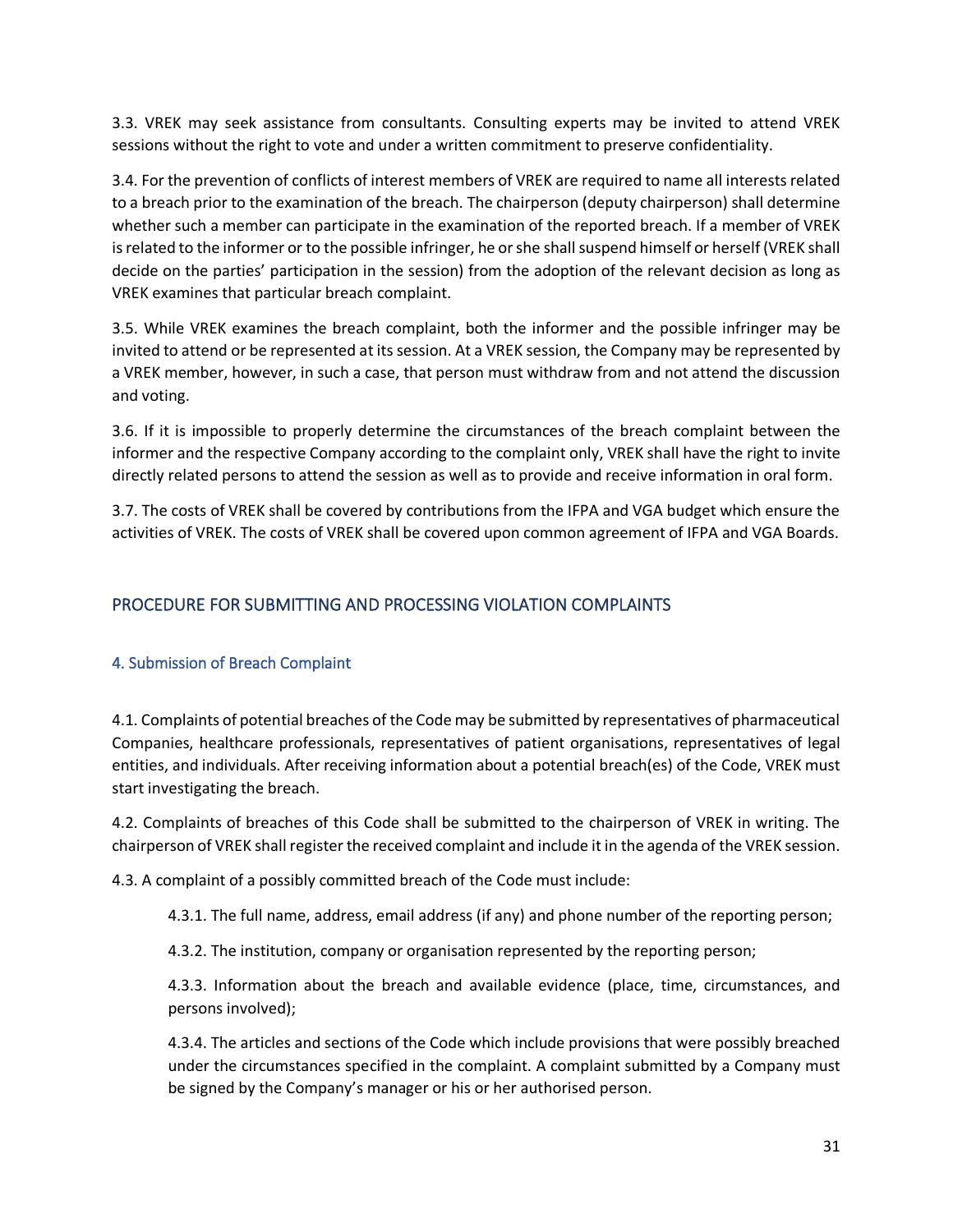4.3.5. The documents and other evidence substantiating the circumstances indicated in the complaint must be submitted along with the complaint.

4.4. The information referred to in Points 4.3.1 and 4.3.2 is confidential and shall be known only to the chairperson of VREK.

In special cases, the Company specified in the complaint to VREK necessarily needs to know the identity of the reporting person in order to examine the report properly. Even in such cases, the identity of the reporting person shall be disclosed only with his or her consent.

4.5. Complaints of potential breaches of the Code may be submitted by regular mail to the address of the chairperson of the Pharmaceutical Marketing Ethics Commission indicated on VREK's website at [www.vaistukodeksas.lt,](http://www.vaistukodeksas.lt/) by e-mail (pirmininkas@vaistukodeksas.lt) or at VREK's website under the heading "Write to us".

4.6. Anonymous complaints shall not be processed.

### 5. Actions upon Receiving a Complaint

5.1. Suspected breaches of the Code must be reported in writing along with presentation of all information about the breach and with the available evidence. Upon receipt of a complaint of a potential breach of the Code, the chairperson of VREK shall, within one month following receipt, convene a session of VREK to review the received material and to assess whether the complaint of a breach of the Code falls within the scope of the Code. The matter may be solved by an e-mail voting of the members of VREK within 5 business days. If VREK decides that the complaint falls within the scope of the Code, VREK shall notify the informer and possible infringer to that effect within 5 business days.

5.2. If VREK decides that the complaint of a breach of the Code does not fall within the scope of the Code, the reporting person shall be notified to that effect within 5 business days following the decision.

5.3. VREK shall address the manager of the relevant Company suspected of breaching the respective provisions of the Code in writing (the letter shall be faxed, e-mailed or posted by registered mail to the Company's registered office address) asking to comment on the material stated in the complaint and shall set the time limit for providing responses and comments.

5.4. Upon receipt of VREK's notification regarding a potential breach, the relevant Company shall give a written response to the Pharmaceutical Marketing Ethics Commission within 20 business days following the dispatch of VREK's letter by fax or e-mail. When the response is sent by registered mail, it must also be faxed or e-mailed to the Pharmaceutical Marketing Ethics Commission on the day of dispatch. If VREK does not receive the Company's response within 20 business days following the day of dispatch of the notification, VREK shall examine the breach without waiting for a response.

5.5. While examining the complaint, VREK may apply to state institutions requesting information available to them that is necessary for investigation into the circumstances stated in the complaint or requesting those institutions to carry out an investigation within their scope of powers and to provide VREK with the information obtained.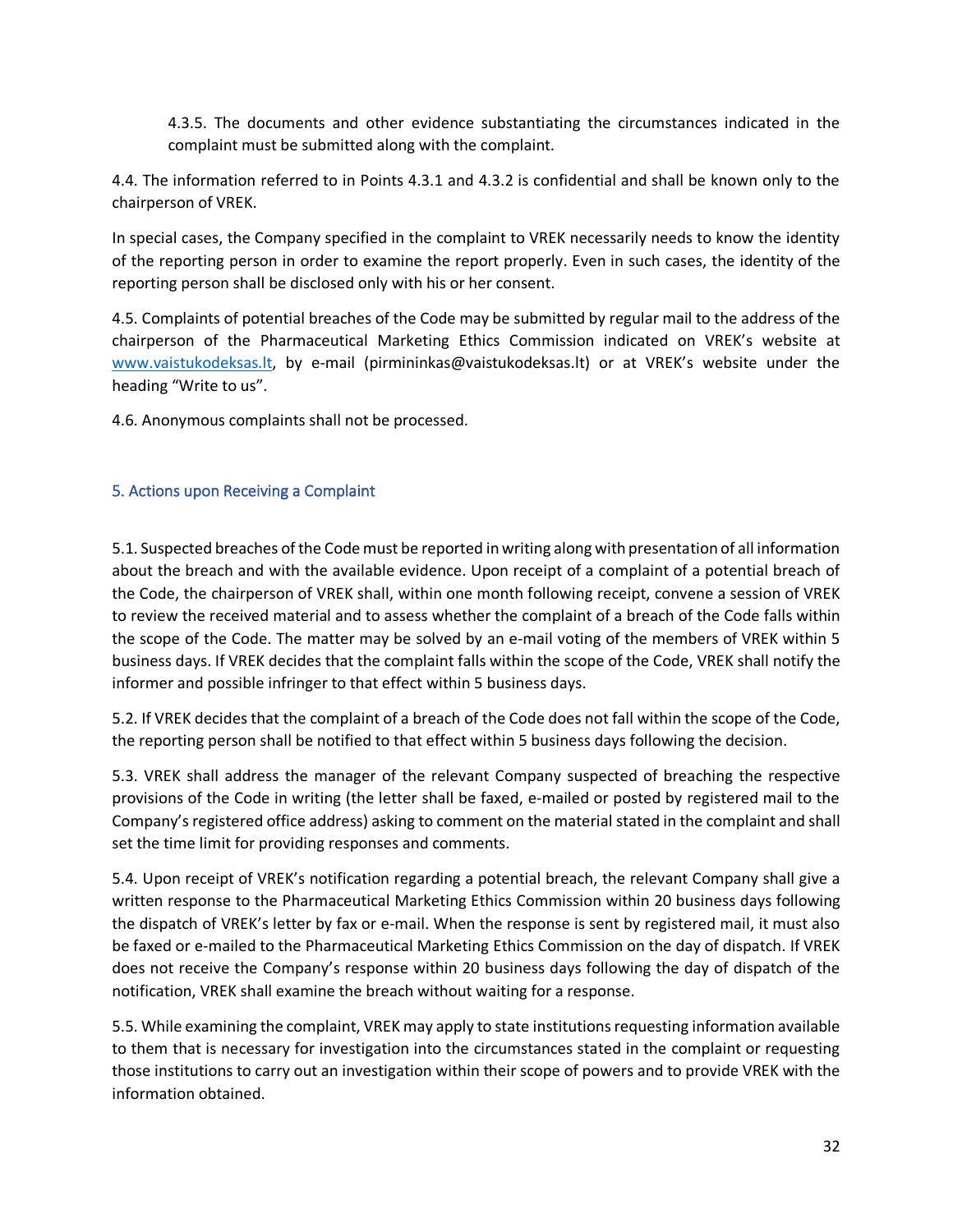5.6. After VREK has collected sufficient information about a potential breach, a session of VREK shall be convened to begin the consideration of the potential breach of the Code. Sessions of VREK may be organised remotely, with the use of electronic means. VREK members who take part in a session remotely are required to ensure confidentiality.

5.7. A breach complaint must be examined, and a decision must be adopted within three months following the receipt of the complaint. The chairperson of VREK has the right to extend the time limit for adopting a decision for another three months, taking into account the nature of the breach and/or progress of its examination. The chairperson of VREK shall communicate such a decision to the Companies of the informer and the possible infringer.

5.8. The members of VREK shall undertake to keep confidential any information received by them from the Companies during the examination of the violation and to refrain from using it for any purposes other than its primary purpose.

### 6. Decisions of the Pharmaceutical Marketing Ethics Commission

6.1. If VREK decides that the Code has been breached, VREK shall notify the informer and the possible infringer to that effect.

6.2. If the complaint is exclusively or mostly aimed at commercial interest, VREK may reject such a report.

6.3. If VREK decides that the Code has been breached, it may impose on the Company that has committed the breach one or more (depending on the severity and frequency of the breach) of the following sanctions:

- a) provide the Company with a written recommendation;
- b) warn the Company in writing;
- c) inform the Company's headquarters;
- d) inform IFPA, VGA, other members, and other subjects of the pharmaceutical market;
- e) report the breach to the associations of the EU countries;
- f) propose to the General Assembly of IFPA or VGA to exclude the Company that has committed the breach from the association;
- g) forward the material to state institutions for further investigation.

6.4. The decision of VREK may be appealed to the Appeal Commission within 30 business days following the day of VREK's decision.

6.5. VREK decision that has not been appealed shall enter into force after the end of the time limit for appeal specified in Point 6.4. A decision that has been appealed in accordance with the appeal procedure shall enter into force upon the decision of the Appeal Commission.

6.6. VREK shall publish final decisions on its website at [https://www.vaistukodeksas.lt.](https://www.vaistukodeksas.lt/) A final decision adopted in each individual case shall be published either as a whole or as its separate parts and the degree of detail of data to be published shall reflect the severity and/or recurrence of the breach: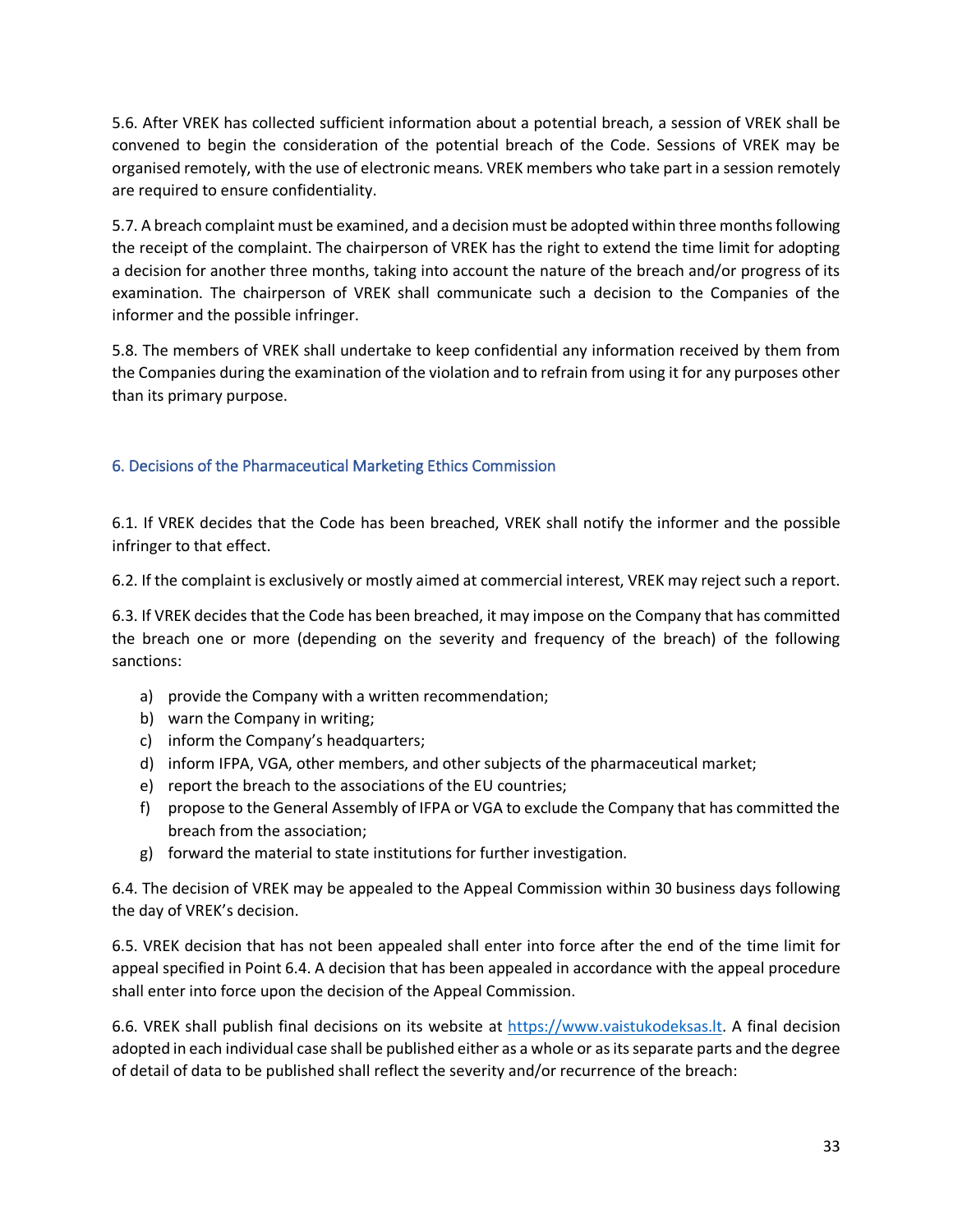1) in the case of a severe/recurring breach, the Company's name and details of the breach shall be published;

2) in the case of a minor breach, Company's name when publishing the details of the breach can be not mentioned, except for those cases when the Company fails to admit a breach based on evidence;

3) VREK's decisions on offences shall be published for one year following the decision.

6.7. In case VREK finds that there was no breach, such a decision of VREK shall not be published and only the informer shall be informed to that effect.

### <span id="page-34-0"></span>II. APPEAL COMMISSION

### <span id="page-34-1"></span>**INTRODUCTION**

Appeals regarding decisions made by the Pharmaceutical Marketing Ethics Commission shall be examined by the Appeal Commission. The Appeal Commission shall be established upon receipt of an appeal.

### <span id="page-34-2"></span>1. FUNCTIONS AND RIGHTS OF THE APPEAL COMMISSION

1.1. The Appeal Commission shall examine registered appeals.

1.2. The Appeal Commission shall adopt findings on the claims stated in the appeal and provide information on decisions adopted.

### <span id="page-34-3"></span>2. ORGANISATION OF THE APPEAL COMMISSION

2.1. In the case of an appeal, the Appeal Commission shall be established by a decision of the Boards of IFPA and VGA.

2.2. The Appeal Commission shall consist of 6 members, 3 members delegated by each IFPA and VGA.

2.3. IFPA and VGA when appointing members of the Appeal Commission must avoid a conflict of interests related to the appeal being examined. Persons who have taken part in adopting the decision of the Pharmaceutical Marketing Ethics Commission that has been appealed in accordance with the appeal procedure or when there are other circumstances which may cause a conflict of interests may not be members of the Appeal Commission. If a representative of the Company that has filed an appeal or a complaint on the breach which served as the basis for the decision of the Pharmaceutical Marketing Ethics Commission that has been appealed in accordance with the appeal procedure is elected as a member of the Appeal Commission, such a member must withdraw from participation in examining the appeal and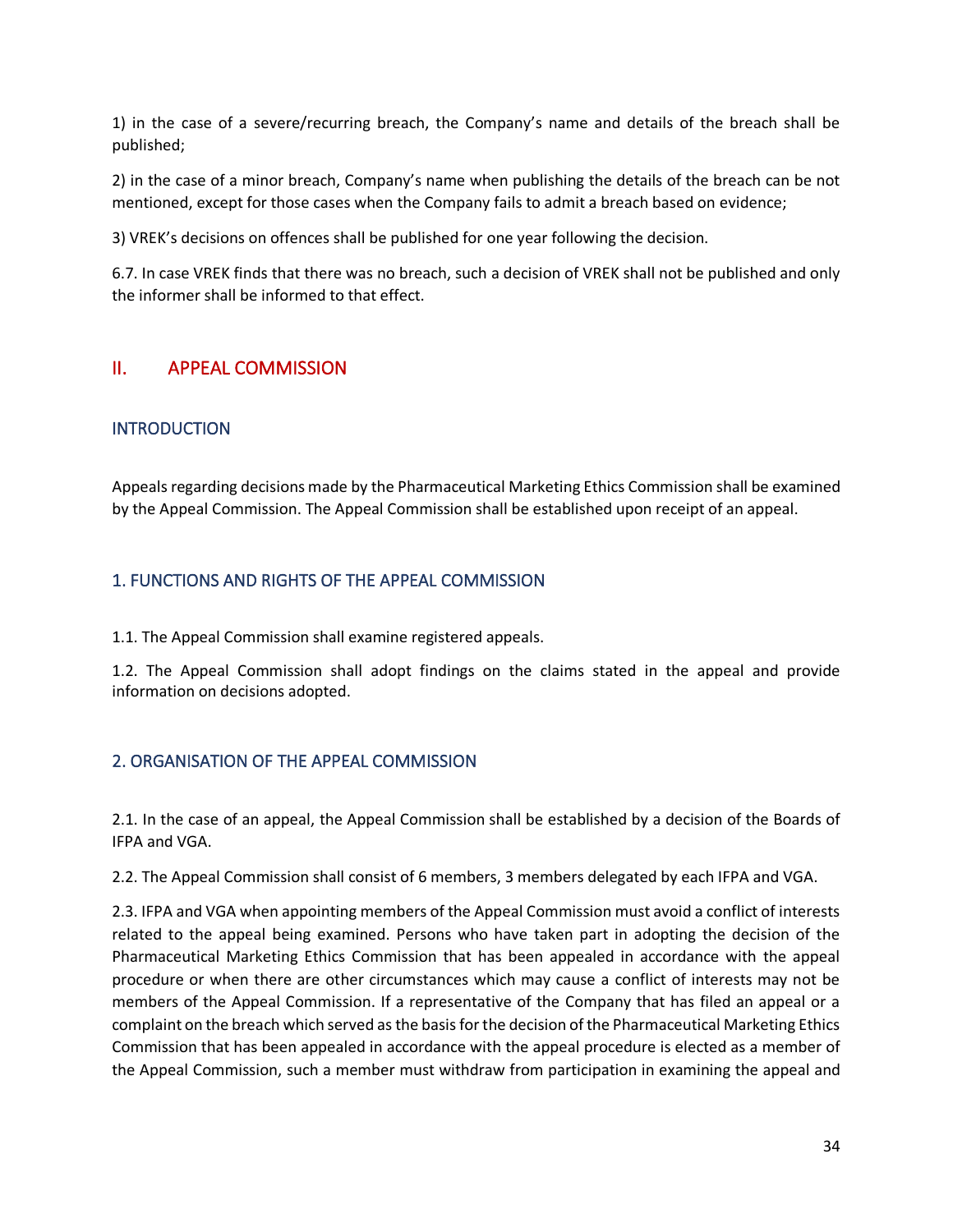from adopting the decision. If a member of the elected Appeal Commission has withdrawn, the IFPA or VGA Board, respectively, shall delegate a new member.

2.4. The chairperson of the Appeal Commission shall be approved by the members of the Appeal Commission upon common agreement.

2.5. Decisions of the Appeal Commission shall be adopted by a majority of votes. In the event of a tie, the vote of a chairperson of the Appeal Commission shall be decisive.

### <span id="page-35-0"></span>3. OPERATING PROCEDURE OF THE APPEAL COMMISSION

3.1. The main form of activities of the Appeal Commission is sessions which are arranged according to need, taking into account submitted appeals and time limits for their examination.

3.2. Sessions of the Appeal Commission shall be convened by a decision of the Boards of IFPA and VGA.

3.3. Sessions of the Appeal Commission may be organised remotely, with the use of electronic means. The members of the Appeal Commission who take part in a session remotely are required to ensure confidentiality.

3.4. Minutes shall be taken during sessions of the Appeal Commission. The draft minutes shall be emailed to members of the Appeal Commission for information and comments. The minutes shall be signed by the chairperson of the Appeal Commission. The signed minutes shall be sent to the chairperson of the Pharmaceutical Marketing Ethics Commission.

3.5. The chairperson of the Pharmaceutical Marketing Ethics Commission shall be responsible for storage of minutes and other materials of the Appeal Commission. Documents shall be stored and archived in accordance with the procedure established by the Pharmaceutical Marketing Ethics Commission.

3.6. The Appeal Commission may address consultants and competent authorities if it is required for adopting a decision. Consulting experts may be invited to attend sessions of the Appeal Commission without the right to vote.

3.7. When examining an appeal, representatives of the Companies directly related to the appeal may be invited to attend the session of the Appeal Commission.

3.8. The costs of the Appeal Commission shall be covered upon common agreement of IFPA and VGA Boards.

### <span id="page-35-1"></span>4. PROCEDURE FOR THE EXAMINATION OF APPEALS

4.1. An appeal shall be submitted in writing to the chairperson of the Pharmaceutical Marketing Ethics Commission (VREK). An appeal submitted by a Company must be signed by the Company's manager or his or her authorised person. Anonymous reports shall not be registered.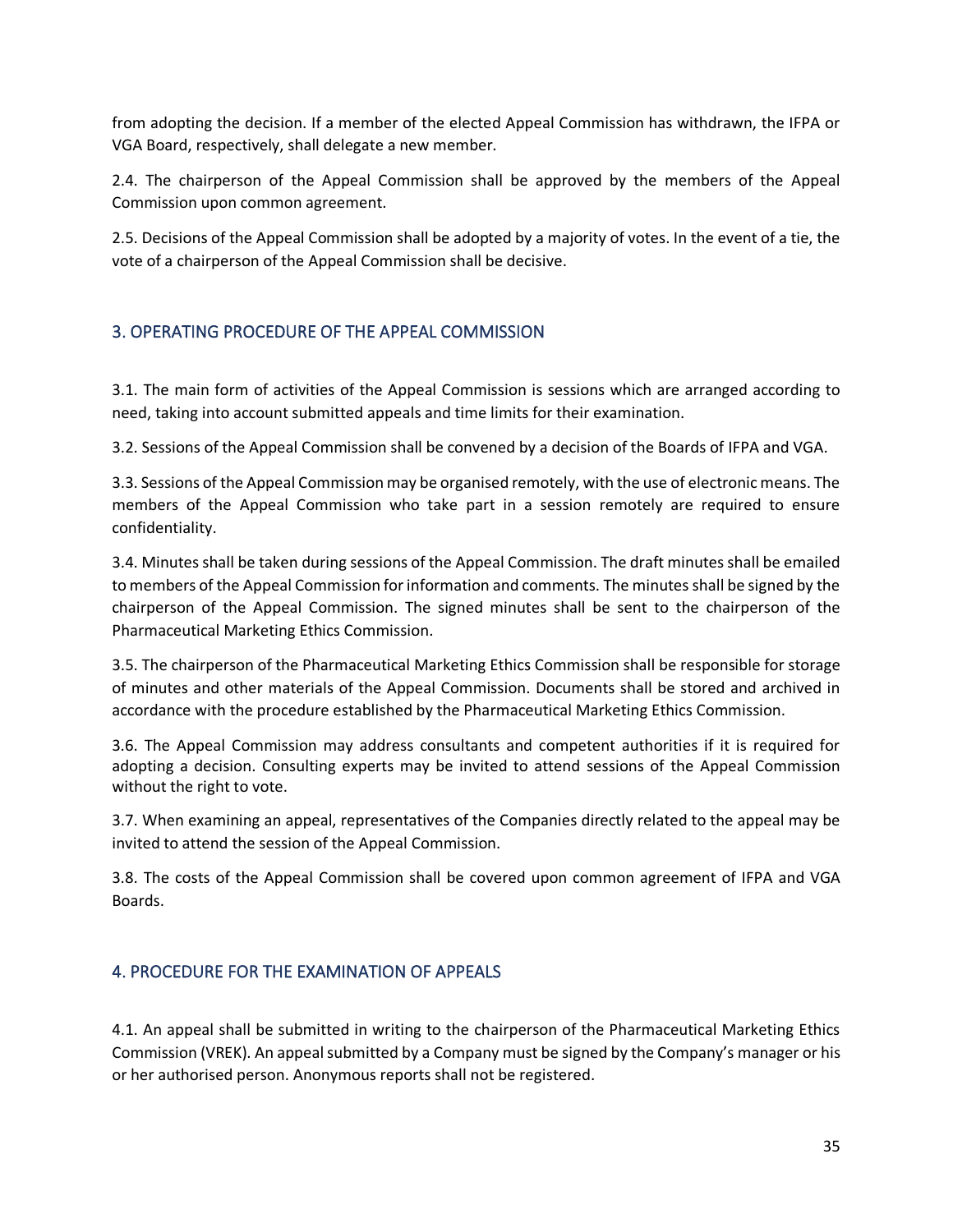4.2. An appeal must contain details of the reason for appealing the decision of the Pharmaceutical Marketing Ethics Commission.

4.3. An appeal shall be submitted within 30 business days following the decision adopted by the Pharmaceutical Marketing Ethics Commission (VREK).

4.4. The chairperson of the Pharmaceutical Marketing Ethics Commission shall register the received appeal and shall inform the chairpersons of IFPA and VGA Boards and Directors of IFPA and VGA within 5 business days. During vacation, the chairperson of the Pharmaceutical Marketing Ethics Commission shall indicate the name of another member of VREK in an autoreply message.

4.5. Upon receipt of a notice of an appeal, the IFPA and VGA Boards shall make a decision on establishing the Appeal Commission and announcement of a session, taking into account the appeal submitted, by common agreement within 10 business days following receipt of the appeal.

4.6. The Appeal Commission may require that the applicant should provide additional information.

4.7. The Appeal Commission's conclusion shall be documented in the form of the minutes of the session to be signed by the chairperson of the Appeal Commission.

4.8. A decision on the appeal shall be adopted within 30 business days following the day of the first session of the Appeal Commission. In exceptional cases, the time limit may be extended up to 60 business days.

4.9. Having examined an appeal, the Appeal Commission shall adopt one of the following decision: to satisfy the appeal, to satisfy the appeal partially, or to reject the appeal. The decision shall become final on the day of the decision.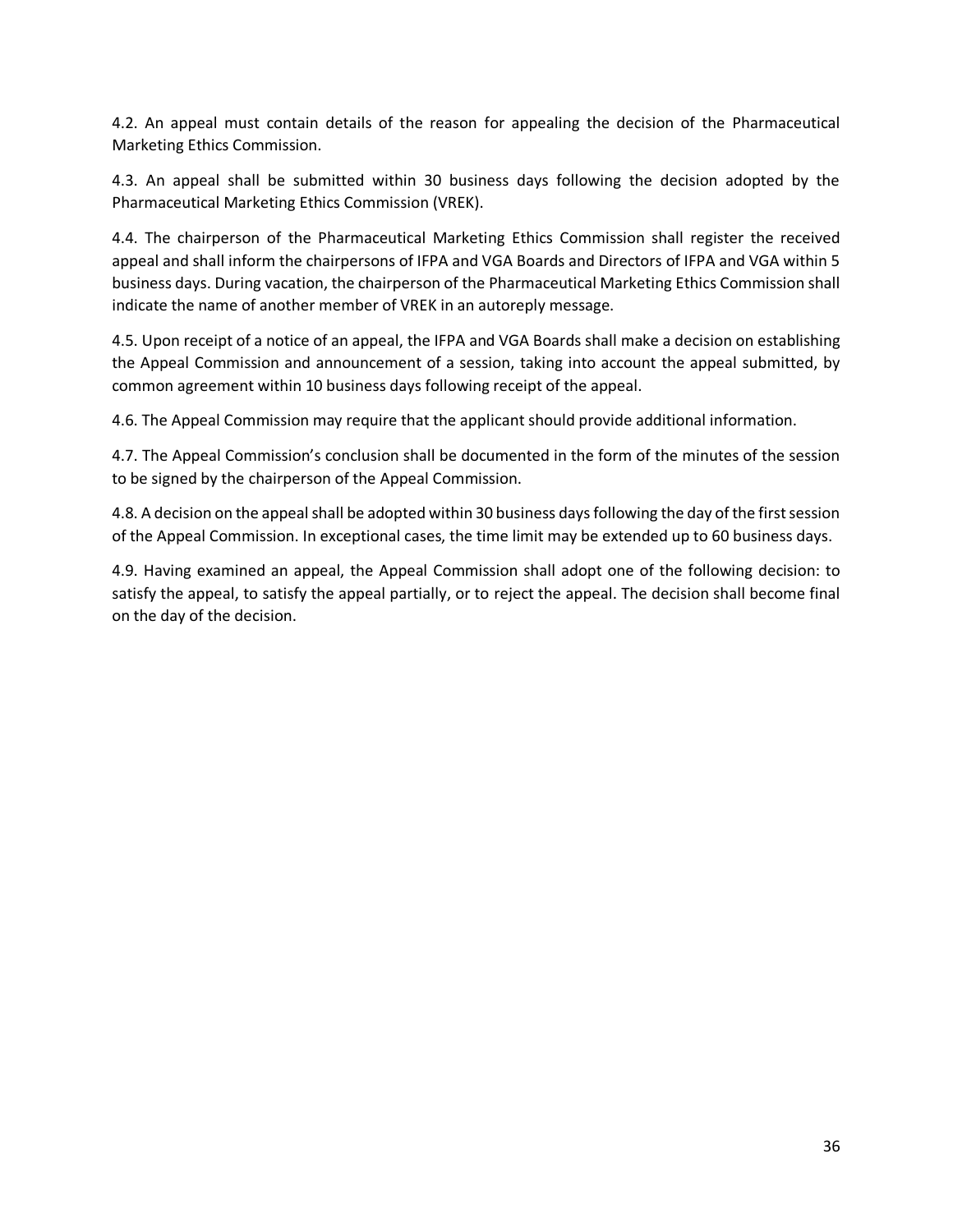# <span id="page-37-0"></span>ANNEX D. EXAMPLES OF ETHICAL PRINCIPLES

- 1. We keep PATIENTS AT THE HEART OF WHAT WE DO, therefore we:
	- Continue to improve existing treatments and deliver innovative new medicines
	- $\uparrow$  Support the common objective of timely access to medicines
	- $\uparrow$  Maintain a dialogue to better understand the needs of patients
	- $\ddot{\bullet}$  Work with stakeholders including research communities to tackle healthcare challenges
	- $\Box$  Continue appropriate collaboration with Healthcare Professionals and others to support their role in treating patients
- 2. We act with INTEGRITY, therefore we:
	- Engage with Healthcare Professionals / Healthcare Organisations / Patient Organisations only when there is a legitimate need
	- $\ddot{\phantom{a}}$  Take into consideration the role and responsibility of stakeholders with whom we interact to avoid conflicts of interest or improper influence
	- $\ddot{\phantom{1}}$  Consider the values, standards, procedures, and decision-making processes of other stakeholders
	- $\triangleq$  Support evidence-based decision making
	- **Facilitate access to medical education and help rapid dissemination of scientific information**
- 3. We act with RESPECT, therefore we:
	- Are conscious of the importance of providing accurate, fair, and objective information about medicinal products so that rational decisions can be made about their appropriate use
	- $\ddot{\phantom{1}}$  Support the independence of the prescribing decisions of Healthcare Professionals
	- $\ddot{\phantom{1}}$  Assure mutual respect and independence, in terms of political judgment, policies and activities, in all partnerships with Patient Organisations
	- **Promote an attitude and environment of mutual regard for other stakeholders, taking into** account differences such as cultures, views, and ways of working
- 4. We are TRANSPARENT about our actions, therefore we:
	- $\triangleq$  Share clinical trial data in a responsible way
	- Publish details of the Transfers of Value made to Healthcare Professionals and Healthcare Organisations
	- $\ddot{\phantom{1}}$  Publish details of financial support and significant non-financial support to Patient Organisations
	- $\ddot{\phantom{1}}$  Clearly indicate pharmaceutical company sponsorship of any material relating to medicinal products and their uses
	- $\ddot{\phantom{1}}$  Disclose activities through other relevant registers (such as the European Institutions' Transparency Register)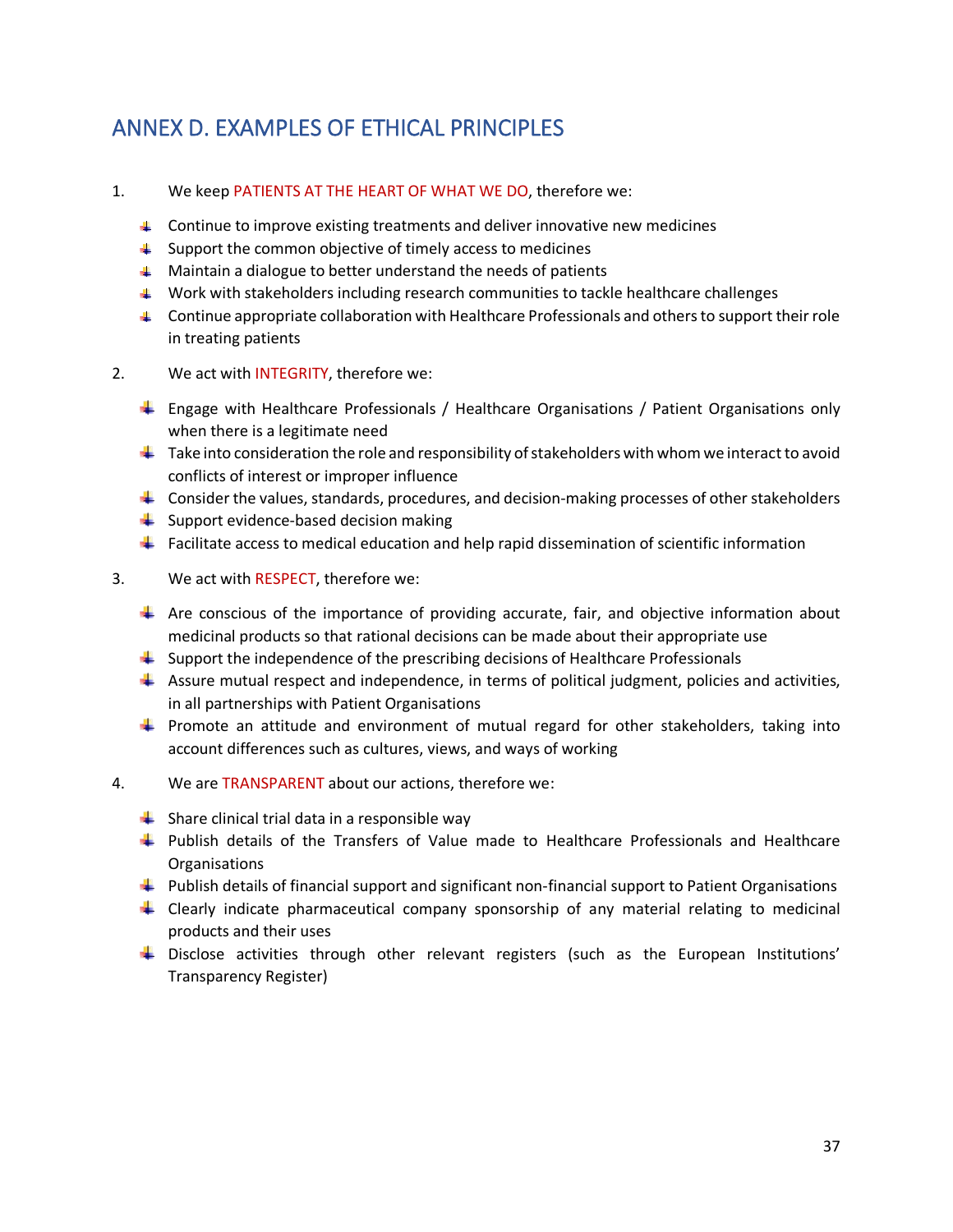# <span id="page-38-0"></span>ANNEX E. PRINCIPLES OF THE USE OF DIGITAL CHANNELS

This document is not of binding nature. This document describes most frequently used digital channels as well as aspects which must be known in maintaining interactions with the general public and/or healthcare service providers.

# <span id="page-38-1"></span>1. PRINCIPLES APPLICABLE TO ALL TYPES COMMUNICATION

### <span id="page-38-2"></span>Compliance with laws and regulations and codes of practice

A digital channel is only a platform for communicating. Laws and regulations applicable to other platforms and media also apply to digital media. The content, target group and use of the platform are relevant factors to determine applicable rules, not the media as such.

Therefore, the provisions of Directive 2001/83/EC related to the Medicinal Products' advertising and of the Code apply to digital communication.

The processing of personal data must comply with applicable data protection regulations.

### <span id="page-38-3"></span>Responsibility

Companies are responsible for all material disseminated via any digital channel that is initiated, branded, and/or sponsored by the Company or any third party acting on their behalf, including promotion of medicinal products.

The Company owning the social media page or site is responsible for the content. For example, any mention of prescription-only-medicine is likely to be considered promotion of that medicine to the public and prohibited. Another example might be the use of social media directed to the public alert healthcare service providers about the publication of a study on a medicinal product, which is also likely to be considered promotion of that medicinal product and, therefore, prohibited.

Companies may also have responsibilities when interacting on digital channels owned by other companies or organisations.

Companies are also responsible for information disseminated by the Company staff who do so via their private social media channel, including (a) when they can reasonably be perceived as representing the Company or (b) if they are instructed, approved or facilitated by the Company to do so. The Company should have internal guidelines in place on how its staff should behave on digital channels, including their own personal account activities.

For digital channels owned by the Company, processes should be established to monitor, moderate and/or delete any inappropriate comments in a timely manner to the extent permitted by the data protection regulations and applicable laws and codes. Companies may need to have similar processes when using digital channels owned by other companies or organisations.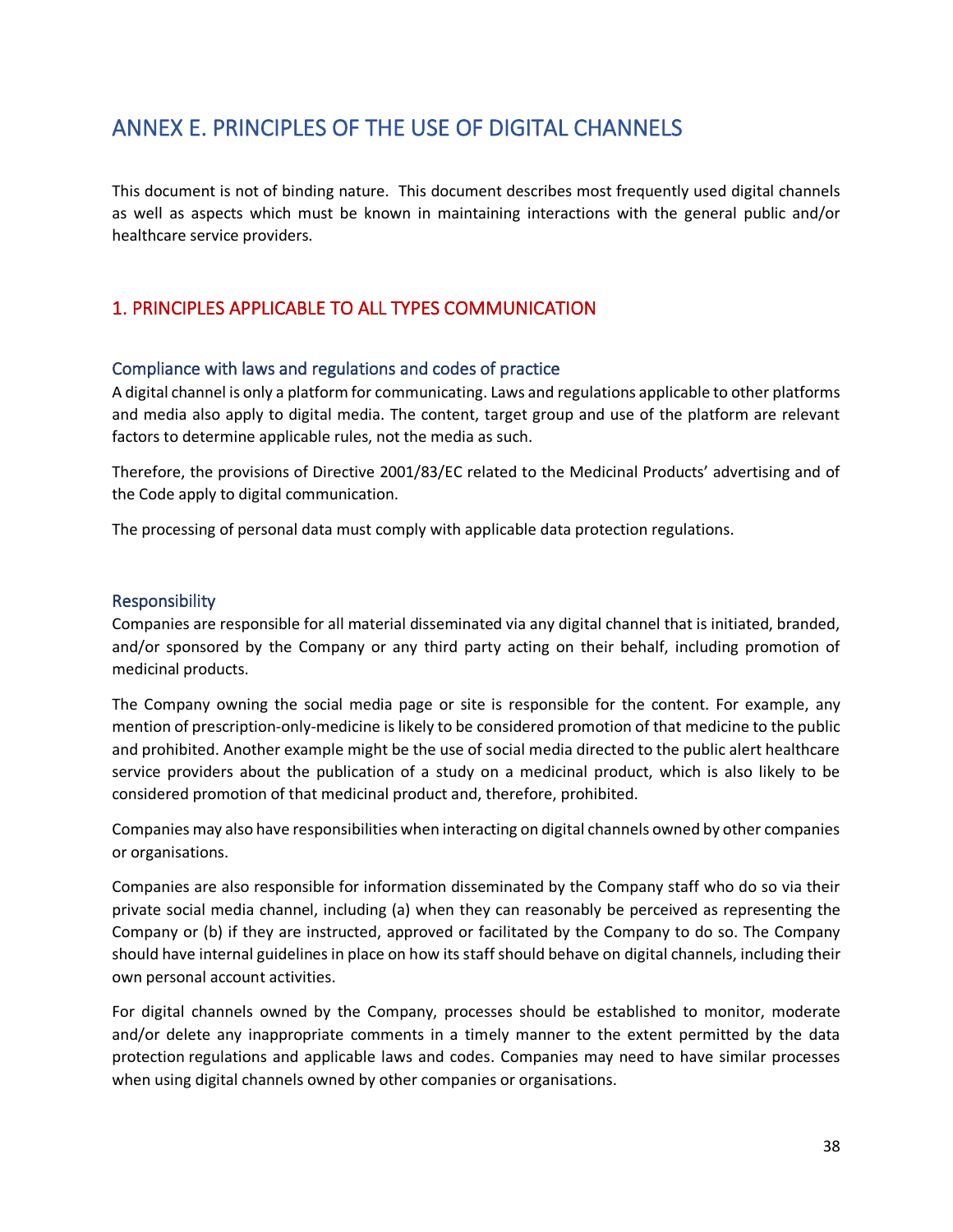### <span id="page-39-0"></span>Pharmacovigilance

Companies should consider developing specific guidelines for digital channels and contacting their pharmacovigilance experts for specific projects in order to meet their pharmacovigilance responsibilities, including the obligation to record and report any adverse effects that are discussed about their medicinal products.

### <span id="page-39-1"></span>**Transparency**

Article 7.04 of the Code requires Companies to clearly indicate when they have sponsored a communication. Whenever a Company or an individual or entity acting on behalf of the Company provides information on a digital channel, it should clearly state the involvement of the Company, including but not limited to defining content, funding in part or in totally.

In addition, the transfer of values to HCPs, HCOs, and POs are reportable under the disclosure obligations as described in the Code (Chapter 5).

When possible, the target audience of the channel should be clearly identified (e.g. healthcare specialists, the general public, or both).

# <span id="page-39-2"></span>2. HOW TO IDENTIFY THE ALLWED INFORMATION FOR THE DIFFERENT DIGITAL **CHANNELS**

It is important that the Company understands what content is appropriate for the different digital channels and the respective audience. All laws and regulations in this regard must be complied with in the same way as for other media.

Information included on a digital channel should be regularly updated and should clearly display, for each page and/or item, as applicable, the most recent date as of which such information was updated.

The following questions can be useful to assess risks associated with digital communication and appropriateness of digital channel content, access, set-up and maintenance:

- What is the objective of the communication (promote, inform, exchange)?
- $\downarrow$  What content will be made available on the digital channel?
	- **•** Is the content related to medicinal products?
	- **•** Is the content promotional or non-promotional?
	- **•** Is the content related to disease awareness?
	- **•** Is the content related to healthcare information, e.g. in connection with diagnosis, treatment education, dietary support?
	- **•** Is the role of the Company providing and/or developing the content clear?
- Who is the intended audience (e.g. the public, healthcare service providers, or both)?
	- **•** Is verification of audience required?
	- **•** If yes, how?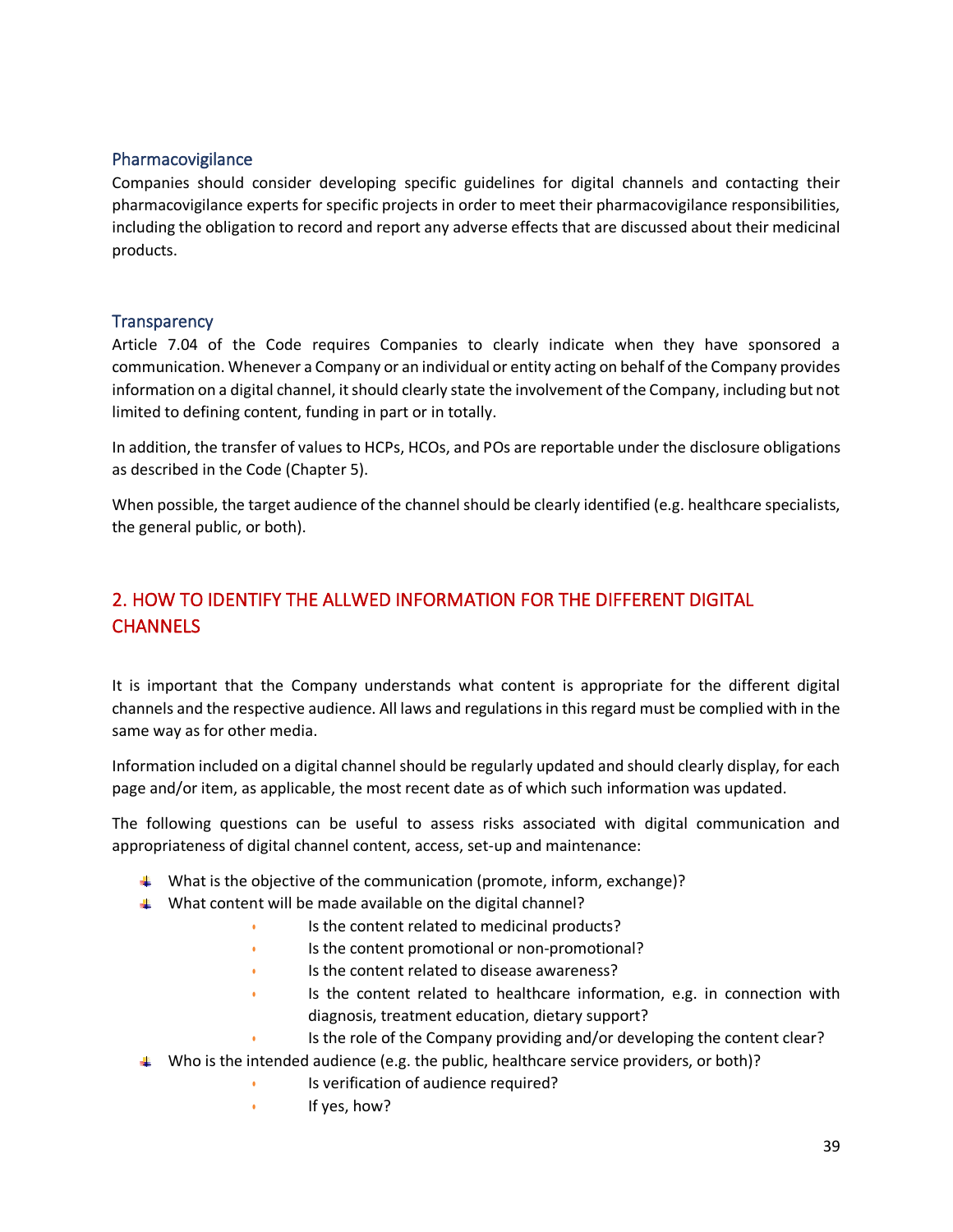- $\downarrow$  What is the channel standard set-up?
	- **•** Is the digital channel open to audience reaction such as sharing, commenting, exchanging?
	- **•** How is the information cascaded across the digital channels?
	- **•** Is the digital channel an open platform or for a closed audience?
	- **•** Is there limitation in content size? For example, Twitter
	- **•** Are there any community guidelines applicable? For example, Facebook, YouTube
		- **•** How is the information about the channel audience processed?
- $\ddot{\phantom{1}}$  How is the content reviewed, approved and maintained including by the Company?

### <span id="page-40-0"></span>3. GUIDANCE FOR VARIOUS DIGITAL CHANNELS

Below is a short description of the general use of different types of digital channels. When deciding which digital channel to use and how to develop it, the principles set out above should be taken into account.

The content published by a Company on each channel must be appropriate and aligned with relevant regulations, laws and the Code.

#### <span id="page-40-1"></span>**Websites**

Websites are classified as a channel that reaches the public, unless verification (e.g. pop-up for identification, or password) is required to access the website e.g. to HCPs. Some websites may include forums where the public can exchange or discuss topics.

Since many website visits are a result of using a search engine, keyword optimization has become an important tool. Companies need to ensure that the use of keyword optimization is appropriate for the intended audience. For example, optimized search through use of key words directed to websites with therapy-oriented information for the public or websites aimed at HCPs, where such websites can only be accessed by the authorized individuals.

Companies can use appropriate search optimization to ensure that their websites are displayed high on the list of search results for relevant key words.

Companies may sponsor website material to be produced by a third party in which the role of the Company must be made clear. If the Company i) is initiating the material, or the concept for it; ii) is influencing the content of the material in any way; iii) is selecting or directly paying the authors; then the Company is very likely to be liable for the contents of the website. If the reverse is true, and there is a strictly arm's length arrangement with the Company just providing a grant, then the Company may not be liable.

Companies should be confident about the choice of linked websites and that these do not promote prescription-only medicines to the public. If a Company includes website addresses in an advertisement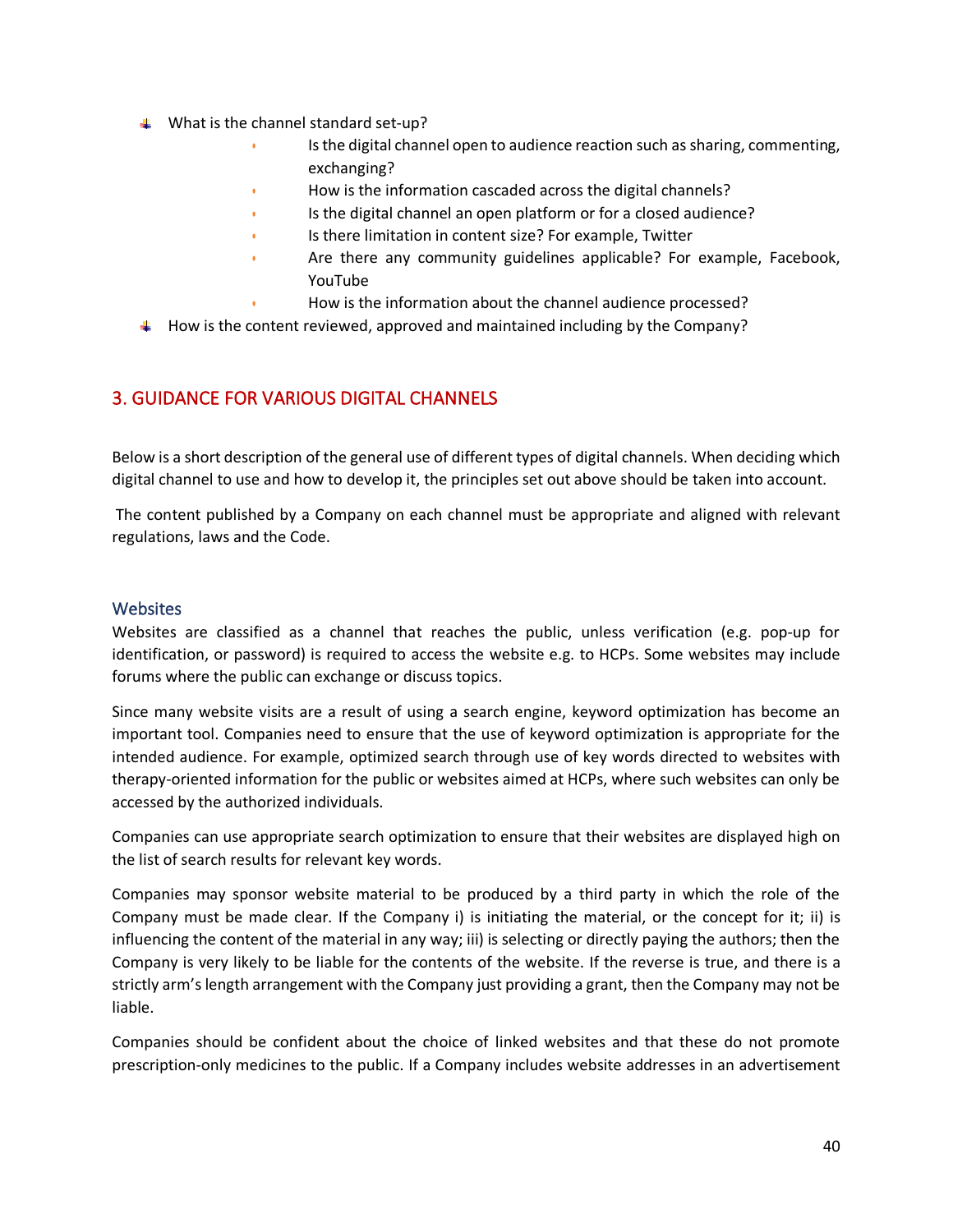of a prescription-only medicines to HCPs, the core principles apply, of ensuring the content of those websites is appropriate.

### <span id="page-41-0"></span>Social media

In general, social media are digital channels that are considered to be aimed at the general public.

Social media are websites or applications on which people can interact in social networks (e.g. Facebook, Twitter, Snapchat, LinkedIn, YouTube, Instagram, WhatsApp). There are exceptions, but in most cases social media are used to reach or interact with the public. A social media platform can be an open channel for the public or a closed channel for a targeted audience where verification of the audience is required before providing access.

Bearing it in mind that Companies may not limit access on some digital channels, they should be careful in using short-term and encrypted apps, e.g. WhatsApp, Snapchat.

### <span id="page-41-1"></span>Blogs

The difference between a text on a website and on a blog is that a blog is usually owned and updated by a person or a group of people who posts on the blog regularly.

A blog can be owned by the Company or the Company may engage (either through sponsorship or consultancy fees) the owner to write on a blog (such as "social influencers"). In both cases, the blog should clearly state the involvement of the Company.

Given that, by its very nature, a blog is for contributors to freely and spontaneously express their personal views on a subject, Companies should not sponsor such blogs if they were intended, or could reasonably be expected, to promote prescription-only medicines and their uses.

### <span id="page-41-2"></span>Podcasts

A Company can have its own podcast which should follow the same rules as for websites.

A podcast can be downloaded from any podcast distributor. Core principles apply, of ensuring the recipient is well defined and targeted and that content is appropriate. E.g. a podcast promoting prescription-only medicines should only be accessed by healthcare professionals.

### <span id="page-41-3"></span>Applications

An application, usually referred to as an "app", is to be downloaded on an electronic device (e.g. smartphone, computer or tablet).

A Company can develop apps for the use of external stakeholders (e.g. HCPs, HCOs, patients, payers), provided that they follow the same rules as for websites. Also, they should consider potential regulatory requirements if the app fulfils the requirements for a medical device. Core principles apply, including ensuring the audience is well defined and targeted.